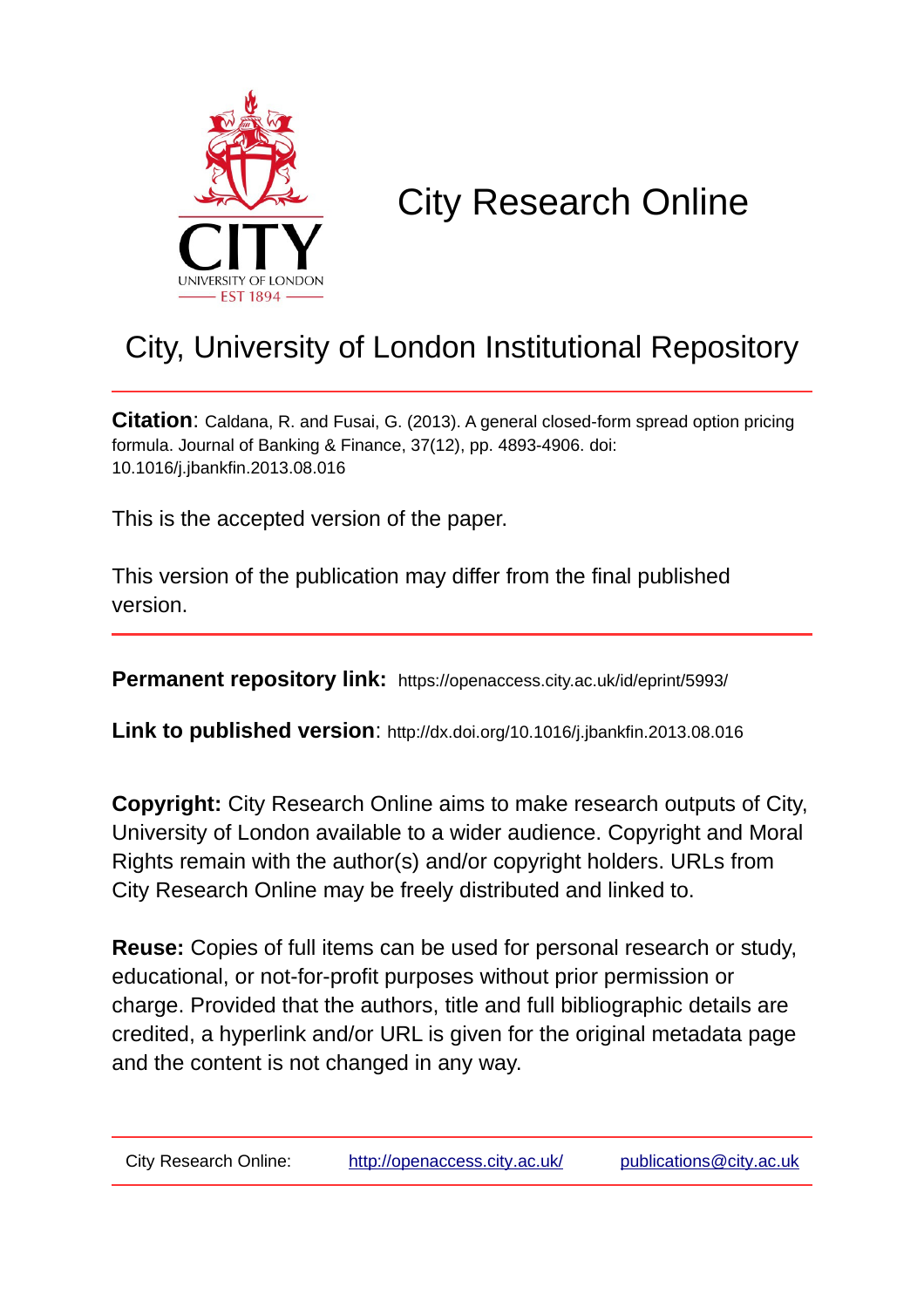## <span id="page-1-0"></span>A general closed-form spread option pricing formula

#### Abstract

We propose a new accurate method for pricing European spread options by extending the lower bound approximation of [Bjerksund and Stensland](#page-36-0) [\(2011\)](#page-36-0) beyond the classical Black–Scholes framework. This is possible via a procedure requiring a univariate Fourier inversion. In addition, we are also able to obtain a new tight upper bound. Our method provides also an exact closed form solution via Fourier inversion of the exchange option price, generalizing the [Margrabe](#page-38-0) [\(1978\)](#page-38-0) formula. The method is applicable to models in which the joint characteristic function of the underlying assets forming the spread is known analytically. We test the performance of these new pricing algorithms performing numerical experiments on different stochastic dynamic models.<sup>1</sup> *Keywords:* Spread option, exchange option, stochastic process, characteristic function, Fourier inversion, control variate.

*JEL:* C63, G13

#### 1. Introduction

A spread option is a contract written on the price difference of two underlying assets whose values at time *t* are denoted by  $S_1(t)$  and  $S_2(t)$ . We consider European-type options for which the buyer, on the option exercise date *T*, has the right to receive the spread  $S_2(T) - S_1(T)$ , by paying the option's strike price *K*.

Since spreads between indexes and financial variables are popular across different markets, options

<sup>&</sup>lt;sup>1</sup> Acknowledgement: We would like to thank Laura Ballotta, Rossella Agliardi, Marco Airoldi, Stewart Hodges, Ioannis Kyriakou, Andrea Roncoroni and an anonymous referee for providing valuable comments on earlier versions of the paper. The paper was presented at XIV Workshop on Quantitative Finance, Rimini, and to the XXXVII Amases Conference, Stresa. We thank all the participants for their helpful feedback.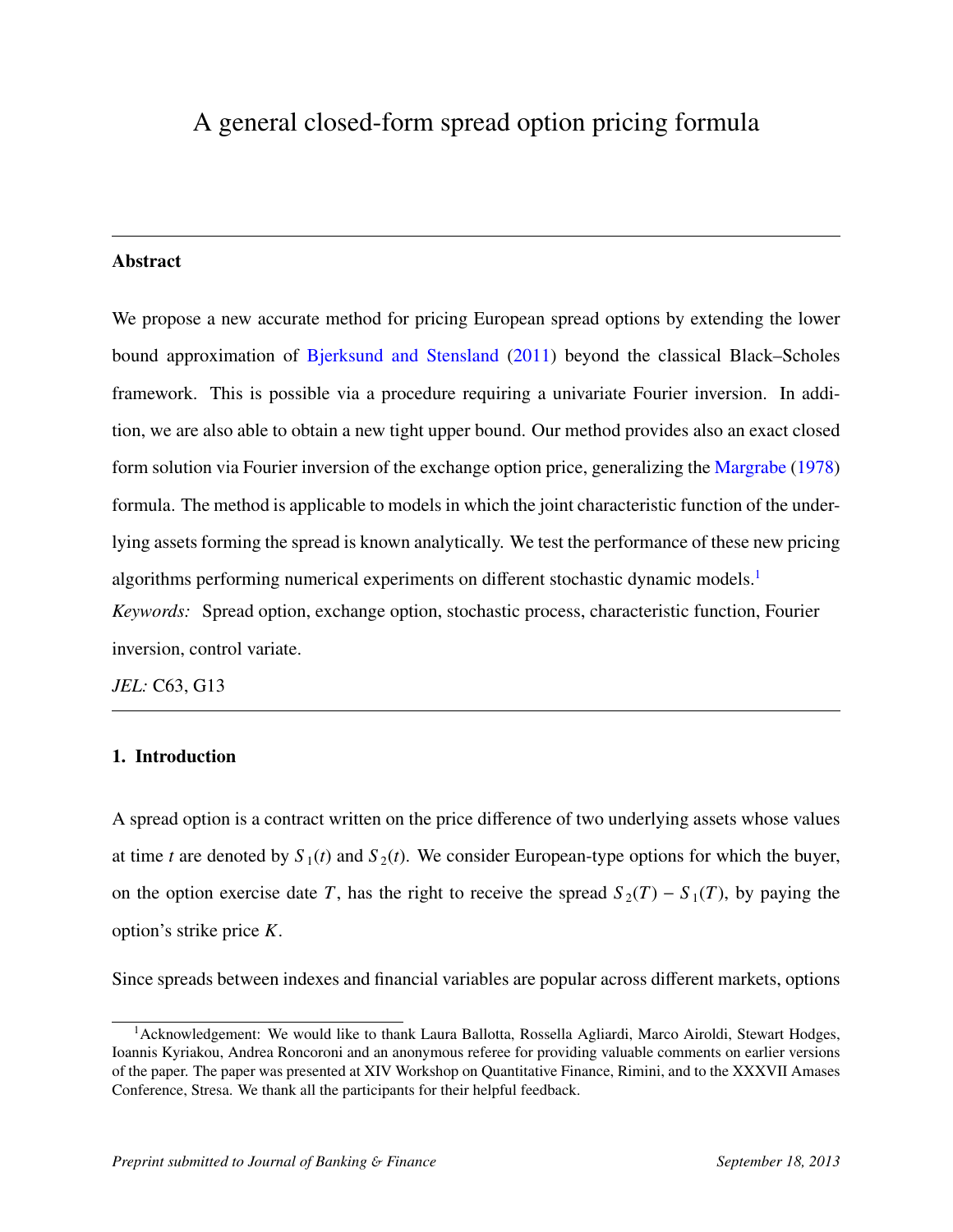written on these spreads are also popular. They are used to speculate, mitigate basis risk, and even evaluate real assets. For a detailed review of different spread option types we refer to [Carmona](#page-36-1) [and Durrelman](#page-36-1) [\(2003b\)](#page-36-1). We mention here just a few examples to stress how their applicability is broader than pure option pricing.

- [Girma and Paulson](#page-37-0) [\(1998,](#page-37-0) [1999\)](#page-37-1) discuss the profitability of spread-based trading strategies in petroleum markets, exploiting the fact that the spread between WTI and Brent futures prices is stationary. Thus this spread can be used as an indicator for buy and sell trading strategy using technical trading rules or via econometric techniques.
- Spread options can be used to mitigate the adverse movements of several indexes. An example is the crack spread that reflects the cost of refining crude oil into petroleum products. A refinery's output varies according to the plant design, its crude slate, and its operational and maintenance program, which can be related to seasonal product demand and changing market conditions. Therefore refineries take positions in crack spread futures strategies according to their physical and operational requirements and hedge against price fluctuations to mitigate risk or secure a profit margin on the production output. A recent empirical analysis on the crack spread is that of [Dempster et al.](#page-37-2) [\(2008\)](#page-37-2) and [Duan and Pliska](#page-37-3) [\(2004\)](#page-37-3).
- Spread options are also relevant in investment valuation problems. For example, in the energy industry a power generation unit can be priced using a real options approach. The spark spread measures the difference between the costs of operating a gas-powered generation unit, determined by the natural gas price, and the revenues from selling power at the market price. Thus it determines the economic value of power plants that are used to transform gas into electricity. In day-to-day operations, the plant operator generally consumes a particular gas unit only if the electricity spot price is greater than the cost of generating that unit. If the generation profit is negative, it would be unreasonable to burn a valuable commodity such as gas to obtain a low-valued product such as electricity. One would instead sell gas in the market, buy power, and stop running the plant. The flexibility of turning the plant on and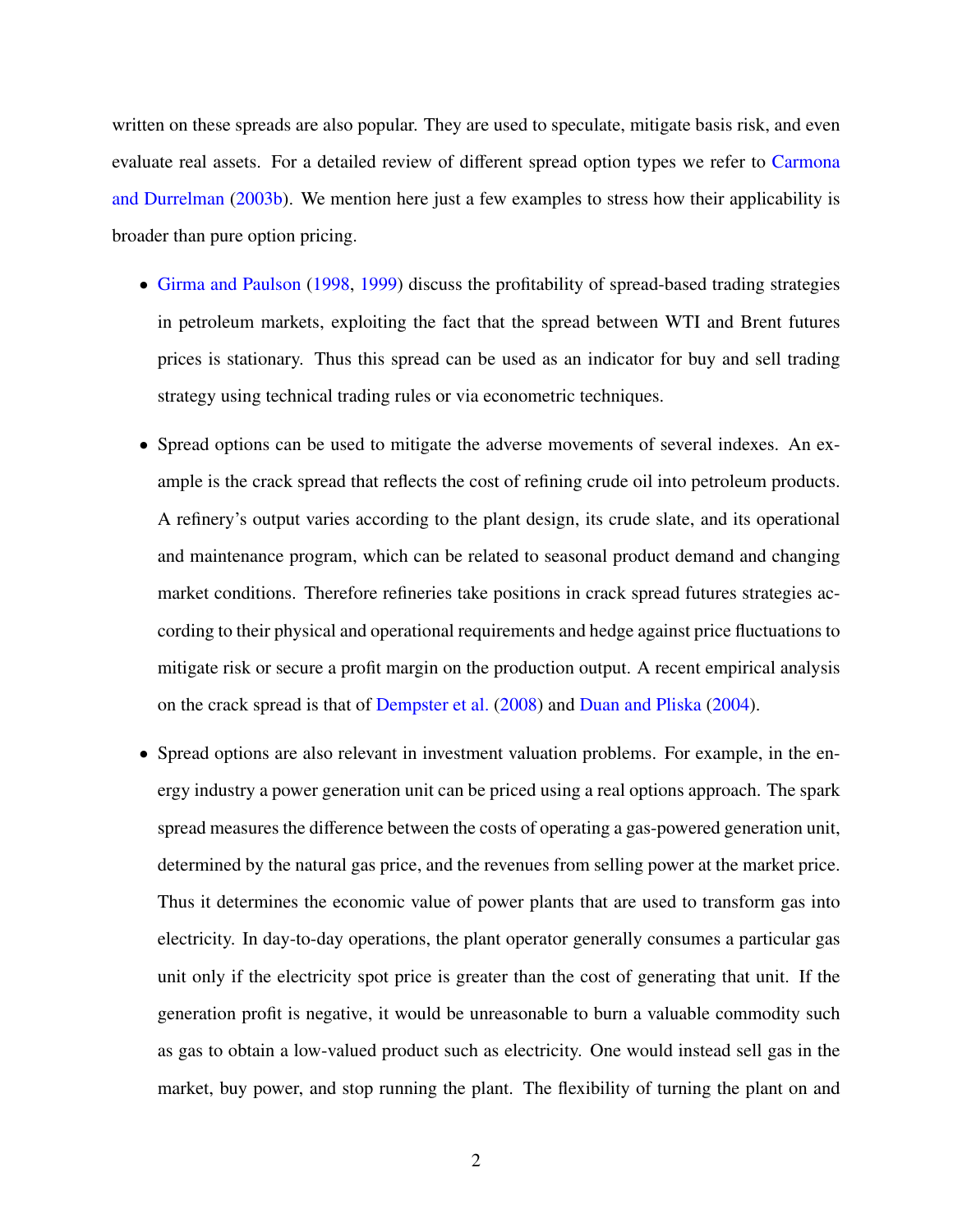off, based on market prices, represents a real option for the asset owner and the power plant can be evaluated as a strip of European spark spread options. For an example of investment valuation using spark spread options, see [Fusai and Roncoroni](#page-37-4) [\(2008\)](#page-37-4) and [Luciano](#page-38-1) [\(2008\)](#page-38-1).

- Eventually, the spread between the hourly day-ahead electricity prices of different countries is another important spread in energy markets and a crucial quantity when evaluating an interconnection capacity contract. An interconnector is an asset that gives the owner the option to transmit electricity between two locations. In financial terms, the value of an interconnector is the same as a strip of real options written on the spread between power prices in two markets. The application of spread options in the modeling and valuation of interconnector capacity contracts is discussed in [Cartea and Pedraz](#page-36-2) [\(2012\)](#page-36-2).
- Selling (buying) a country's equity index in exchange for equity investments during a stock market crash (boom) is analogous to exercising an option to exchange an underperforming country (global benchmark) index for a global benchmark (country) index. This idea is exploited in [Miller](#page-38-2) [\(2013\)](#page-38-2) to study how effects of a crisis might be hedged.
- Another example is due to [Madan](#page-38-3) [\(2009\)](#page-38-3) and [Eberlein and Madan](#page-37-5) [\(2012\)](#page-37-5). They describe the balance sheet risks permitting random liabilities and assets on which they can perform equity value computations. This leads them to price equity as a spread option, generalizing the credit risk Merton model to stochastic debt.

The use of spread options is widespread despite the fact that pricing and hedging techniques are still underdeveloped, because, depending on the stock model we consider, the pricing problem is or is not solvable in closed form. In the Bachelier stock model, the price vector is assumed to evolve according to a bivariate Brownian motion and the option price is easily computable in closed form. If, instead, we assume prices that evolve according to a bivariate geometric Brownian motion and a zero option strike, we obtain the celebrated [Margrabe](#page-38-0) [\(1978\)](#page-38-0) formula. The important case in which the strike is not equal to zero does not have an explicit solution and few methods have been developed, such as the numerical integration proposed in [Ravindran](#page-39-0) [\(1993\)](#page-39-0) and the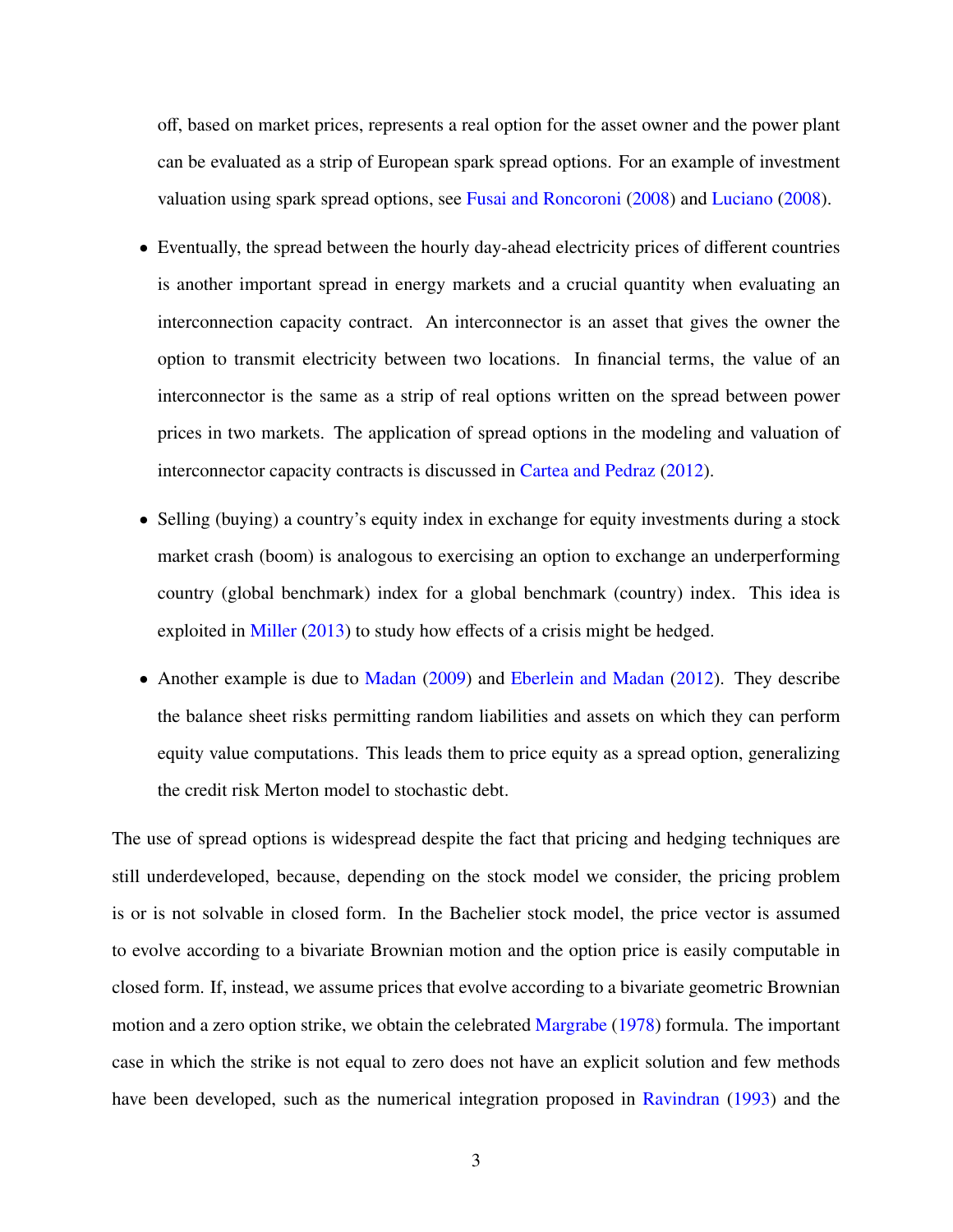popular approximation given by the formula of [Kirk](#page-38-4) [\(1995\)](#page-38-4), which is the current market standard. [Carmona and Durrelman](#page-36-3) [\(2003a\)](#page-36-3) obtain an analytical approximation formula using a family of lower bounds and propose as well an upper bound. The two bounds return a price range that is very tight for certain parameter values. [Deng et al.](#page-37-6) [\(2008\)](#page-37-6) approximate the spread option price and its Greeks as a sum of one-dimensional integrals following the method developed by [Pearson](#page-39-1) [\(1995\)](#page-39-1). [Venkatramana and Alexander](#page-39-2) [\(2011\)](#page-39-2) propose a closed-form approximation expressing the price of a spread option as the sum of the prices of two compound options. [Deelstra et al.](#page-37-7) [\(2010\)](#page-37-7) develop approximation formulas based on comonotonicity theory and moment matching methods. Finally, [Bjerksund and Stensland](#page-36-0) [\(2011\)](#page-36-0) propose a lower bound, showing that their formula is more accurate than Kirk's approximation. All these approximations strongly depend on the assumption that prices evolve according to a bivariate log-normal process.

Very little is discussed in the literature about the pricing of spread options in a non-Gaussian setup. Some asset classes, for example, energy price, require models with mean reversions and jumps and pricing spread options in such situations can be challenging. A Fourier transform was originally proposed by [Dempster and Hong](#page-37-8) [\(2002\)](#page-37-8), who implement a valuation method based on the fast Fourier transform (FFT), applying the idea of [Carr and Madan](#page-36-4) [\(2000\)](#page-36-4). An FFT technique is also applied by [Hurd and Zhou](#page-38-5) [\(2010\)](#page-38-5), who propose a pricing method based on an explicit formula for the Fourier transform of the spread option payoff in terms of the gamma function. Their formula requires a bivariate Fourier inversion. [Cheang and Chiarella](#page-37-9) [\(2011\)](#page-37-9) generalize Margrabe's formula to jump diffusion dynamics of the type originally introduced by [Merton](#page-38-6) [\(1976\)](#page-38-6) but do not discuss the non-zero strike case and do not provide numerical examples. Closed form distribution free bounds and optimal hedging strategies for spread options are derived in [Laurence and Wang](#page-38-7) [\(2008\)](#page-38-7). However these bounds do not appear to be very tight.

The main contribution of the present work is the derivation of a lower bound, as in [Bjerksund](#page-36-0) [and Stensland](#page-36-0) [\(2011\)](#page-36-0), but for general processes. The only quantity we need to know explicitly is the joint characteristic function of the log-returns of the two assets. In addition, the computation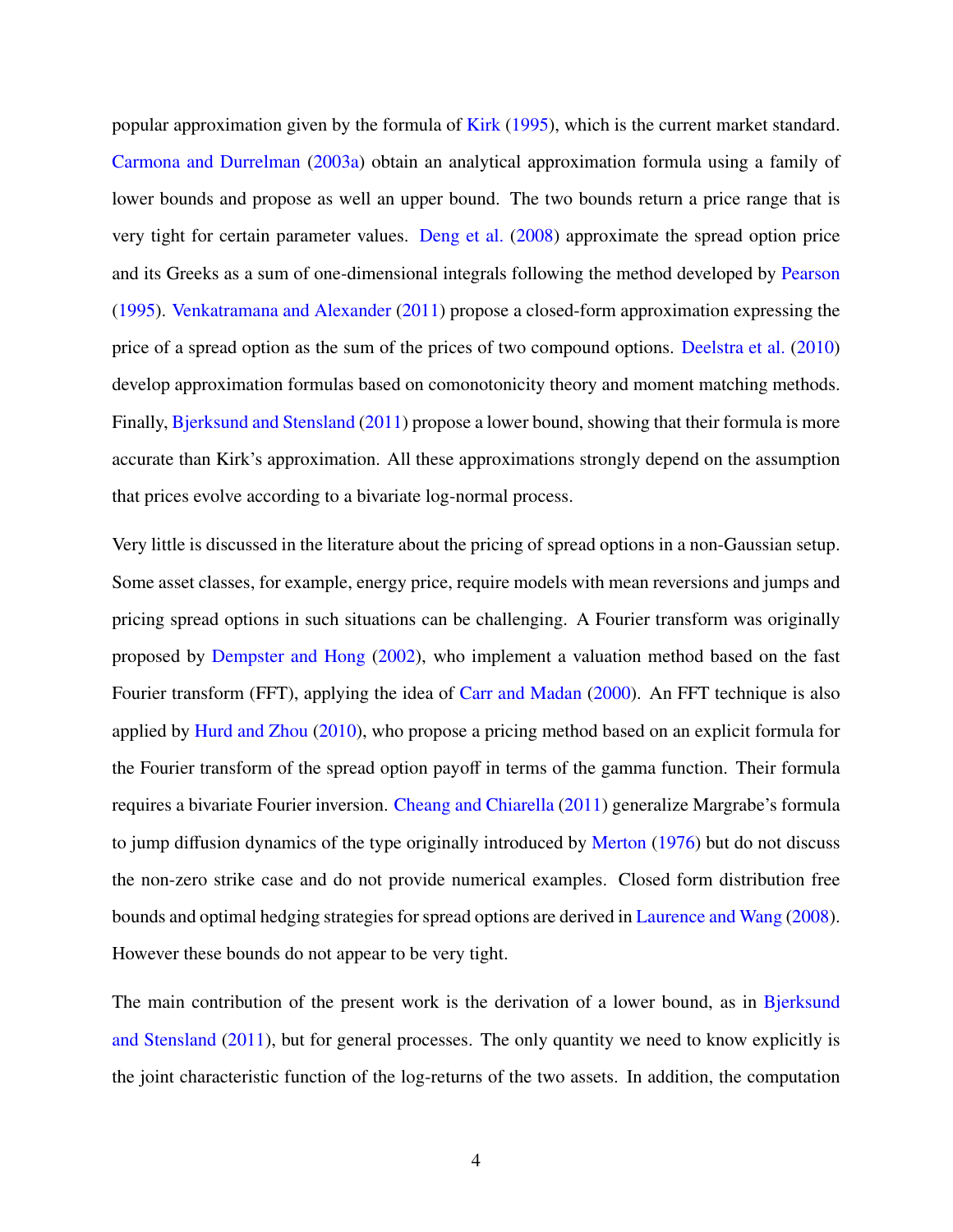of our lower bound requires a univariate Fourier inversion, as opposed to the bivariate inversion required by [Dempster and Hong](#page-37-8) [\(2002\)](#page-37-8) and [Hurd and Zhou](#page-38-5) [\(2010\)](#page-38-5). Finally, our bound turns out to be extremely accurate and easily computable. Our lower approximation improves on the currently best available spread option pricing method we are aware of, i.e. [Hurd and Zhou](#page-38-5) [\(2010\)](#page-38-5), on three issues: 1. It provides an exact formula for exchange options extending to non-Gaussian models the celebrated Margrabe formula, whilst the [Hurd and Zhou](#page-38-5) [\(2010\)](#page-38-5) formula does not cope with the zero-strike case; 2. It can deal with mean reverting models, an important class of models that cannot be captured by the [Hurd and Zhou](#page-38-5) [\(2010\)](#page-38-5) formula; 3. it requires an univariate Fourier inversion, rather a bivariate one, and this implies that the computation is much faster. On the other side, whilst the [Hurd and Zhou](#page-38-5) [\(2010\)](#page-38-5) formula is exact, our formula provides a lower bound that is however very accurate (in general, at least four digits) across a variety of models and parametrizations.

To this regard we apply it to different non-Gaussian models, such as jump diffusion models with different jump size distributions, multivariate stochastic volatility models, mixtures of variance gamma (VG), and a VG time changed model. Mean-reverting models with jumps are also considered. Numerical examples are discussed for all these cases and benchmarked against Monte Carlo simulation. Our formula provides also a ready to use control variate estimate that allows us to achieve a very high accuracy even in the Monte Carlo simulation. As addition, our approximation becomes exact in the zero-strike case, extending to the non Gaussian case the [Margrabe](#page-38-0) [\(1978\)](#page-38-0) formula.

The second contribution of this work is the derivation of a tight upper bound based on the price of a new contract, the quadratic spread option. As for the lower bound, it can be computed for very general processes, provided that the bivariate characteristic function is known in closed form.

The paper outline is as follows. Section [2](#page-6-0) generalizes the lower bound of [Bjerksund and Stensland](#page-36-0) [\(2011\)](#page-36-0) to non-Gaussian models. Section [3](#page-11-0) compares the lower bound with the method of [Hurd and](#page-38-5) [Zhou](#page-38-5) [\(2010\)](#page-38-5). Section [4](#page-12-0) derives a new general upper bound. Section [5](#page-14-0) examines in more detail the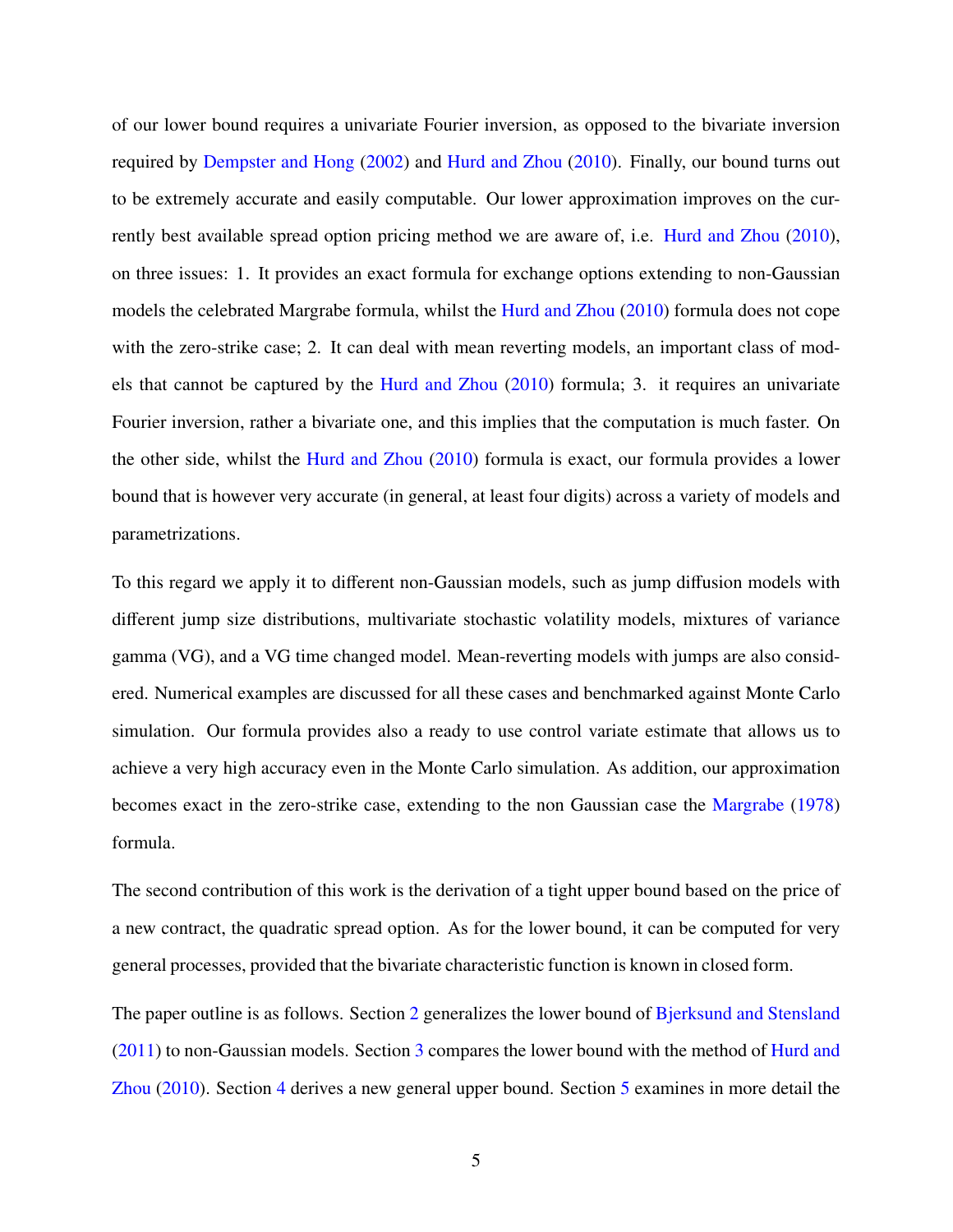bivariate geometric Brownian motion model, discussing two additional bounds: an improved lower bound and a second upper bound, obtained following ideas used by [Rogers and Shi](#page-39-3) [\(1995\)](#page-39-3) and by [Nielsen and Sandmann](#page-38-8) [\(2003\)](#page-38-8) for Asian options. The new lower bound represents an improvement of the Bjerksund–Stensland (BS) bound, but from a practical point of view the improvement is negligible. Section [6](#page-21-0) briefly reviews several non-Gaussian stochastic dynamic models used in financial applications. Section [7](#page-29-0) presents numerical experiments based on these models and show that an extended version of the BS lower bound and our new upper bound provide a very tight interval for the spread option price. Section [8](#page-32-0) concludes the paper.

#### <span id="page-6-0"></span>2. The lower bound

Let  $S_1(t)$  and  $S_2(t)$  be two stock price processes. An European spread option pays at the maturity date *T* the amount

<span id="page-6-1"></span>
$$
C_K(T) = (S_1(T) - S_2(T) - K)^+.
$$

The time 0 no-arbitrage fair price of the spread option is

$$
C_K(0) = e^{-rT} \mathbb{E} \left[ (S_1(T) - S_2(T) - K)^+ \right],\tag{1}
$$

where the expectation is with respect to a risk-neutral measure and *r* is the riskless interest rate. Here, we have used the usual notation  $x^+$  for the positive part of *x*, that is,  $x^+ = \max\{x, 0\}$ . If  $K = 0$ and  $S_1(t)$ ,  $S_2(t)$  are jointly log-normal, computation of [\(1\)](#page-6-1) provides the so-called [Margrabe](#page-38-0) [\(1978\)](#page-38-0) exchange option formula. Very little regarding non-zero strikes and non-Gaussian processes is discussed in the literature, despite the relevance of a closed pricing formula in a number of financial applications, such as those previously described.

We now present our lower bound, extending to a non Gaussian framework the idea of [Bjerksund](#page-36-0)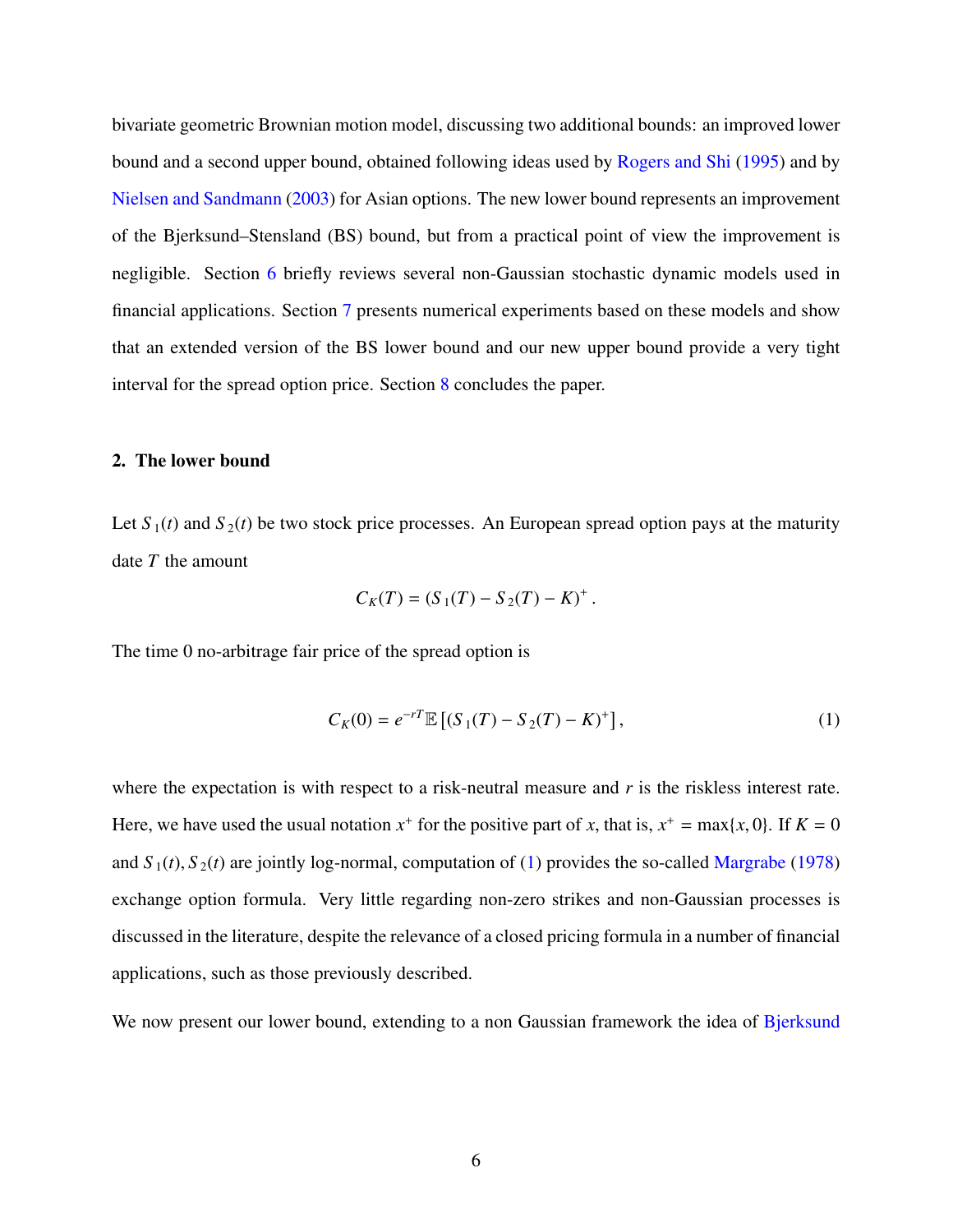[and Stensland](#page-36-0) [\(2011\)](#page-36-0). Let us define the event *A*

<span id="page-7-1"></span>
$$
A = \left\{ \omega : \frac{S_1(T)}{S_2^{\alpha}(T)} > \frac{e^k}{\mathbb{E}\left(S_2^{\alpha}(T)\right)} \right\} \tag{2}
$$

and let us consider the following lower bound to the spread option payoff:

$$
(S_1(T) - S_2(T) - K)^{+} \ge (S_1(T) - S_2(T) - K) 1_{(A)}.
$$
 (3)

[Bjerksund and Stensland](#page-36-0) [\(2011\)](#page-36-0) are able to explicitly compute

<span id="page-7-3"></span>
$$
C_K^{k,\alpha}(0) = e^{-rT} \mathbb{E} \left[ (S_1(T) - S_2(T) - K) 1_{(A)} \right]
$$
 (4)

in the log-normal case. They also show that  $C_K^{k,\alpha}(0)$  is a very good approximation to the exact spread option price  $C_K(0)$  for suitable choices of the parameters  $\alpha$  and  $k$ . In particular, they show that their formula in the log-normal setup is more accurate than Kirk's approximation.

We now generalize their result to a general bivariate stock price dynamic, provided that the joint characteristic function of  $(\ln S_1(T), \ln S_2(T))^T$  is available in closed form. A number of interesting models for which this is true are presented in section [6.](#page-21-0) Let  $\mathbf{u} = (u_1, u_2)^\top \in \mathbb{R}^2$  and  $\mathbf{X}(t) =$  $(\ln S_1(t), \ln S_2(t))^T$  and consider the joint characteristic function

$$
\Phi_T(\mathbf{u}) = \Phi_T(u_1, u_2) = \mathbb{E}\left[e^{iu_1 \ln S_1(T) + iu_2 \ln S_2(T)}\right] = \mathbb{E}\left[e^{i\mathbf{u}^\mathsf{T}\mathbf{X}(T)}\right]
$$

Our main result is stated in the following proposition.

**Proposition 1.** The approximate spread option value  $C_K^{k,\alpha}(0)$  is given in terms of a Fourier inver*sion formula as*

<span id="page-7-2"></span><span id="page-7-0"></span>
$$
C_K^{k,\alpha}(0) = \left(\frac{e^{-\delta k - rT}}{\pi} \int_0^{+\infty} e^{-i\gamma k} \Psi_T(\gamma;\delta,\alpha) d\gamma\right)^+, \tag{5}
$$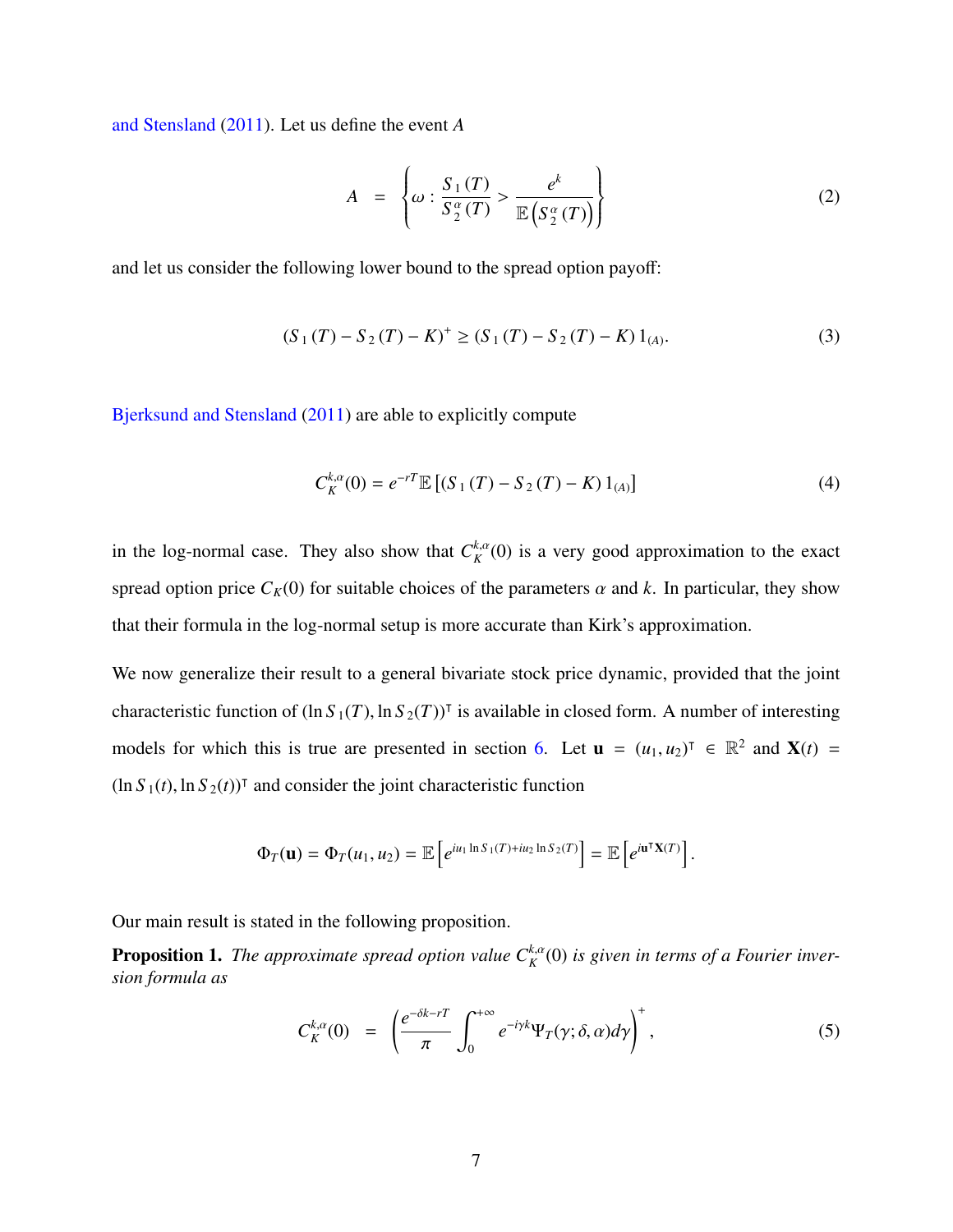*where*

$$
\Psi_T(\gamma; \delta, \alpha) = \frac{e^{i(\gamma - i\delta)\ln(\Phi_T(0, -i\alpha))}}{i(\gamma - i\delta)} \left[ \Phi_T((\gamma - i\delta) - i, -\alpha(\gamma - i\delta)) -\Phi_T(\gamma - i\delta, -\alpha(\gamma - i\delta) - i) -K\Phi_T(\gamma - i\delta, -\alpha(\gamma - i\delta)) \right]
$$

*and*

<span id="page-8-0"></span>
$$
\alpha = \frac{F_2(0, T)}{F_2(0, T) + K},
$$
\n
$$
k = \ln(F_1(0, T) + K)
$$
\n(7)

$$
k = \ln(F_2(0, T) + K). \tag{7}
$$

#### Proof: See [Appendix A.](#page-32-1)

A few remarks can be made about the above formula. First, the quantity  $F_2(0, T) = \mathbb{E}[S_2(T)]$  in formulas [\(7\)](#page-1-0) and [\(8\)](#page-1-0) is the forward price of the second asset at time 0 for delivery at future date *T*. Using the characteristic function properties, we can write  $F_2(0, T) = \Phi_T(0, -i)$ . The parameter  $\delta$ tunes an exponentially decaying term introduced to allow the integration in the Fourier space, as in [Carr and Madan](#page-36-4) [\(2000\)](#page-36-4) and [Dempster and Hong](#page-37-8) [\(2002\)](#page-37-8).

Second, if the characteristic function  $\Phi_T(\mathbf{u})$  is known analytically, then the Fourier transform of the lower bound can be expressed in closed form via the function  $\Psi_T(\gamma; \delta, \alpha)$  in [\(6\)](#page-8-0). The integral in [\(5\)](#page-7-0) can be easily computed using standard numerical quadratures (NIntegrate in Mathematica or quadgk in Matlab) or via the FFT algorithm.

The main point concerning the above formula is that the approximated option price is obtained through a univariate Fourier inversion, while, for example, [Hurd and Zhou](#page-38-5) [\(2010\)](#page-38-5) propose an analytical formula based on the complex gamma function and requiring a bivariate Fourier inversion. Indeed, these authors consider a double Fourier transform with respect to the log-price of the two assets, while we use a Fourier transform with respect to the parameter *k* controlling the slope of the frontier of the exercise set *A*, as discussed below. Although our formula is supposed to be a lower bound to the exact price, our bound turns out to be so tight that in practice it provides an estimate that is indistinguishable from the true price. This will be discussed in more detail via an extensive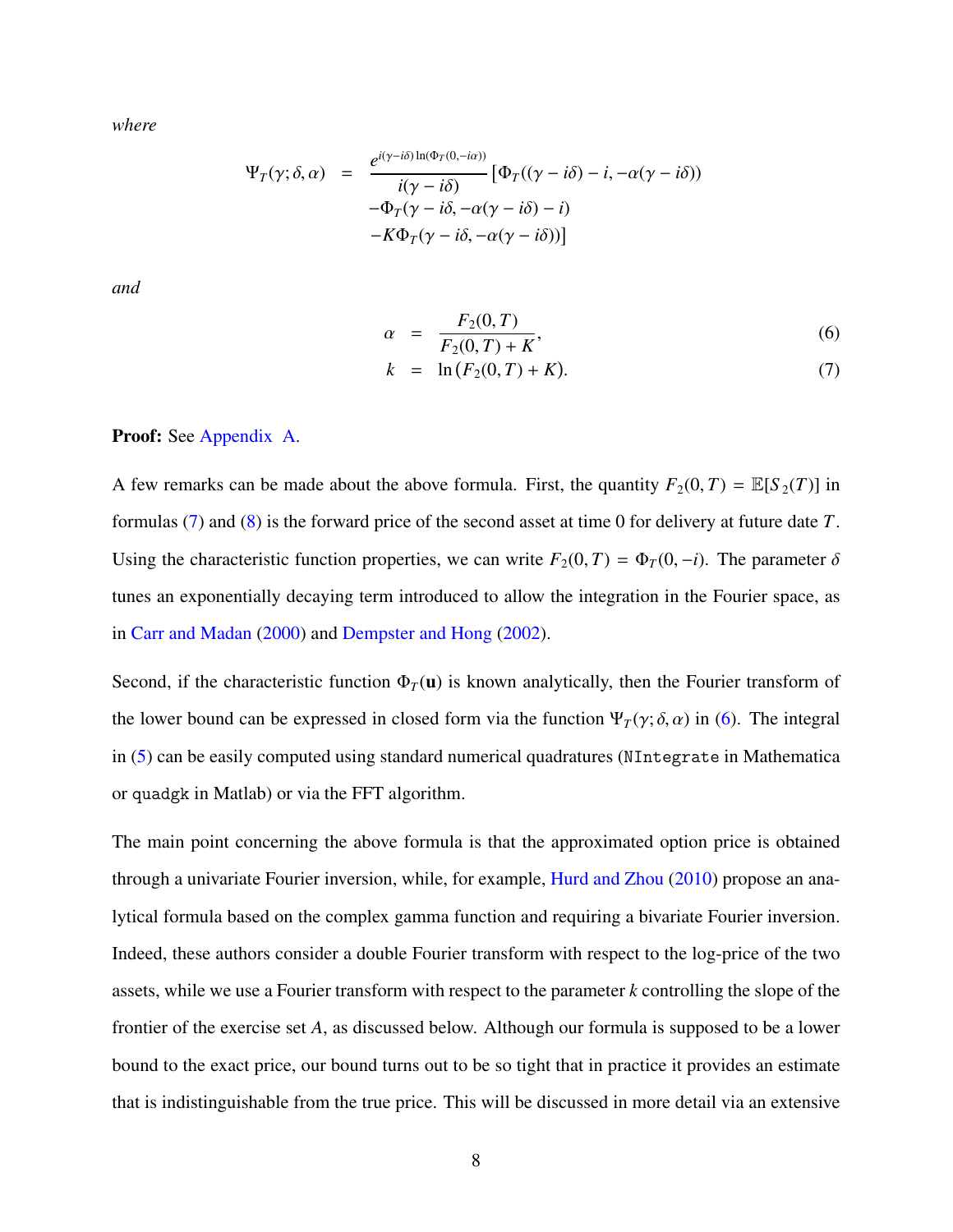set of numerical examples on very different stochastic models, see section [7.](#page-29-0)

A fourth point relates to the choice of the free parameters,  $\alpha$  and  $k$ . In theory, we could maximize the lower bound with respect to these parameters. Again, in practice, this is not necessary because the educated guesses proposed by [Bjerksund and Stensland](#page-36-0) [\(2011\)](#page-36-0) for the log-normal setting and generalized here to the non-Gaussian case, expressions [\(7\)](#page-1-0) and [\(8\)](#page-1-0), turn out to be very effective.

The fifth remark relates to the positive part in formula [\(5\)](#page-7-0). The positive part is necessary because the original [Bjerksund and Stensland](#page-36-0) [\(2011\)](#page-36-0) formulation can give negative prices for deeply outof-the-money options. In this case, we adopt a practical approach and set the value of the spread option to zero.

The approximation can also be applied to the Greeks. For example, assuming that interchange of differentiation and integration is allowed, the formula for the first-order sensitivity to a change in a risk factor  $\Upsilon$  (such as underlying spot prices or model parameters) takes the form<sup>[2](#page-1-0)</sup>

$$
\frac{\partial C_K^{k,\alpha}(0)}{\partial \Upsilon} = \frac{e^{-\delta k - rT}}{\pi} 1_{\left(\int_0^{+\infty} e^{-i\gamma k} \Psi_T(\gamma;\delta,\alpha) d\gamma \geq 0\right)} \int_0^{+\infty} e^{-i\gamma k} \frac{\partial \Psi_T(\gamma;\delta,\alpha)}{\partial \Upsilon} d\gamma,
$$

The computation of the option theta (sensitivity to the time-to-maturity) returns

$$
\frac{\partial C_K^{k,\alpha}(0)}{\partial T} = \frac{e^{-\delta k - rT}}{\pi} 1_{\left(\int_0^{+\infty} e^{-iyk} \left(\frac{\partial \Psi_T(\gamma,\delta,\alpha)}{\partial T} - r\Psi_T(\gamma,\delta,\alpha)\right)dy\geq 0\right)} \int_0^{+\infty} e^{-iyk} \left(\frac{\partial \Psi_T(\gamma,\delta,\alpha)}{\partial T} - r\Psi_T(\gamma,\delta,\alpha)\right)dy.
$$

For a better understanding of the approximation, we can examine Figure [1.](#page-10-0) If we define the true exercise set

$$
B = \{ \omega : S_1(T) \ge S_2(T) + K \},\
$$

<sup>&</sup>lt;sup>2</sup>In writing the derivative, we assume that  $\alpha$  and  $k$  in [\(7\)](#page-1-0) and [\(8\)](#page-1-0) are independent from the risk factor. This could<br>a problem in computing the option Delta with respect to the second asset and the option Theta, but be a problem in computing the option Delta with respect to the second asset and the option Theta, but numerical tests reveal that this approximation does not affect the accuracy of such Greeks, see section [7.](#page-29-0)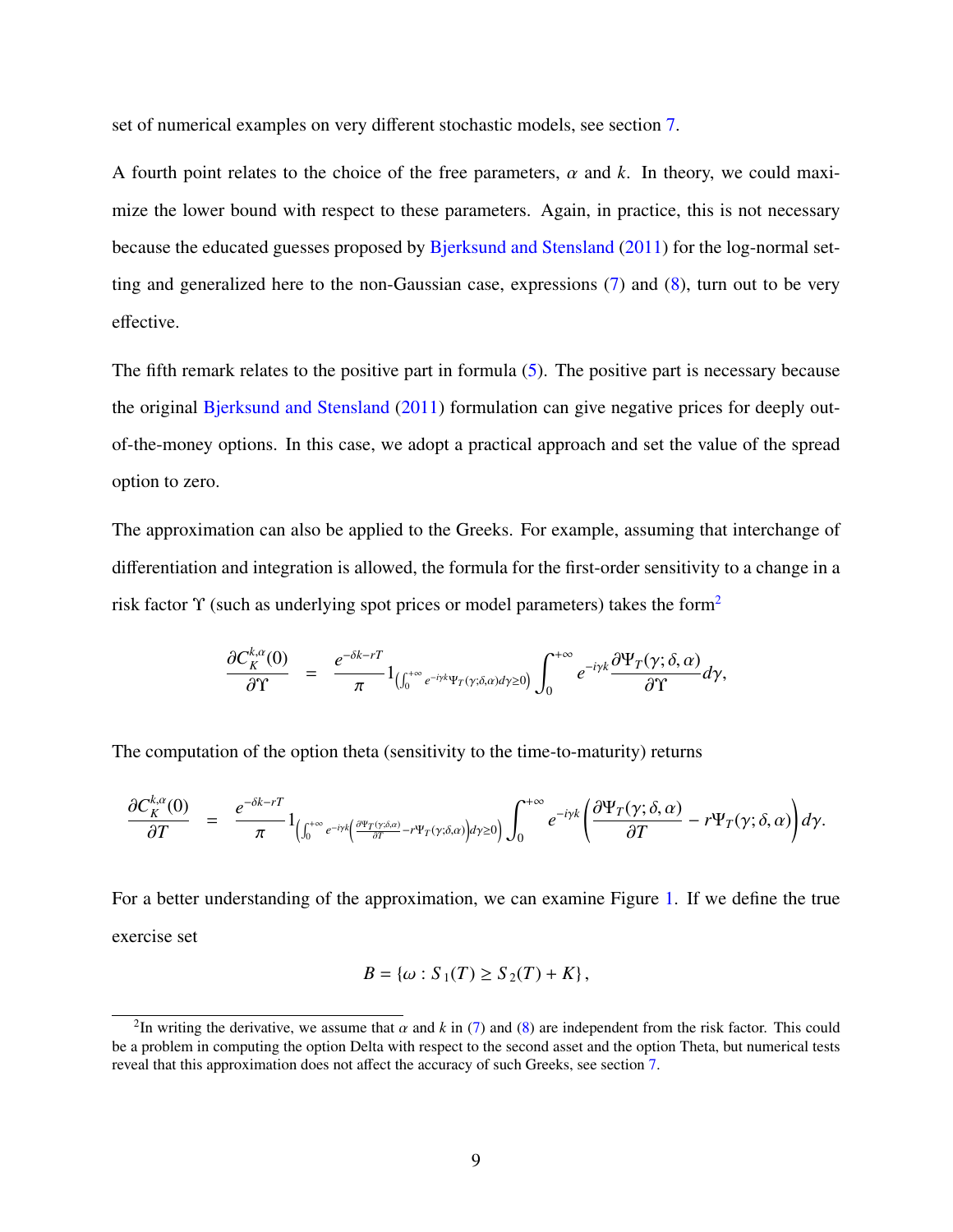

<span id="page-10-0"></span>Figure 1: The true exercise region *B* (red) and its approximation *A* (blue grid).

the approximation replaces the set *B* by the set *A* defined in [\(2\)](#page-7-1). In particular, the set *A* can be rewritten as

$$
A = \left\{\omega : S_1(T) \ge e^k \frac{S_2^{\alpha}(T)}{\mathbb{E}\left[S_2^{\alpha}(T)\right]}\right\}.
$$

We can identify four regions in Figure [1.](#page-10-0) In region 1, sets A and B overlap and the true and approximate payoffs are equal. In region 2, the true payoff is positive but small—indeed,  $S_1(T)$ is only slightly greater than  $S_2(T) + K$ —while the approximated payoff is zero. In regions 3 and 4, the option payoff is zero while the approximated payoff is slightly negative. In the remaining, white region, both payoffs are zero. The role of the free parameters *k* is to control the slope of the frontier of the approximating exercise region *A*, while the parameter  $\alpha$  controls both slope and curvature.

As final remark, we observe that if  $K = 0$ , it follows that  $\alpha = 1$  and  $k = \ln(\Phi_T(0, -i))$ , so that  $A \equiv B$ , i.e. the two exercise regions overlap, and the approximated formula [\(5\)](#page-7-0) gives the exact fair value of the exchange option. Therefore our approximation becomes *exact* in the zero-strike case, providing an extension of the [Margrabe](#page-38-0) [\(1978\)](#page-38-0) formula to a non Gaussian setting: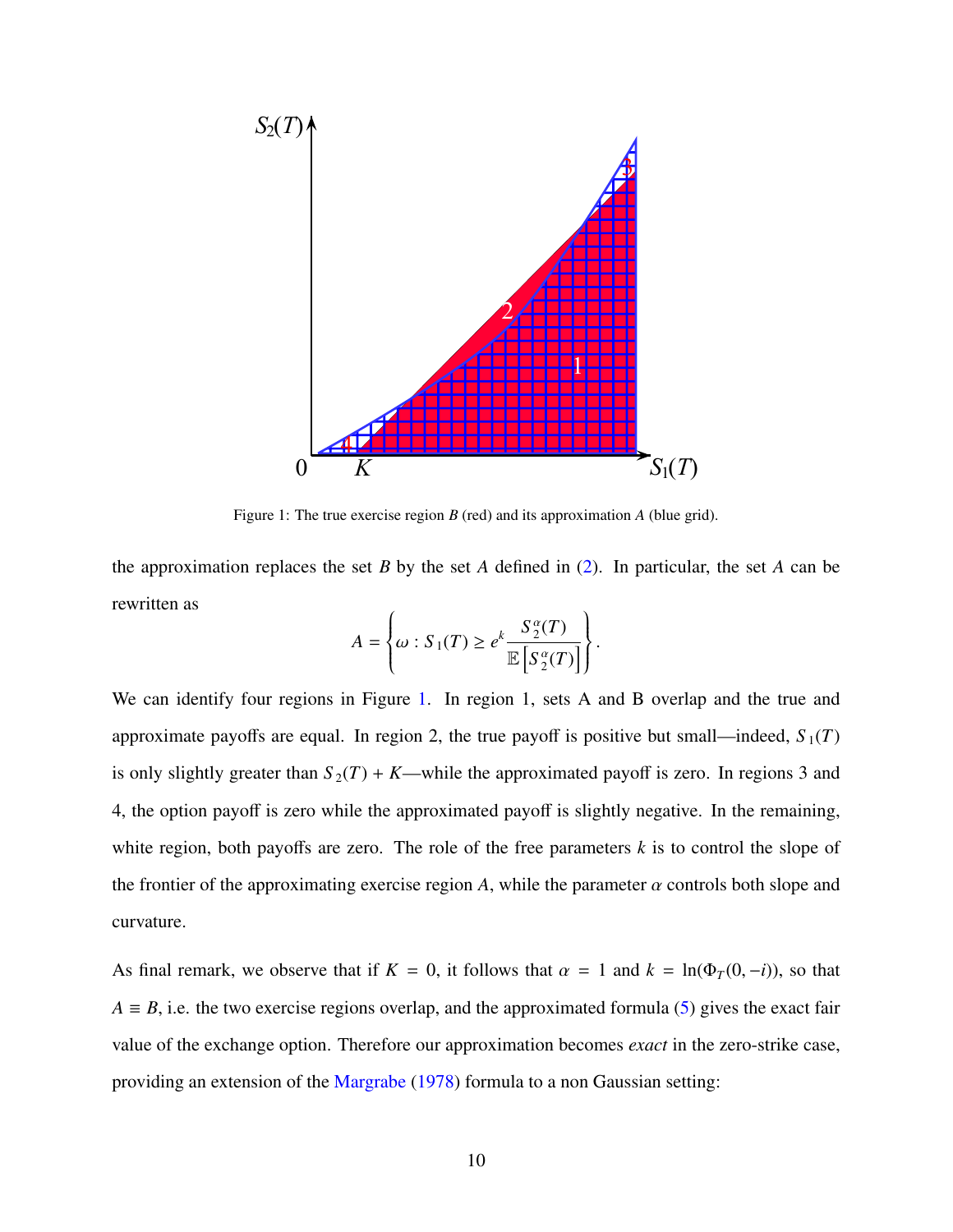**Proposition 2.** *The exchange option with payoff*  $(S_1(T) - S_2(T))^+$  *has price*  $C_0(0)$  $\ln(F_2(0,T))$  1

$$
C_0(0) = C_0^{\ln(F_2(0,1)),1}(0).
$$

#### <span id="page-11-0"></span>3. A comparison with the [Hurd and Zhou](#page-38-5) [\(2010\)](#page-38-5) formula

[Hurd and Zhou](#page-38-5) [\(2010\)](#page-38-5) proposed an exact formula for spread options also based on Fourier transforms, and nowadays it appears to be the best method we are aware of. They consider the option payoff  $(e^{x_1} - e^{x_2} - 1)^+$ , that can be reconducted to the general case  $K \neq 0$  by using scaling and interchange of  $S_1(T)$  and  $S_2(T)$ . Their method is applicable to models in which the joint characteristic function of the two underlyings is known analytically and, for any *<sup>t</sup>* > 0, the increment <sup>X</sup>(*t*)<sup>−</sup> <sup>X</sup>(0) is independent of  $X(0)$ . This implies that the characteristic function of  $X_T$  must factorize as

$$
\Phi_T(\mathbf{u}) = e^{i\mathbf{u}^\mathsf{T} \mathbf{X}(0)} \varphi_T(\mathbf{u}), \qquad \varphi_T(\mathbf{u}) := \mathbb{E}\left[e^{i\mathbf{u}^\mathsf{T}(\mathbf{X}(T) - \mathbf{X}(0))}\right],\tag{8}
$$

where  $\varphi_T(\mathbf{u})$  is independent of **X**(0). The value of the spread option can be then computed as a bivariate integration in the complex plane

<span id="page-11-1"></span>
$$
C_K^{HZ}(0) = \frac{1}{(2\pi)^2} e^{-rT} \int \int_{\mathbb{R}^2 + i\epsilon} e^{i\mathbf{u}^\mathsf{T} \mathbf{X}(0)} \varphi_T(\mathbf{u}) \hat{P}(\mathbf{u}) d^2 \mathbf{u},\tag{9}
$$

where

$$
\hat{P}(\mathbf{u}) = \frac{\Gamma(i(u_1 + u_2) - 1)\Gamma(-iu_2)}{\Gamma(iu_1 + 1)},
$$

and  $\Gamma$  is the complex gamma function.

We identify the following merits of our lower bound formula  $C_K^{k,\alpha}(0)$  with respect to the exact one  $C_K^{HZ}(0)$ :

- 1. The [Hurd and Zhou](#page-38-5) [\(2010\)](#page-38-5) formula cannot be applied when  $K = 0$ , while  $C_K^{k, \alpha}(0)$  provides an *exact* solution to the exchange option value.
- 2. The assumption in formula [\(9\)](#page-11-1) rules out mean-reverting processes that often arise in energy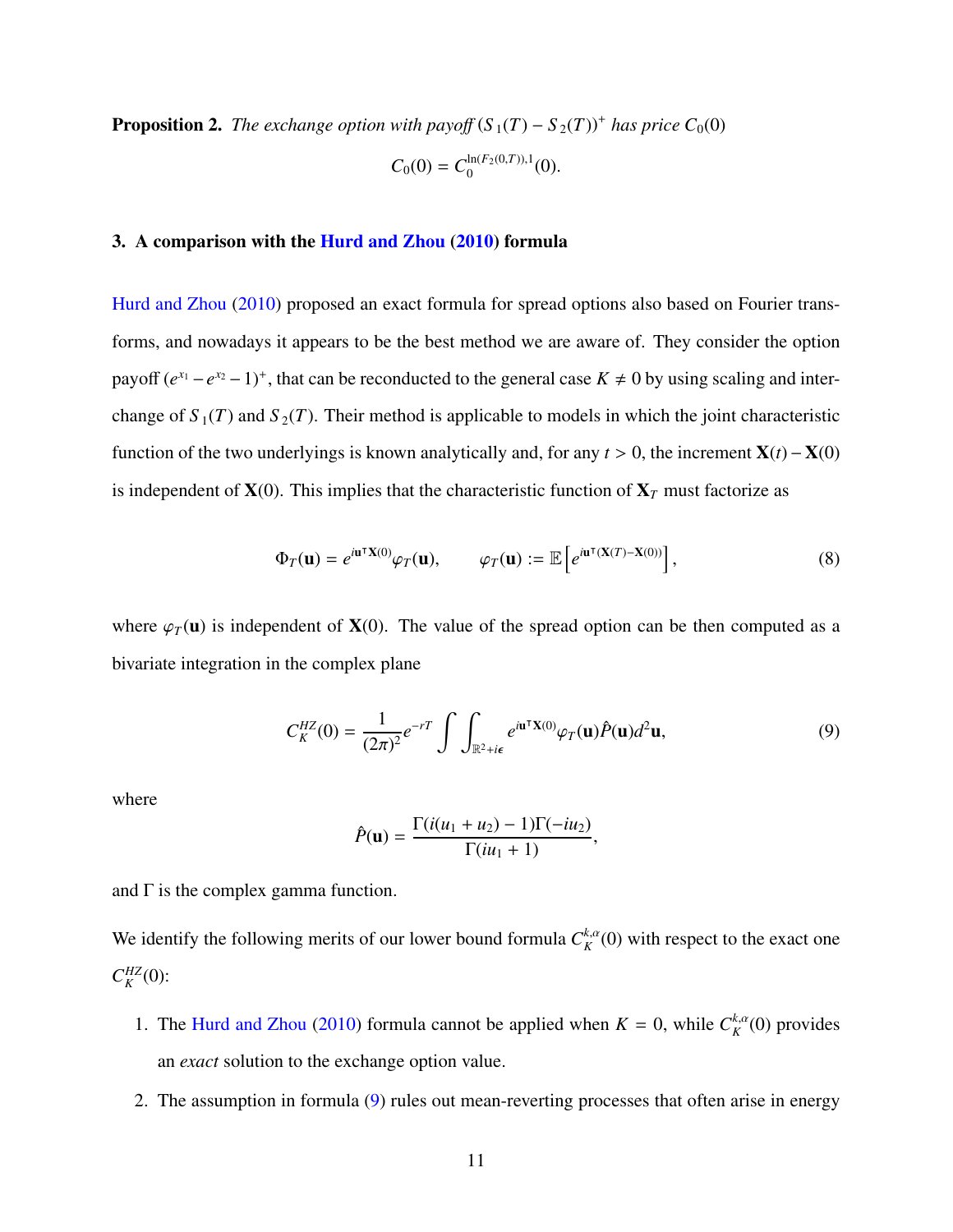applications, e.g. the model discussed in section [6.4.](#page-24-0) Our lower bound does not have such a limitation.

3. The computation of  $C_K^{HZ}(0)$  requires a bivariate Fourier inversion while the approximated option price  $C_K^{k,\alpha}(0)$  is obtained through a univariate Fourier inversion. Applying a Gauss– Kronrod quadrature rule to solve formula [\(5\)](#page-7-0), the spread option value is computed much faster than using formula [\(10\)](#page-1-0). We compare the performance of the two methods over different asset price models in section [7.](#page-29-0)

#### <span id="page-12-0"></span>4. The upper bound

In order to control the error of the approximation in  $(5)$ , we are also able to provide here an estimate of an upper bound of the spread option price. Consider the quadratic spread option payoff

$$
Q(T) = \frac{1}{2} (S_1(T) - S_2(T) - L)^2 1_{(S_1(T) \ge S_2(T))},
$$

where  $L \in \mathbb{R}$  and its choice will be discussed at the end of this section. Notice that the exercise region is the same as for an exchange option, that is, a spread option with zero strike. The price of this new contract is given in the following proposition.

<span id="page-12-1"></span>Proposition 3. *The no-arbitrage price Q*(0) *of the quadratic spread option is given by the formula*

$$
Q(0) = \frac{e^{-rT}}{2} \mathbb{E}\left[ (S_1(T) - S_2(T) - L)^2 1_{(S_1(T) \ge S_2(T))} \right]
$$
(10)

$$
= e^{-\delta k - rT} \frac{1}{2\pi} \int_0^{+\infty} e^{-iyk} \Xi_T(y; \delta, \alpha) d\gamma,
$$
 (11)

*where*

$$
\Xi_T(\gamma;\delta,\alpha) = \frac{e^{i(\gamma-i\delta)\ln(\Phi_T(0,-i\alpha))}}{i(\gamma-i\delta)} \left[\Phi_T((\gamma-i\delta)-2i,-\alpha(\gamma-i\delta))\right] \n+ \Phi_T(\gamma-i\delta,-\alpha(\gamma-i\delta)-2i) \n+ L^2\Phi_T(\gamma-i\delta,-\alpha(\gamma-i\delta)) \n-2L\Phi_T(\gamma-i\delta-i,-\alpha(\gamma-i\delta)) \n+2L\Phi_T(\gamma-i\delta,-\alpha(\gamma-i\delta)-i) \n-2\Phi_T(\gamma-i\delta-i,-\alpha(\gamma-i\delta)-i) \right]
$$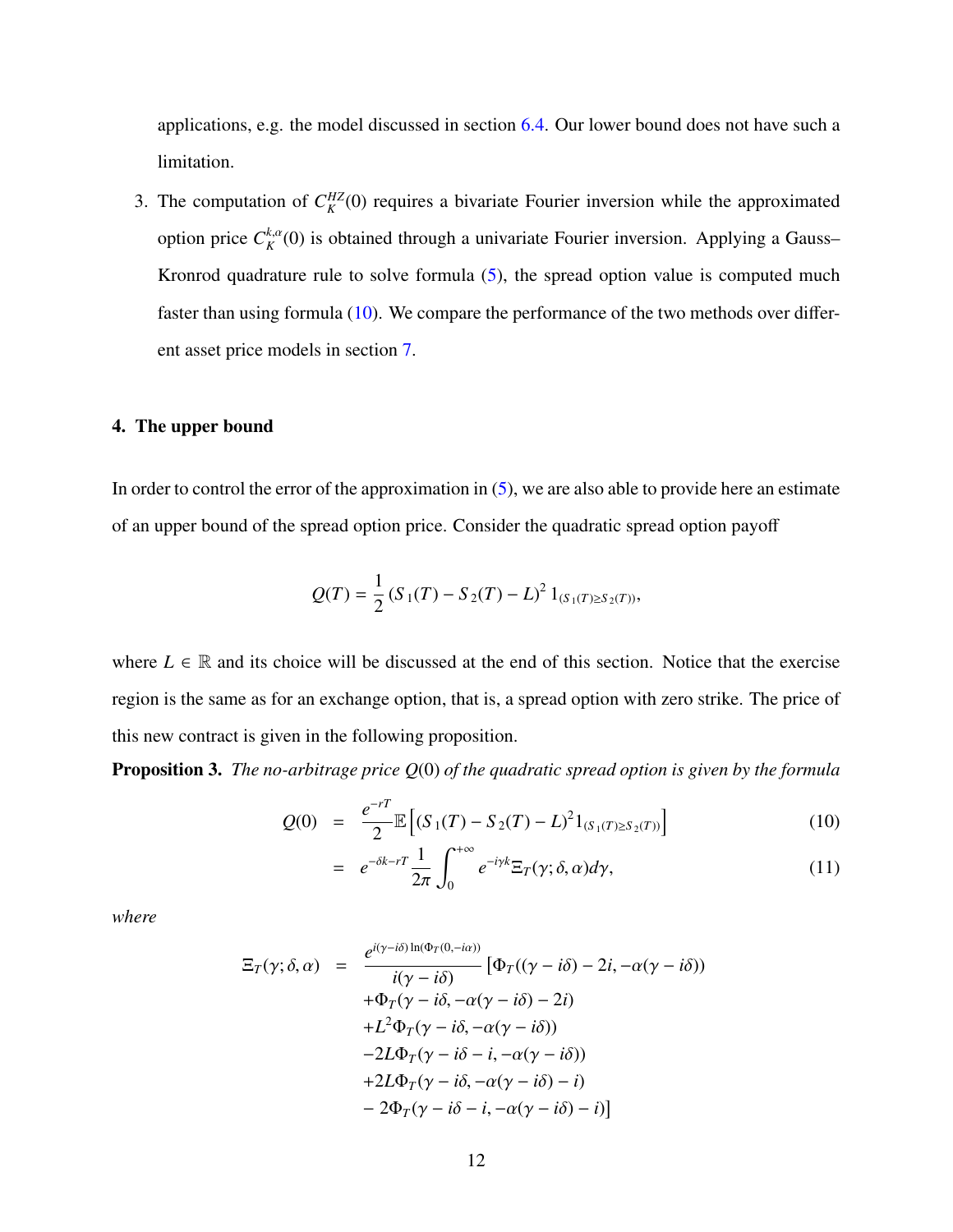

<span id="page-13-0"></span>Figure 2: Comparison of the payoff  $q(x)$  (red line) and the sub-replicating strategy  $\pi(x)$  (black line). Here  $x =$  $S_1(T) - S_2(T)$ ,  $\Delta K = 1$ ,  $N = 3$  and  $L = -0.5$ .

*and*  $\alpha = 1$  *and*  $k = \ln(F_2(0, T))$ *.* 

Proof: See [Appendix B.](#page-34-0)

Let us consider the function

$$
\pi(x) = \Delta K \sum_{j=1}^{N} \max(x - \Delta K(j - 0.5) - L, 0),
$$

where  $\Delta K > 0$ ,  $N \in \mathbb{N}^+$  and  $L \in \mathbb{R}$ . We observe that the function  $\pi(x)$  and the payoff  $q(x) =$ 1  $\frac{1}{2}(x - L)^2 1_{(x \ge 0)}$  are tangent in *N* points, exactly in  $x_j = L + j\Delta K$ . In addition *q*(*x*) ≥  $\pi(x)$  if  $\Delta K(j - 0.5) + L \ge 0$  for *j* = 1, ..., *N*. This is shown in Figure [2.](#page-13-0) If we set *x* = *S*<sub>1</sub>(*T*) − *S*<sub>2</sub>(*T*),  $\pi(x)$ is nothing more than a portfolio of spread options with varying strikes  $K_j = \Delta K(j - 0.5) + L$  and each option is held for an amount equal to  $\Delta K$ . We also require  $K_j \geq 0$  for  $j = 1, ..., N$ . The fair value of this portfolio is

$$
\Pi(0) = e^{-rT} \mathbb{E} \left[ \pi(S_1(T) - S_2(T)) \right] = \Delta K \sum_{j=1}^N C_{K_j}(0)
$$

and clearly  $Q(0) \ge \Pi(0)$ ,  $Q(0)$  being the fair value of the payoff  $q(S_1(T) - S_2(T))$ .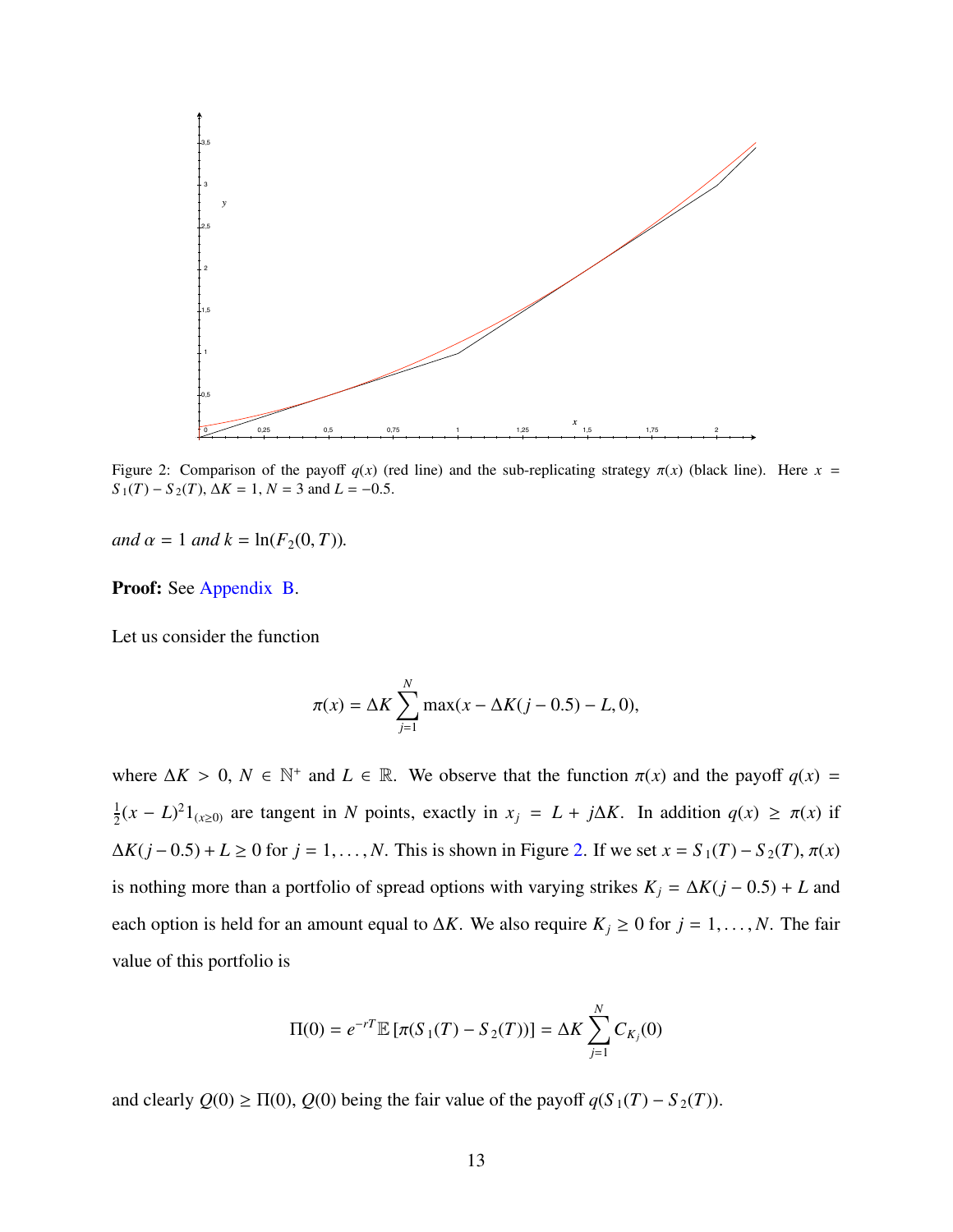Suppose we are interested in pricing a spread option having strike  $K_{\bar{j}} > 0^3$  $K_{\bar{j}} > 0^3$ , with  $K_{\bar{j}} \in \{K_1, \dots, K_N\}$ . We can write

$$
Q(0) \geq \Pi(0) = \Delta K \left( \sum_{j \neq \bar{j}} C_{K_j}(0) + C_{K_{\bar{j}}}(0) \right) \geq \Delta K \left( \sum_{j \neq \bar{j}} C_{K_j}^{\alpha_j, k_j}(0) + C_{K_{\bar{j}}}(0) \right),
$$

where the true prices  $C_{K_j}(0)$  of the spread options in the first sum are replaced by our lower bound  $C_{K_j}^{\alpha_j, k_j}(0)$  in the second sum and where  $\alpha_j = \frac{\Phi_T(0, -i)}{\Phi_T(0, -i) + i}$  $\frac{\Phi_T(0,-i)}{\Phi_T(0,-i)+K_j}$  and  $k_j = \ln(\Phi_T(0,-i) + K_j)$ . Rearranging terms, it follows that an upper bound for the spread option is given by

$$
C_{K_{\bar{j}}}(0) \le \frac{Q(0)}{\Delta K} - \sum_{j \neq \bar{j}} C_{K_j}^{\alpha_j, k_j}(0) := U_{K_{\bar{j}}}^{N, \Delta K}(0). \tag{12}
$$

The computation of the upper bound  $U_K^{N,\Delta K}(0)$  requires the value of the deal  $Q(0)$ , given in formula [\(11\)](#page-1-0), and the pricing of *N*−1 spread option contracts via the lower bound approximation in formula [\(5\)](#page-7-0). Numerical examples show that this upper bound is extremely accurate.

The choice of the parameter *L* is not unique. We must guarantee that  $K_{\bar{j}} \in \{K_1, \dots, K_N\}$  so every *L* of the form  $K_{\bar{j}} - \Delta K(j-0.5)$  is a possible candidate for  $j = 1, ..., N$ . A second condition is  $K_j \ge 0$ for  $j = 1, \ldots, N$ , that is verified if and only if  $K_1 = L + \Delta K/2 \ge 0$ . It follows that

$$
1 \leq j \leq \min\left(\left[1 + \frac{K_{\bar{j}}}{\Delta K}\right], N\right).
$$

In our experiments we set  $\bar{j} = \min \left( \left| 1 + \frac{K_{\bar{j}}}{\Delta k} \right| \right)$  $\left(\frac{K_{\bar{j}}}{\Delta K}\right]$ , *N*) and  $L = K_{\bar{j}} - \Delta K(\bar{j} - 0.5)$ .

#### <span id="page-14-0"></span>5. The geometric Brownian motion case

This section discusses in more detail the geometric Brownian motion case and presents a derivation of the BS lower bound via the conditional expectation. More importantly, we also provide a stricter

<sup>&</sup>lt;sup>3</sup>If the strike is strictly negative, the option is a put option written on  $S_2(T) - S_1(T)$  and having strike  $-K$ . The put price can be then obtained by the put-call parity. If the strike is equal to zero, the lower bound provides the exact value of the exchange option.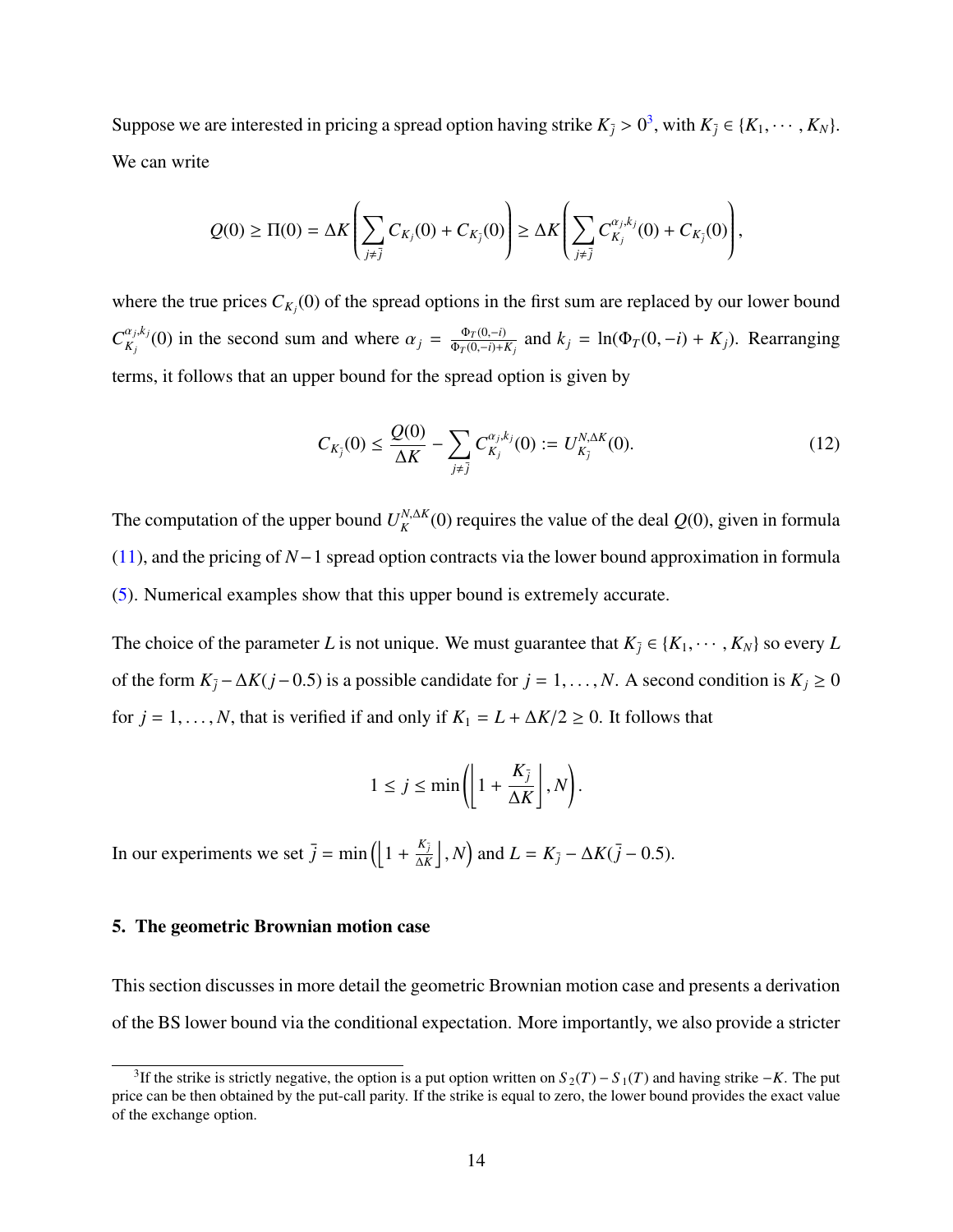lower bound and two analytical upper bounds. The first is computed using the power spread argument of the previous section and the second exploiting ideas used by [Rogers and Shi](#page-39-3) [\(1995\)](#page-39-3) and by [Nielsen and Sandmann](#page-38-8) [\(2003\)](#page-38-8) for Asian options.

In the bivariate Black–Scholes model (see [Black and Scholes](#page-36-5) [\(1973\)](#page-36-5)), the stock price vector S(*t*) has components

$$
S_j(t) = S_j(t) \exp\left[\left(r - \delta_j - \sigma_j^2/2\right)t + \sigma_j W_j(t)\right], \quad j = 1, 2 \tag{13}
$$

where  $\sigma_1, \sigma_2 > 0$ , and  $W_1, W_2$  are risk-neutral Brownian motions with instantaneous correlation  $\rho, |\rho| < 1$ , *r* is the risk-free rate, and  $\delta_j$  is the dividend yield or the instantaneous convenience yield, depending on the nature of the underlying asset. If we consider spread options on futures, we have to set  $\delta_1 = \delta_2 = r$ . We denote the joint distribution of the bivariate random vector  $(S_1(T), S_2(T))$ as  $MLN(m, V)$ , where

$$
m = \begin{pmatrix} \ln S_1(t) + \left(r - \delta_1 - \sigma_1^2/2\right)(T - t) \\ \ln S_2(t) + \left(r - \delta_2 - \sigma_2^2/2\right)(T - t) \end{pmatrix}, \quad V = T \begin{pmatrix} \sigma_1^2 & \rho \sigma_1 \sigma_2 \\ \rho \sigma_1 \sigma_2 & \sigma_2^2 \end{pmatrix},
$$

With both  $S_1(t)$  and  $S_2(t)$  being log-normal, there is no known general formula for the spread option value except when  $K = 0$ , where the spread option collapses into an option to exchange one asset for another. The option value in this case is given by the formula of [Margrabe](#page-38-0) [\(1978\)](#page-38-0). In the general case, however, we must rely on either approximation formulas or numerical methods, such as the Gaussian quadrature as in [Ravindran](#page-39-0) [\(1993\)](#page-39-0). Approximation formulas allow quick calculations and facilitate analytical tractability, whereas numerical methods typically produce more accurate results. Practitioners are very focused on simple calculations and real-time solutions; hence a closed-form approximation formula is typically the preferred alternative. In this modeling framework the standard market practice is given by the approximation of [Kirk](#page-38-4) [\(1995\)](#page-38-4). [Bjerksund](#page-36-0) [and Stensland](#page-36-0) [\(2011\)](#page-36-0) propose a new lower bound, showing their approximation is more accurate than Kirk's formula.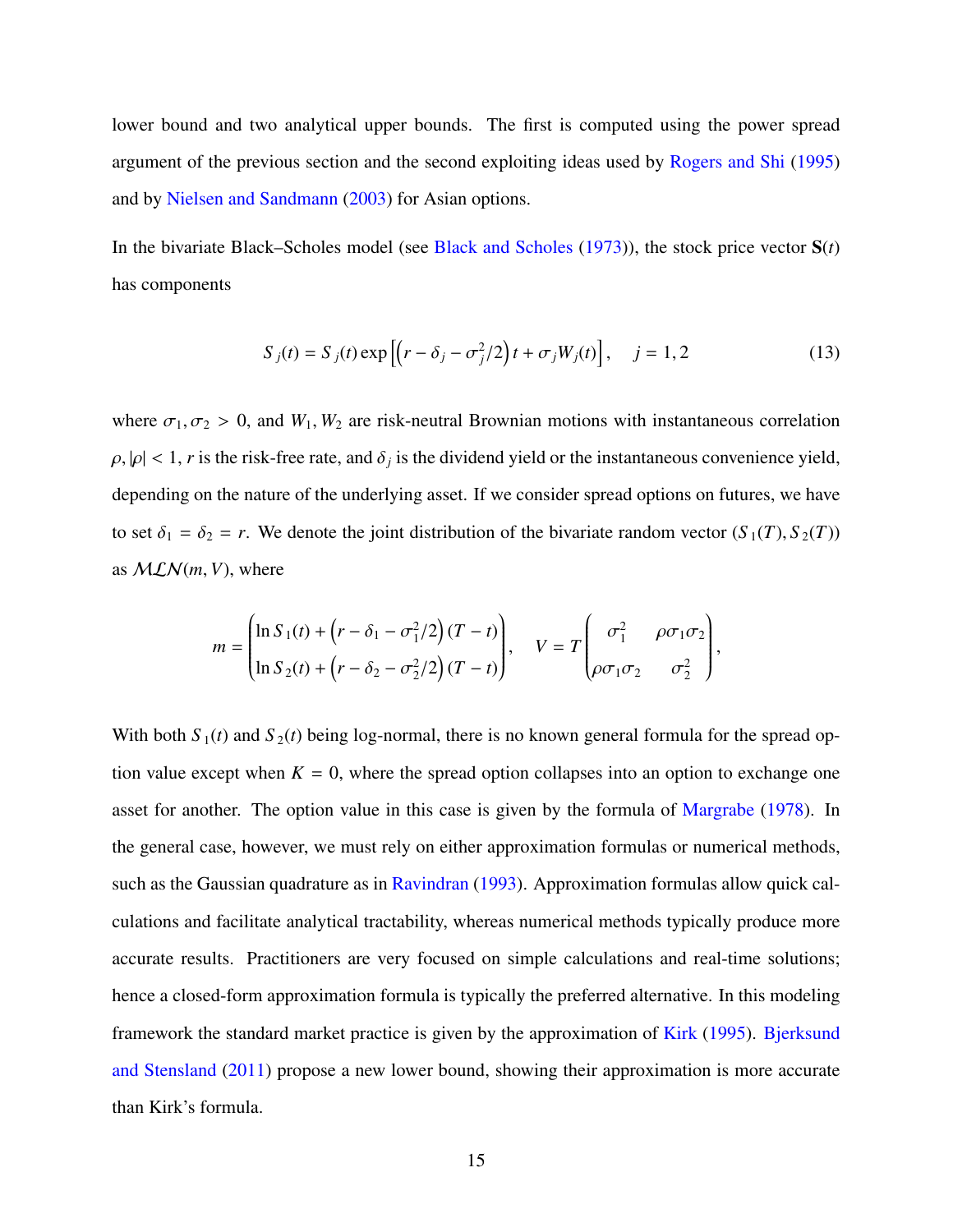Let us consider the dynamics in [\(14\)](#page-16-0). We provide here a different derivation of the mentioned lower bound via conditional expectation. Define

$$
R(t) = \frac{S_1(t)}{S_2(t)^{\alpha}} = \frac{S_1(0)}{S_2(0)^{\alpha}} e^{t(r-\delta_1-\sigma_1^2/2-\alpha(r-\delta_2-\sigma_2^2/2)) + \sigma_1 W_1(t) - \alpha \sigma_2 W_2(t)},
$$

and set

$$
\sqrt{t}\sigma_R Z = \sigma_1 W_1(t) - \alpha \sigma_2 W_2(t), \quad \sigma_R^2 = \sigma_1^2 - 2\rho \alpha \sigma_1 \sigma_2 + \alpha^2 \sigma_2^2, \quad Z \sim \mathcal{N}(0, 1).
$$

We can rewrite the set *A* as

<span id="page-16-0"></span>
$$
A = \left\{\omega : R(T) > \frac{e^k}{\mathbb{E}\left[S_2^{\alpha}(T)\right]}\right\}
$$
\n
$$
= \left\{\omega : Z \ge d = \frac{k - \ln\left(R(0)\mathbb{E}\left[S_2^{\alpha}(T)\right]\right) - T\left(r - \delta_1 - \sigma_1^2/2 - \alpha\left(r - \delta_2 - \sigma_2^2/2\right)\right)}{\sqrt{T}\sigma_R}\right\}.
$$
\n(14)

If we set  $U = S_1(T) - S_2(T) - K$ , the BS lower bound can be equivalently rewritten as

$$
\mathbb{E}[U^+] \geq \mathbb{E}[U1_{(A)}]^+ = \mathbb{E}[\mathbb{E}[U|Z]1_{(Z \geq d)}]^+.
$$

We observe that  $(W_1(T), W_2(T)|Z)^{\dagger} \sim \mathcal{MN}(\mu, \Sigma)$ , where

$$
\mu = \sqrt{T}Z \begin{pmatrix} a_1 \\ a_2 \end{pmatrix}, \quad \Sigma = T \begin{pmatrix} 1 - a_1^2 & \rho - a_1 a_2 \\ \rho - a_1 a_2 & 1 - a_2^2 \end{pmatrix}, \quad a_1 = \frac{\sigma_1 - \rho \alpha \sigma_2}{\sigma_R}, \quad a_2 = \frac{\sigma_1 \rho - \alpha \sigma_2}{\sigma_R},
$$

and therefore it follows that  $(S_1(T), S_2(T)|Z)^T \sim \text{MLN}(\hat{\mu}, \hat{\Sigma})$ , where

$$
\hat{\mu} = \begin{pmatrix} \ln S_1(0) + \left(r - \delta_1 - \sigma_1^2/2\right) T + \sigma_1 a_1 \sqrt{T} Z \\ \ln S_2(0) + \left(r - \delta_2 - \sigma_2^2/2\right) T + \sigma_2 a_2 \sqrt{T} Z \end{pmatrix},
$$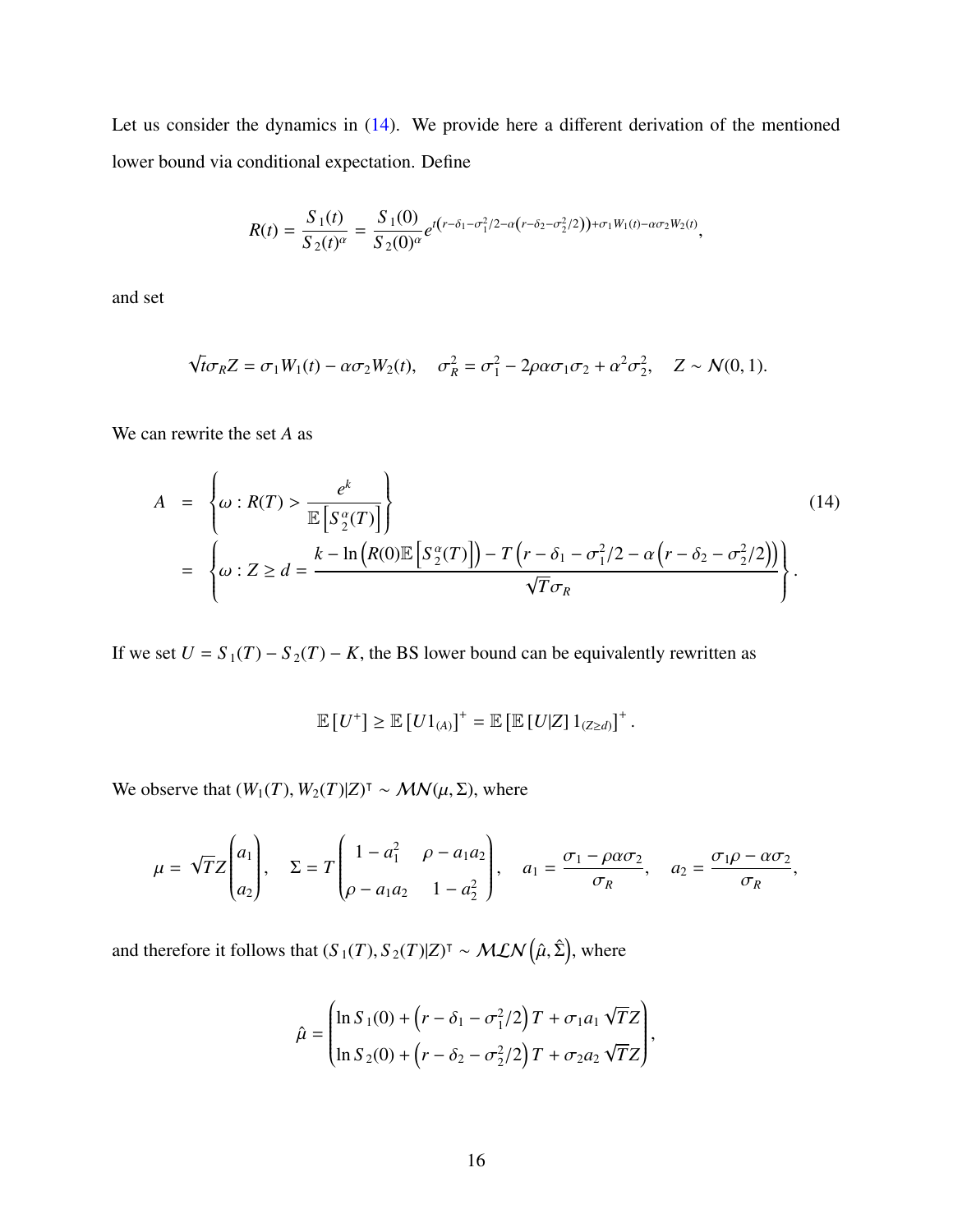$$
\hat{\Sigma} = T \begin{pmatrix} \sigma_1^2 \left(1 - a_1^2\right) & \sigma_1 \sigma_2 \left(\rho - a_1 a_2\right) \\ \sigma_1 \sigma_2 \left(\rho - a_1 a_2\right) & \sigma_2^2 \left(1 - a_2^2\right) \end{pmatrix}
$$

We can now compute the approximated payoff expectation

<span id="page-17-0"></span>
$$
\mathbb{E} \left[ \mathbb{E} \left[ U|Z \right] \mathbb{1}_{(Z \ge d)} \right]^{+}
$$
\n
$$
= \mathbb{E} \left[ \left( e^{\ln S_1(0) + (r - \delta_1 - \sigma_1^2 a_1^2 / 2) T + \sigma_1 a_1 \sqrt{T} Z} - e^{\ln S_2(0) + (r - \delta_2 - \sigma_2^2 a_2^2 / 2) T + \sigma_2 a_2 \sqrt{T} Z} - K \right) \mathbb{1}_{(Z \ge d)} \right]^{+}
$$

By using the partial expectation property of the log-normal distribution<sup>[4](#page-1-0)</sup> and discounting, the above expectation gives us the BS lower bound

$$
C_K^{\alpha,k}(0) = e^{-rT} \left( S_1(0) e^{(r-\delta_1)T} N \left( \sigma_1 a_1 \sqrt{T} - d \right) - S_2(0) e^{(r-\delta_2)T} N \left( \sigma_2 a_2 \sqrt{T} - d \right) - KN(-d) \right)^+, \tag{15}
$$

where  $N(\cdot)$  is the cumulative density function of the standard Gaussian distribution and  $\alpha$  and  $k$ , appearing in the definition of  $a_1$ ,  $a_2$ , and  $d$ , can be chosen to maximize the above formula or can be set according to the guess of [Bjerksund and Stensland](#page-36-0) [\(2011\)](#page-36-0).

We now show how to improve this lower bound. We note that

$$
\underbrace{\mathbb{E}\left[U^{+}\right]}_{\text{True price}} \geq \underbrace{\mathbb{E}\left[\mathbb{E}\left[U|Z\right]^{+}1_{(Z \geq d)}\right]}_{\text{Improved lower bound}} \geq \underbrace{\mathbb{E}\left[\mathbb{E}\left[U|Z\right]1_{(Z \geq d)}\right]}_{\text{BS lower bound}}
$$

so a strengthened lower bound turns out to be

$$
\mathbb{E}\left[\mathbb{E}\left[U|Z\right]^{+}1_{(Z\geq d)}\right]
$$
\n
$$
= \mathbb{E}\left[\left(e^{\ln S_{1}(0)+\left(r-\delta_{1}-\sigma_{1}^{2}a_{1}^{2}/2\right)T+\sigma_{1}a_{1}\sqrt{T}Z}-e^{\ln S_{2}(0)+\left(r-\delta_{2}-\sigma_{2}^{2}a_{2}^{2}/2\right)T+\sigma_{2}a_{2}\sqrt{T}Z}-K\right)^{+}1_{(Z\geq d)}\right]
$$
\n
$$
= \mathbb{E}\left[\left(e^{\ln S_{1}(0)+\left(r-\delta_{1}-\sigma_{1}^{2}a_{1}^{2}/2\right)T+\sigma_{1}a_{1}\sqrt{T}Z}-e^{\ln S_{2}(0)+\left(r-\delta_{2}-\sigma_{2}^{2}a_{2}^{2}/2\right)T+\sigma_{2}a_{2}\sqrt{T}Z}-K\right)1_{(D)}\right],
$$

<sup>&</sup>lt;sup>4</sup>This property states that for a lognormal random variable *X* with parameters  $\mu$  and  $\sigma$ , we have  $E(X|X > k) = \frac{1}{\sigma^2} \left( \mu x^2 - \ln k \right)$  $e^{\mu+\frac{1}{2}\sigma^2}N\left(\frac{\mu+\sigma^2-\ln k}{\sigma}\right)$ ١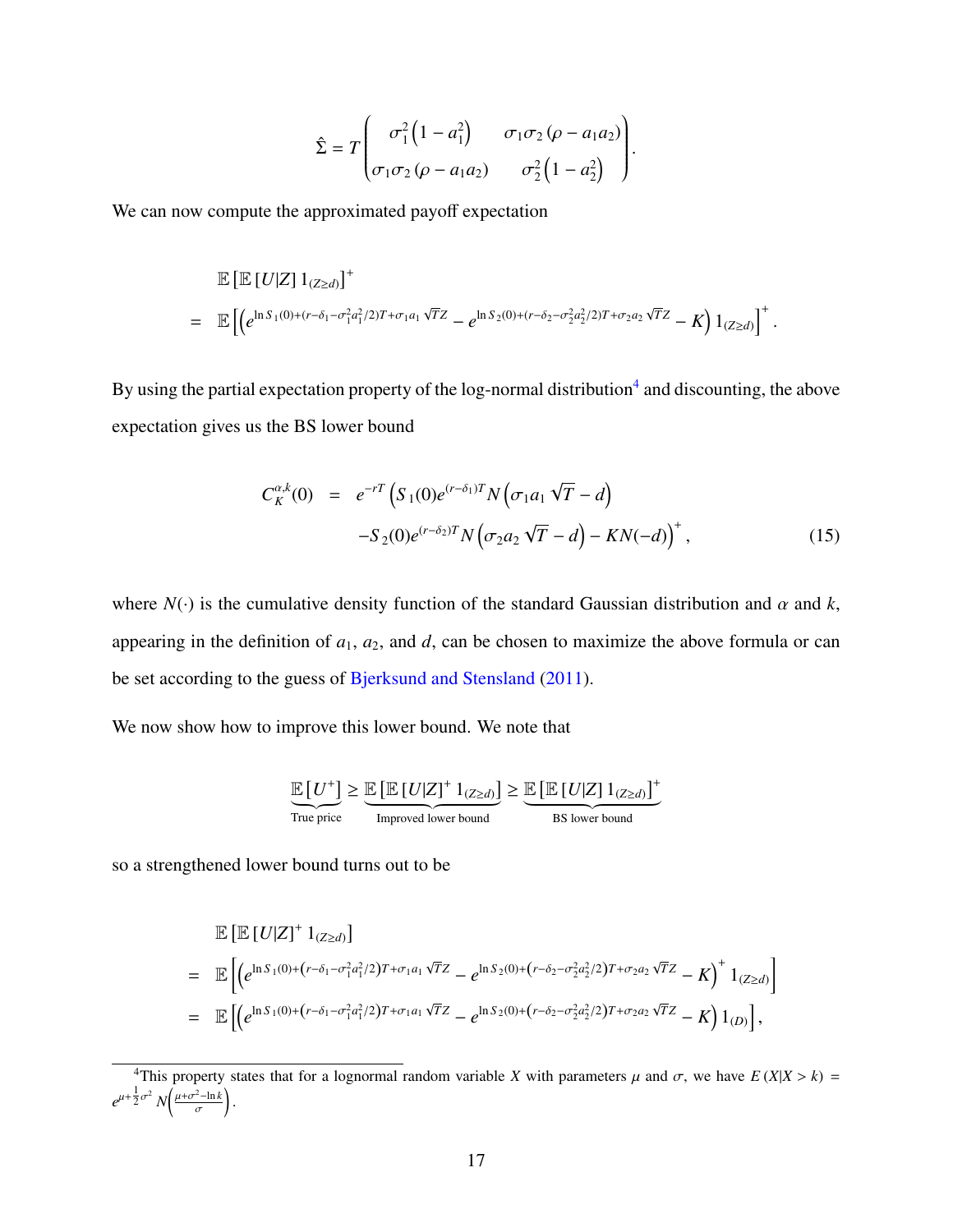where the set *D* is defined as

$$
D \equiv \left\{ z : e^{\ln S_1(0) + \left(r - \delta_1 - \sigma_1^2 a_1^2/2\right) T + \sigma_1 a_1 \sqrt{T} Z} - e^{\ln S_2(0) + \left(r - \delta_2 - \sigma_2^2 a_2^2/2\right) T + \sigma_2 a_2 \sqrt{T} Z} - K \ge 0 \right\} \cap \left\{ z \ge d \right\}.
$$

The function appearing in the definition of the set  $D$  can have at most two real roots<sup>[5](#page-1-0)</sup> that can be numerically calculated. One of the following three situations can occur:

(a)  $D = \emptyset$ ; (b)  $D = [d_1, d_2]$ , where  $d_1 \leq d_2$  and  $d_1, d_2 \in \mathbb{R}^*$ ; (c)  $D = [d_1, d_2] \cup [d_3, d_4]$ , where  $d_1 \leq d_2 < d_3 \leq d_4$  and  $d_1, d_2, d_3, d_4 \in \mathbb{R}^*$ .

Let us define a function *F* such that  $\forall d_1 \leq d_2$  and  $d_1, d_2 \in \mathbb{R}^*$ , we have,  $\forall x \in \mathbb{R}$ ,

$$
F(\emptyset; x) = 0, \qquad F([d_1, d_2]; x) = N(x - d_1) - N(x - d_2),
$$

and,  $\forall d_1 \leq d_2 < d_3 \leq d_4$  and  $d_1, d_2, d_3, d_4 \in \mathbb{R}^*, \forall x \in \mathbb{R},$ 

$$
F([d_1, d_2] \cup [d_3, d_4]; x) = F([d_1, d_2]; x) + F([d_3, d_4]; x).
$$

We can write the following improved lower bound in terms of *F* as

$$
\hat{C}_{K}^{\alpha,k}(0) = e^{-rT} \left( S_1(0) e^{(r-\delta_1)T} F\left( D; \sigma_1 a_1 \sqrt{T} \right) - S_2(0) e^{(r-\delta_2)T} F\left( D; \sigma_2 a_2 \sqrt{T} \right) - K F(D;0) \right).
$$

Note that  $C_K^{\alpha,k}(0) = \hat{C}_K^{\alpha,k}(0)$  when  $D = [d_1, d_2]$  and  $d_1 = d$  and  $d_2 = +\infty$ . From a practical perspective, this is often, but not always, the case. So in general we expect only a small improvement from adopting  $\hat{C}_K^{\alpha,k}(0)$  rather than  $C_K^{\alpha,k}(0)$ . Numerical experiments confirm this.

Let us discuss now how to explicitly compute an upper bound that we call  $U^{RS}(0)$ , given that it

<sup>&</sup>lt;sup>5</sup>An exponential polynomial with *N* + 1 nonzero terms, i.e.  $A(z) = \sum_{j=1}^{N+1} \alpha_j e^{\lambda_j z}$  with distinct  $\lambda_j \in \mathbb{R}$  and each  $\in \mathbb{R}^*$  can have at most *N* real roots  $\alpha_j \in \mathbb{R}^*$ , can have at most *N* real roots.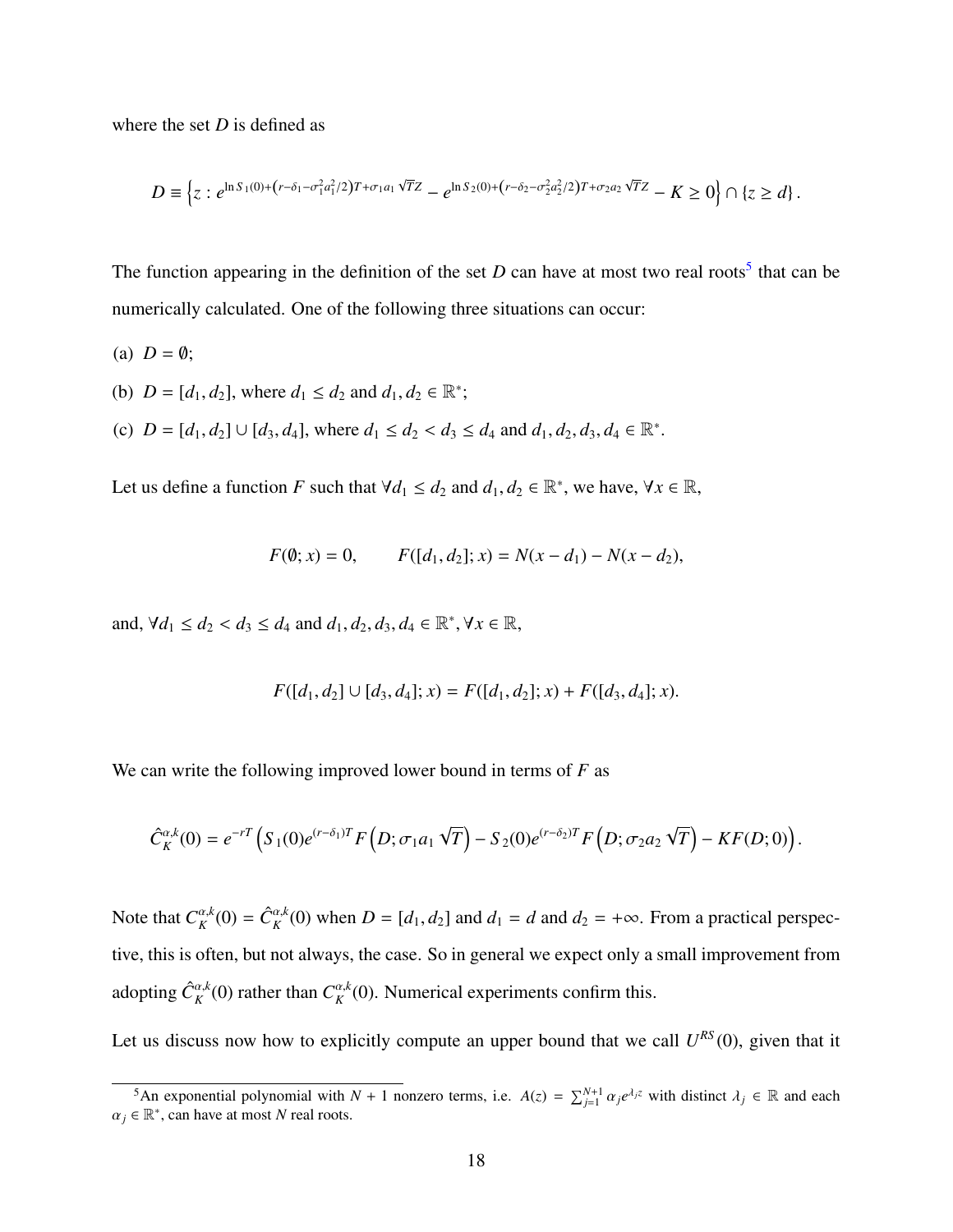

<span id="page-19-0"></span>Figure 3: The true exercise region  $B$  (red) and its approximation  $A^{RS}$  (blue grid).

exploits ideas first proposed by [Rogers and Shi](#page-39-3) [\(1995\)](#page-39-3). Define the set

$$
B = \{ \omega : S_1(T) \ge S_2(T) + K \}
$$

and the set *A RS* :

$$
A^{RS} = \left\{ \omega : \frac{S_1(T)}{S_2^{\alpha}(T)} > \frac{e^k}{\mathbb{E}\left[S_2^{\alpha}(T)\right]}, B \subseteq A \right\}.
$$

The shape of the set  $A^{RS}$  is shown in Figure [3.](#page-19-0) Here  $A^{RS}$  is constructed requiring tangency between the function describing the exercise frontier of *B*, that is,  $b(x) = x - K$ , and the function describing the exercise frontier of  $A^{RS}$ , that is,  $a(x) = \left(x \frac{\mathbb{E}[S_2(T)^{\alpha}]}{e^k}\right)$  $\left[ e^{(X)^{\alpha}} \right]^{1/\alpha}$ . We thus have  $U^{+} = U^{+} 1_{(A^{RS})}$  and the following equality is satisfied:

$$
\mathbb{E}\left[U^+\right]-\mathbb{E}\left[\mathbb{E}\left[U1_{(A^{RS})}|A^{RS}\right]^+\right]=\mathbb{E}\left[U^+1_{(A^{RS})}\right]-\mathbb{E}\left[\mathbb{E}\left[U1_{(A^{RS})}|A^{RS}\right]^+\right].
$$

Therefore, following [Nielsen and Sandmann](#page-38-8) [\(2003\)](#page-38-8), the error on the lower bound can be expressed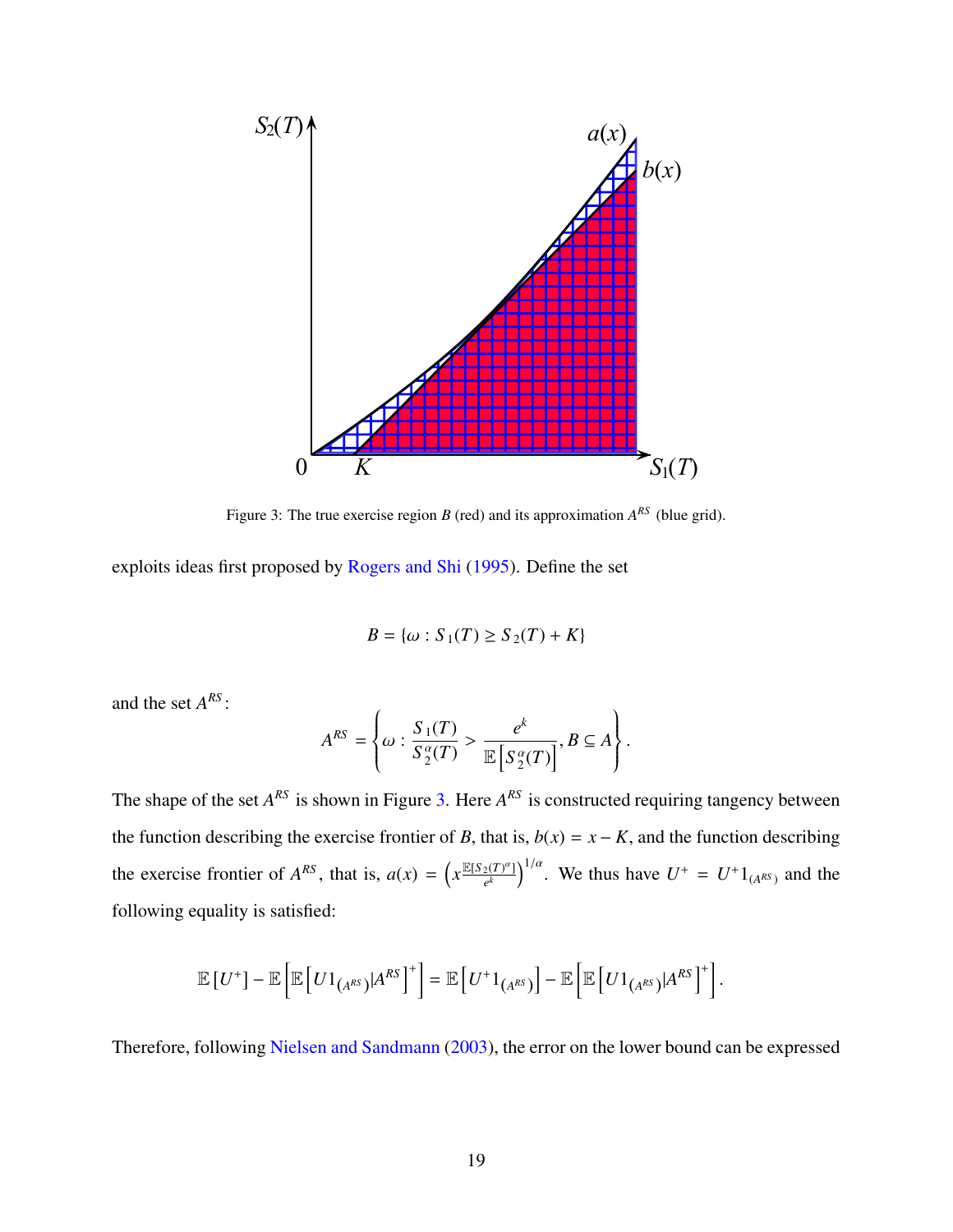as

$$
0 \leq \mathbb{E}\left[\mathbb{E}\left[U^+1_{(A^{RS})}|A^{RS}\right] - \mathbb{E}\left[U1_{(A^{RS})}|A^{RS}\right]^+\right] \leq \frac{1}{2}\mathbb{E}\left[\text{var}(U|Z)1_{(Z>d)}\right]^{1/2}\mathbb{E}\left[1_{(Z>d)}\right]^{1/2},
$$

where  $d$  is defined in [\(15\)](#page-17-0). The conditional variance of  $U$  is

$$
var(U|Z) = var(S_1(T)|Z) + var(S_2(T)|Z) - 2cov(S_1(T), S_2(T)|Z).
$$

The conditional covariance matrix between  $S_1(T)$  and  $S_2(T)$  is obtained exploiting properties of the log-normal distribution so that

$$
cov(S_i(T), S_j(T)|Z) = (e^{T\sigma_i \sigma_j(\varrho_{ij}-a_i a_j)} - 1) exp\left\{\ln S_i(0) + \ln S_j(0) + T\left(2r - \delta_i - \delta_j - \sigma_i^2 a_i^2/2 - \sigma_j^2 a_j^2/2\right) + \sqrt{T}\left(\sigma_i a_i + \sigma_j a_j\right)Z\right\},\,
$$

where  $\rho_{ij}$  stands for the elements of the matrix

$$
\varrho = \begin{pmatrix} 1 & \rho \\ \rho & 1 \end{pmatrix}.
$$

The formula for the error  $\epsilon$  is obtained applying again the partial expectation property of the lognormal distribution and discounting. The upper bound is therefore

$$
U^{RS}(0) := \hat{C}_K^{\alpha,k}(0) + \epsilon^{\alpha,k},
$$

where

$$
\epsilon^{\alpha,k} = \frac{e^{-rT}}{2} N(-d)^{1/2} \left( \sum_{i=1}^{2} \sum_{j=1}^{2} (-1)^{i+j} \left( e^{T \sigma_i \sigma_j(\varrho_{ij} - a_i a_j)} - 1 \right) \times e^{\ln S_i(0) + \ln S_j(0) + T(2r - \delta_i - \delta_j + a_i a_j \sigma_i \sigma_j)} N\left( -d + \sqrt{T} \left( \sigma_i a_i + \sigma_j a_j \right) \right) \right)^{1/2}
$$

This upper bound  $U^{RS}(0)$  depends on the parameters  $\alpha$  and  $k$  appearing in the definition of  $d, a_1$ ,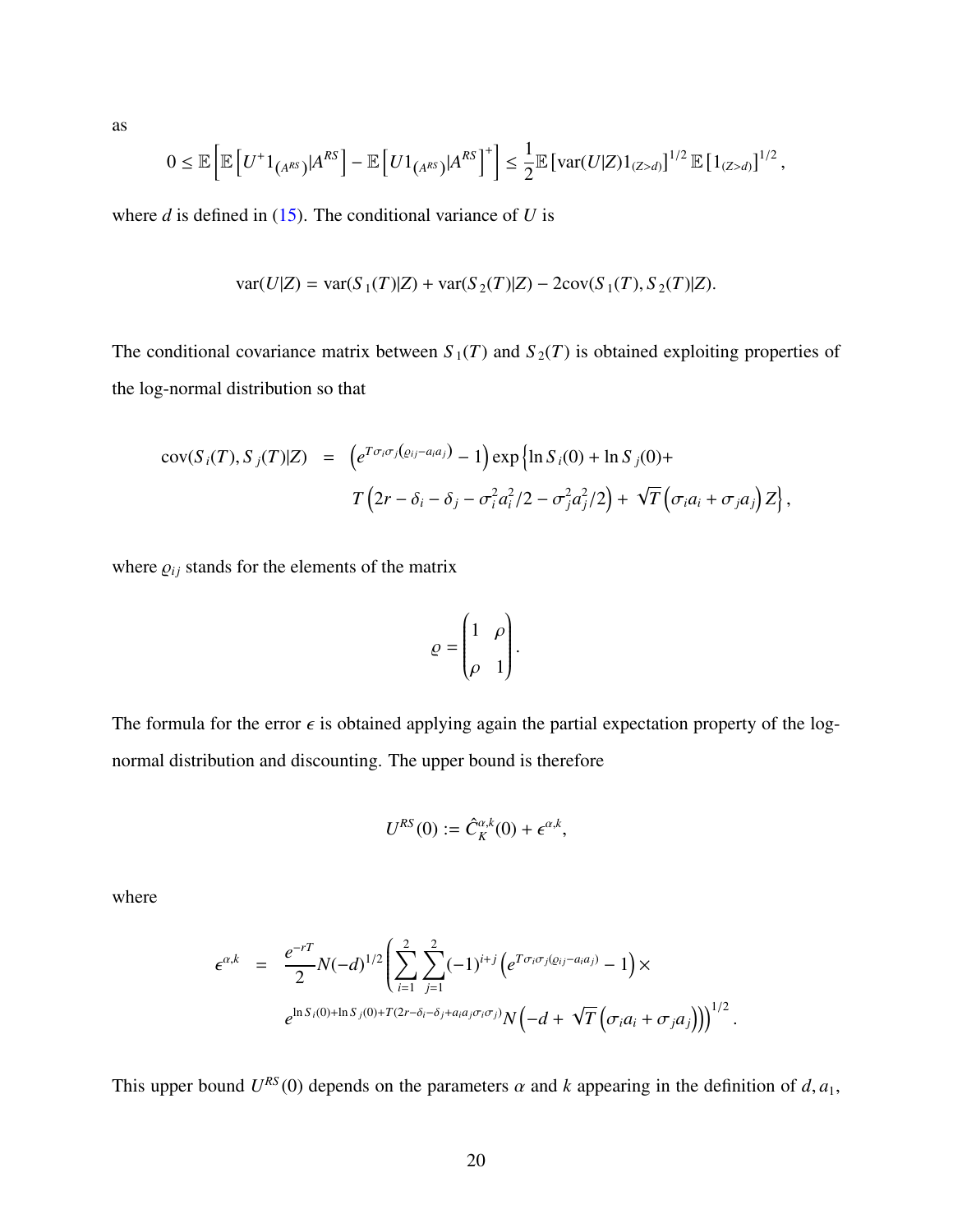and  $a_2$  and can be minimized under the constraint  $B \subseteq A^{RS}$ . In practice, we have verified that, numerically, this upper bound is less tight than that obtained using the quadratic spread option argument.

In this regard, in the bivariate geometric Brownian motion case, the quantity  $Q(0)$  in the upper bound  $U_K^{N,\Delta K}$ , given in formula [\(13\)](#page-1-0), is equal to

$$
Q(0) = \frac{e^{-rT}}{2} \left\{ S_1(0)^2 e^{(2r-2\delta_1 + \sigma_1^2)T} N \left( 2\sigma_1 a_1 \sqrt{T} - d \right) - 2LS_1(0) e^{(r-\delta_1)T} N \left( \sigma_1 a_1 \sqrt{T} - d \right) + S_2(0)^2 e^{(2r-2\delta_2 + \sigma_2^2)T} N \left( 2\sigma_2 a_2 \sqrt{T} - d \right) + 2LS_2(0) e^{(r-\delta_2)T} N \left( \sigma_2 a_2 \sqrt{T} - d \right) - 2S_1(0) S_2(0) e^{(2r-\delta_1 - \delta_2 - \sigma_1 a_1/2 - \sigma_2 a_2/2 + \sigma_1 \sigma_2 (\rho - a_1 a_2))T} N \left( (\sigma_1 a_1 + \sigma_2 a_2) \sqrt{T} - d \right) + L^2 N(-d)
$$

In this case, we set  $\alpha = 1$  and  $k = \ln(\Phi_T(0, -i))$ .

#### <span id="page-21-0"></span>6. Non-Gaussian stock price models

This section presents several stock price models for which we can analyze the performance of our novel bounds. The numerical results show that bounds  $C_K^{\alpha,k}(0)$  and  $U_K^{N,\Delta K}(0)$  are very accurate and that, from a practical point of view, the lower bound is indistinguishable from the true price, estimated using Monte Carlo simulation. In addition our lower bound can also be used as control variate in the Monte Carlo simulation, allowing a substantial reduction in the standard error of the price estimate.

Let  $S(t) = (S_1(t), S_2(t))$ <sup>T</sup> be the stock price vector and assume that the joint characteristic function of  $\mathbf{X}(t) = (\ln S_1(t), \ln S_2(t))^T$  has the functional form  $\Phi_T(\mathbf{u}) = e^{i\mathbf{u}^T \mathbf{X}(0)} \varphi_T(\mathbf{u})$ . In the following, we set  $\mathbf{e} = (1, 1)^T$ . We recall at first the expression of the characteristic function in the case of geometric Brownian motion and then we present the expression of the characteristic function for a variety of non-Gaussian models.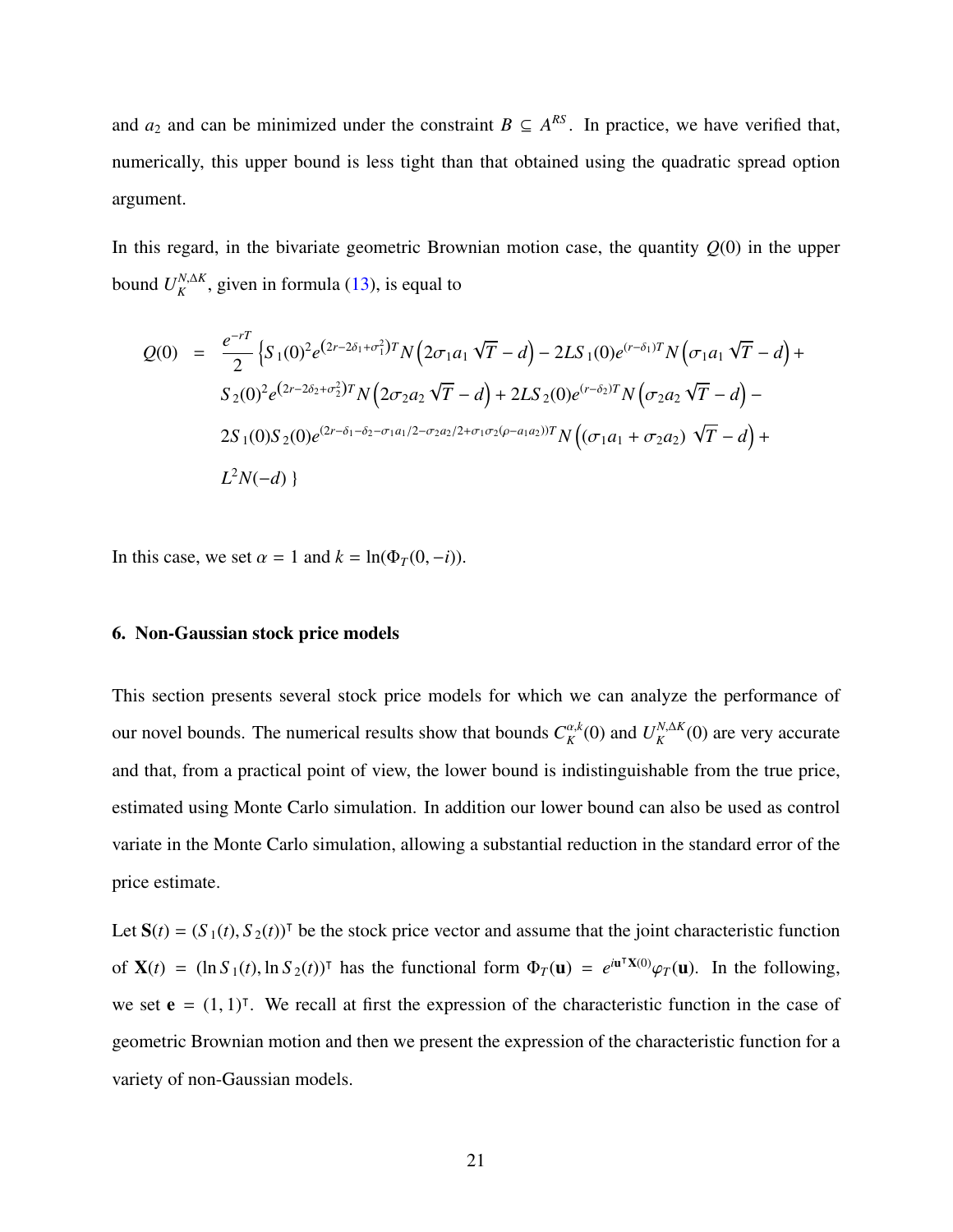#### *6.1. Geometric Brownian motion*

In the well-known two-asset Black–Scholes model, the vector  $S(t)$  has components

$$
S_j(t) = S_j(t) \exp\left[\left(r - \delta_j - \sigma_j^2/2\right)t + \sigma_j W_j(t)\right], \quad j = 1, 2,
$$

where  $\sigma_1, \sigma_2 > 0$ , and  $W_1, W_2$  are risk-neutral Brownian motions with instantaneous correlation  $\rho, |\rho| < 1$ , *r* is the risk-free rate, and  $\delta_j$  is the continuous dividend yield paid by asset *j*. We have

$$
\varphi_T(\mathbf{u}) = \exp\left[iT\mathbf{u}^\mathsf{T}\left((r-\delta)\mathbf{e} - \sigma^2/2\right) - \mathbf{u}^\mathsf{T} \Sigma \mathbf{u} T/2\right],
$$

where  $\Sigma = \left[ \right]$ 2  $\left[ \rho_1^2, \rho_2, \rho_3, \rho_5, \rho_7, \rho_2^2 \right]$  and  $\sigma^2 = \text{diag}(\Sigma)$ .

#### <span id="page-22-0"></span>*6.2. Jump di*ff*usion model I (normally distributed jump size)*

The second model we consider is the bidimensional jump diffusion model introduced by [Cheang](#page-37-9) [and Chiarella](#page-37-9) [\(2011\)](#page-37-9). It extends the above bidimensional geometric Brownian motion by adding two jump components. The components of the stock price vector have the following functional form:

$$
S_j(t) = S_j(0) \exp\left[ \left( r - \delta_j - \frac{\sigma_j^2}{2} - \lambda \kappa_j - \lambda_j \kappa_{Z_j} \right) t + \sigma_j W_j(t) + \sum_{m=1}^{N_j(t)} Z_j(m) + \sum_{n=1}^{N(t)} Y_j(n) \right],
$$
 (16)

where  $\sigma_1, \sigma_2 > 0$ , and  $W_1, W_2$  are risk-neutral Brownian motions with instantaneous correlation  $\rho, |\rho| < 1$ . In addition,  $\sum_{m=1}^{N_1(t)} Z_1(m)$  and  $\sum_{m=1}^{N_2(t)} Z_2(m)$  are univariate compound Poisson processes, driven, respectively, by the Poisson processes  $N_1$  and  $N_2$  with intensity rates  $\lambda_1$  and  $\lambda_2$ . This jump component is unique to each stock and describes the idiosyncratic shocks for that particular asset only. The idiosyncratic jump sizes  $Z_1$  and  $Z_2$  are independently and identically distributed according to a Gaussian distribution  $\mathcal{N}\left(\alpha_{jj}, \xi_{jj}^2\right)$ . The model also allows for macroeconomic shocks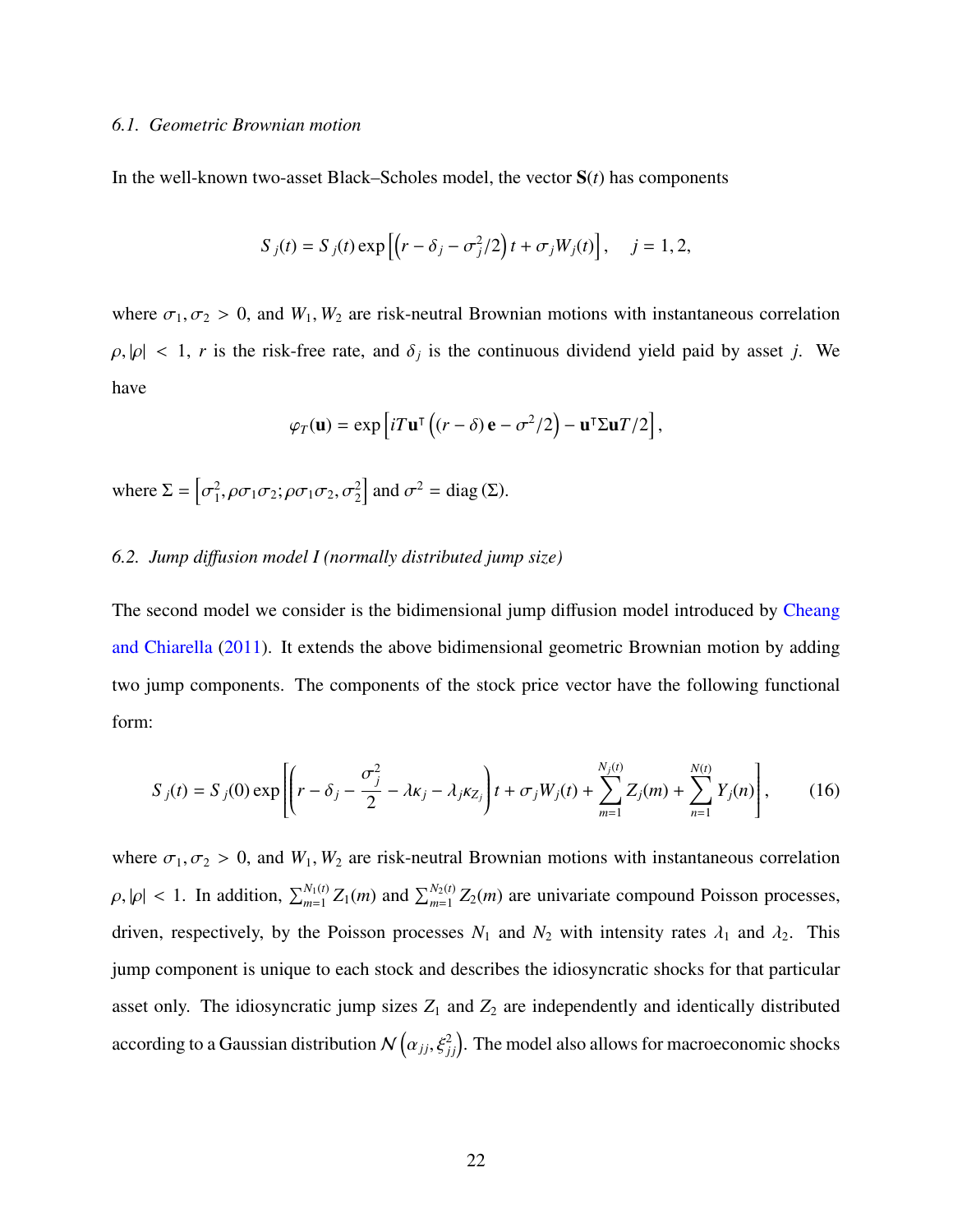in the expression

$$
\sum_{n=1}^{N(t)} \mathbf{Y}(n) = \left( \sum_{n=1}^{N(t)} Y_1(n), \sum_{n=1}^{N(t)} Y_2(n) \right)^{\mathsf{T}},
$$

which is a bivariate compound Poisson process with intensity rate  $\lambda$ . Under the risk-neutral measure  $Q$ , the jump sizes Y are assumed to be independently and identically distributed according to a multivariate normal  $MN(\alpha, \Sigma_Y)$ , where  $\alpha = (\alpha_1, \alpha_2)^T$  and

$$
\Sigma_{\mathbf{Y}} = \begin{pmatrix} \xi_1^2 & \rho_Y \xi_1 \xi_2 \\ \rho_Y \xi_1 \xi_2 & \xi_2^2 \end{pmatrix}.
$$

Finally, the quantities  $\kappa_j$  and  $\kappa_{Z_j}$ ,  $j = 1, 2$  in [\(17\)](#page-23-0) are, respectively,

$$
\kappa_j = \int_{\mathbb{R}^2} \left[ e^{y_j} - 1 \right] m_{\mathbb{Q}}(dy) = \int_{\mathbb{R}} \left[ e^{y_j} - 1 \right] m_{\mathbb{Q}}(dy_j) = \exp \left( \alpha_j + \xi_j^2 / 2 \right) - 1,
$$
  

$$
\kappa_{Z_j} = \int_{\mathbb{R}} \left[ e^{z_j} - 1 \right] m_{\mathbb{Q}}(dz_j) = \exp \left( \alpha_{jj} + \xi_{jj}^2 / 2 \right) - 1.
$$

The expression for the joint characteristic function is not provided in the [Cheang and Chiarella](#page-37-9)  $(2011)$  paper. The derivation is given, by using a conditioning argument, in [Appendix C](#page-35-0) and it turns out that it reads as  $\Phi_T(\mathbf{u}) = e^{i\mathbf{u}^\mathsf{T}\mathbf{X}(0)}\varphi_T(\mathbf{u})$ , where

<span id="page-23-0"></span>
$$
\varphi_T(\mathbf{u}) = \exp\left[T\left(i\mathbf{u}^\mathsf{T}\gamma - \mathbf{u}^\mathsf{T}\Sigma\mathbf{u}/2 + \lambda_1\left(e^{iu_1\alpha_{11} - u_1^2\xi_{11}^2/2} - 1\right) + \lambda_2\left(e^{iu_2\alpha_{22} - u_2^2\xi_{22}^2/2} - 1\right) + \lambda\left(e^{iu_1\alpha_{11} - u_1^2\Sigma_{\mathsf{T}}\mathbf{u}/2} - 1\right)\right)\right]
$$
(17)

and 
$$
\Sigma = [\sigma_1^2, \rho \sigma_1 \sigma_2; \rho \sigma_1 \sigma_2, \sigma_2^2], \gamma_j := r - \delta_j - \sigma_j^2/2 - \lambda \kappa_j - \lambda_j \kappa_{Z_j}, j = 1, 2.
$$

#### <span id="page-23-1"></span>*6.3. Jump di*ff*usion model II (asymmetric Laplace distributed jump size)*

The third model is the bi-dimensional jump diffusion model studied by [Huang and Kou](#page-38-9) [\(2006\)](#page-38-9). The difference from the previous jump diffusion model in  $(17)$  is that idiosyncratic jump sizes  $Z_1$  and *Z*<sup>2</sup> are independently and identically distributed according to an asymmetric Laplace distribution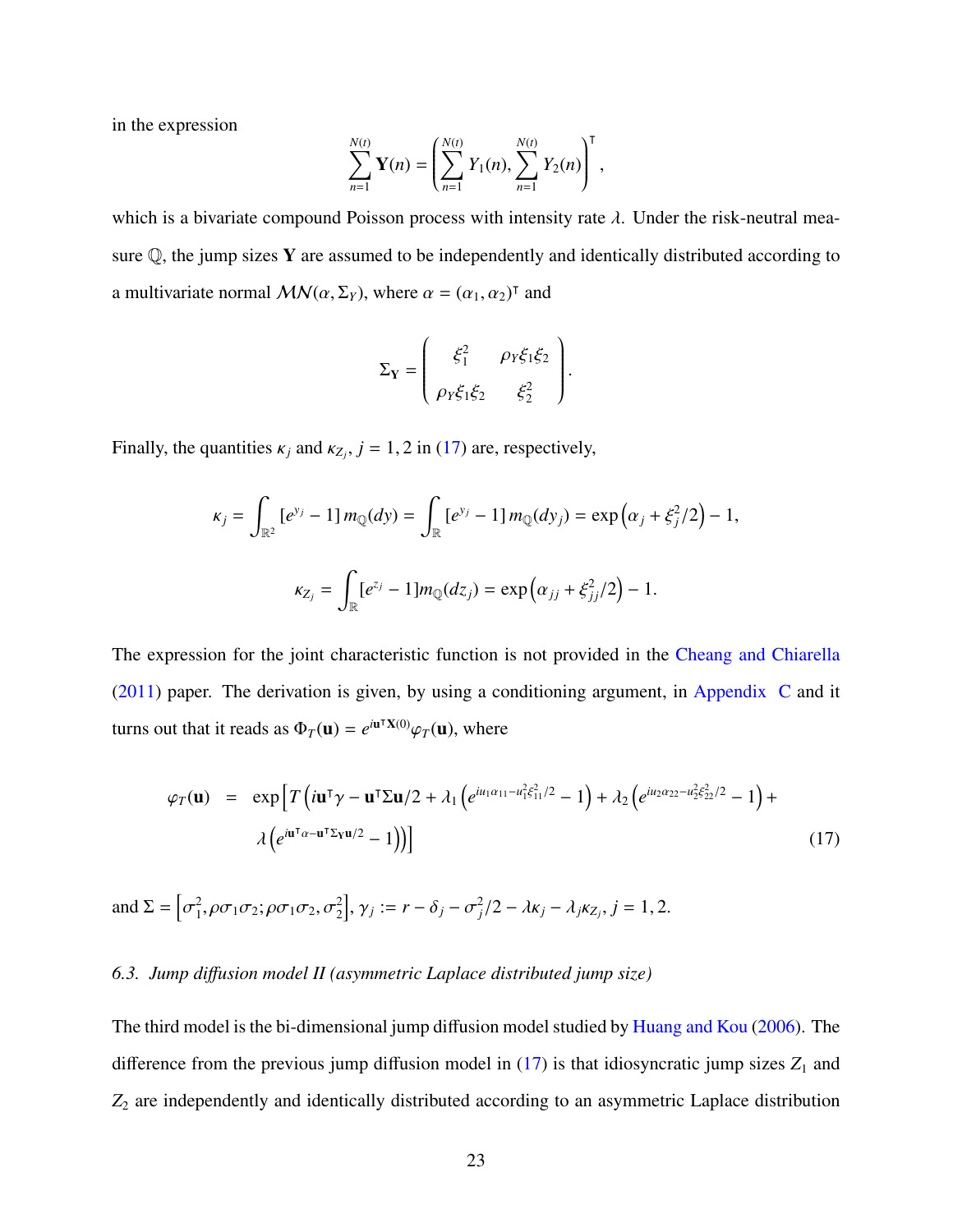$\mathcal{AL}\big(\alpha_{jj}, \xi_{jj}^2\big)$  instead of being Gaussian. For a detailed description of the asymmetric Laplace distribution and its properties, see [Kotz et al.](#page-38-10) [\(2001\)](#page-38-10). Macroeconomic shocks *N* follow a compound Poisson process with intensity  $\lambda$ . Jump sizes Y are independently and identically distributed as a multivariate asymmetric Laplace distribution  $MAL(\alpha, \Sigma_Y)$ , where  $\alpha = (\alpha_1, \alpha_2)^\dagger$  and

$$
\Sigma_{\mathbf{Y}} = \begin{pmatrix} \xi_1^2 & \rho_Y \xi_1 \xi_2 \\ \rho_Y \xi_1 \xi_2 & \xi_2^2 \end{pmatrix}
$$

In this model the quantities  $\kappa_j$  and  $\kappa_{Z_j}$ ,  $j = 1, 2$  are, respectively,

$$
\kappa_j = \frac{1}{1 - \alpha_j - \xi_j^2/2} - 1, \qquad \kappa_{Z_j} = \frac{1}{1 - \alpha_{jj} - \xi_{jj}^2/2} - 1.
$$

As discussed by [Huang and Kou](#page-38-9) [\(2006\)](#page-38-9), the joint characteristic function have the functional form  $\Phi_T(\mathbf{u}) = e^{i\mathbf{u}^\mathsf{T}\mathbf{X}(0)}\varphi_T(\mathbf{u}),$  where

<span id="page-24-1"></span>
$$
\varphi_T(\mathbf{u}) = \exp\left(T\left(i\mathbf{u}^\top\gamma - \mathbf{u}^\top \Sigma \mathbf{u}/2 + \lambda_1/\left(1 - iu_1\alpha_{11} + u_1^2 \xi_{11}^2/2\right) + \lambda_2/\left(1 - iu_2\alpha_{22} + u_2^2 \xi_{22}^2/2\right)\right)
$$
(18)

$$
+\lambda/(1 - i\mathbf{u}^{\mathsf{T}}\alpha + \mathbf{u}^{\mathsf{T}}\Sigma_{\mathbf{Y}}\mathbf{u}/2)
$$
 (19)

$$
-\lambda_1 - \lambda_2 - \lambda) \tag{20}
$$

and 
$$
\Sigma = [\sigma_1^2, \rho \sigma_1 \sigma_2; \rho \sigma_1 \sigma_2, \sigma_2^2], \gamma_j := r - \delta_j - \sigma_j^2/2 - \lambda \kappa_j - \lambda_j \kappa_{Z_j}, j = 1, 2.
$$

#### <span id="page-24-0"></span>*6.4. Mean-reverting jump di*ff*usion model*

The fourth model is a mean-reverting jump diffusion model that generalizes the model proposed by [Hambly et al.](#page-37-10) [\(2009\)](#page-37-10). For  $j = 1, 2$ , the spot price process  $S_j(t)$  is defined as the exponential of the sum of three components: a deterministic function  $f_i(t)$ , a Gaussian Ornstein–Uhlenbeck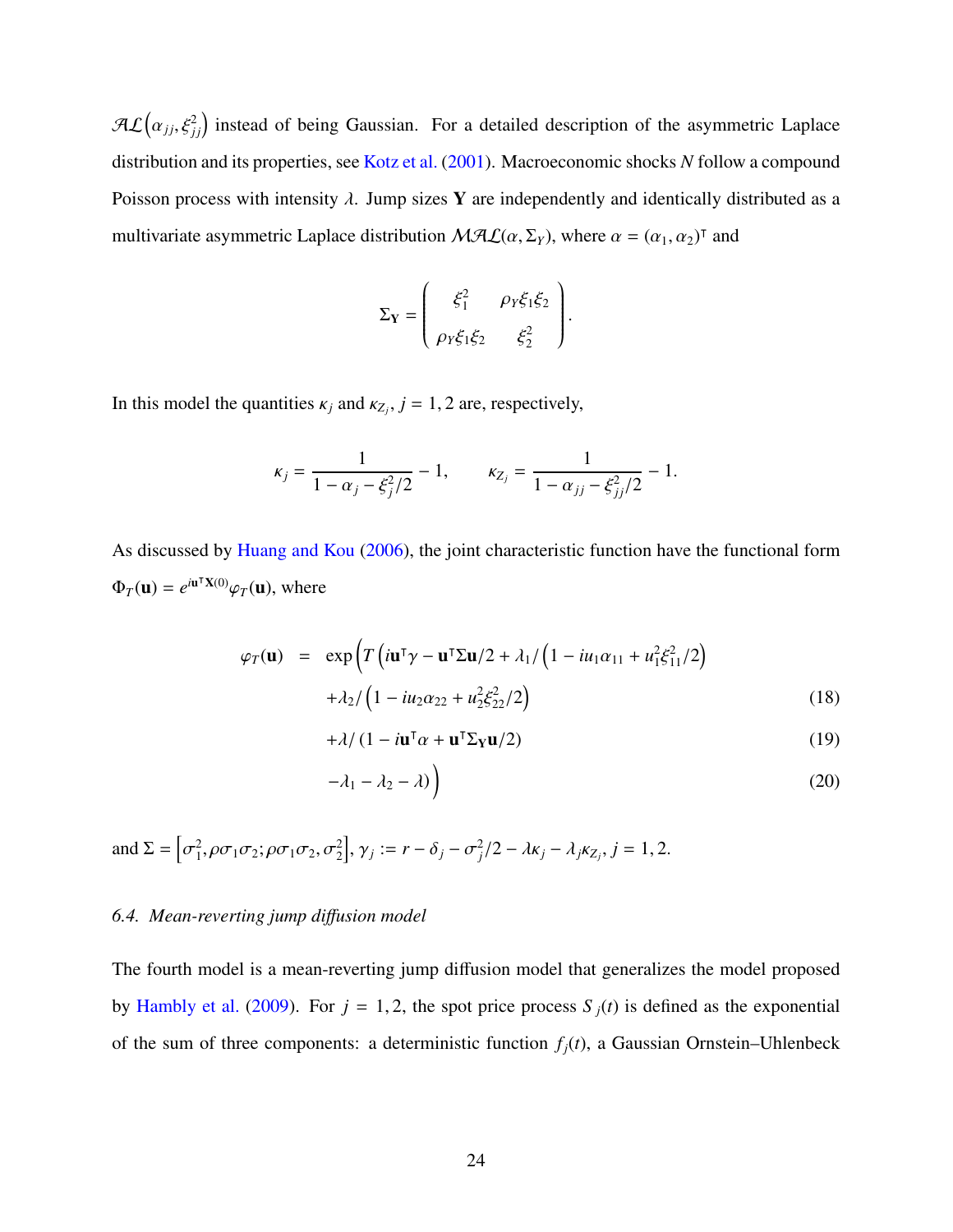process  $X_i(t)$ , and a mean-reverting process with a jump component  $Y_i(t)$ :

$$
S_j(t) = \exp\left(f_j(t) + X_j(t) + Y_j(t)\right),
$$
  
\n
$$
dX_j = -\alpha_j X_j(t)dt + \sigma_j dW_j,
$$
  
\n
$$
dY_j = -\alpha_j Y_j(t-)dt + J_j^+ dN_j^+ - J_j^- dN_j^-
$$

The parameter  $\sigma_j$  is strictly positive and  $W_j$  is a risk-neutral Brownian motion. We assume a speed of mean reversion  $\alpha_j > 0$  for both the diffusion process  $X_j(t)$  and the jump process  $Y_j(t)$ . The two Brownian motions have instantaneous correlation  $\rho, |\rho| < 1$  and  $N_f^+$  and  $N_f^$ *j* are Poisson processes with intensity  $\lambda_j^+$  and  $\lambda_j^$ *j* , respectively, and describe the positive and negative jump arrivals separately. The terms  $J_j^+$  and  $J_j^$ *j* are independent identically distributed random variables representing the jump size and we assume they are exponentially distributed with parameters  $0 < \mu_j^+ < 1$  and  $\mathbf{r}$  $\bar{j}$  > 0, respectively. Assuming independence between the jump processes, we obtain the joint characteristic function

$$
\Phi_T(\mathbf{u}) = \exp\left[iu_1\left((X_1(0) + Y_1(0))e^{-\alpha_1 T} + f_1(T)\right)\right]
$$
  
\n
$$
+iu_2\left((X_2(0) + Y_2(0))e^{-\alpha_2 T} + f_2(T)\right)
$$
  
\n
$$
-\frac{u_1^2 \sigma_1^2}{4\alpha_1} \left(1 - e^{-2\alpha_1 T}\right) - \frac{u_2^2 \sigma_2^2}{4\alpha_2} \left(1 - e^{-2\alpha_2 T}\right) - \rho \frac{u_1 u_2 \sigma_1 \sigma_2}{\alpha_1 + \alpha_2} \left(1 - e^{-(\alpha_1 + \alpha_2)T}\right)
$$
  
\n
$$
+\frac{\lambda_1^+}{\alpha_1} \ln\left(\frac{1 - i\mu_1^+ u_1 e^{-\alpha_1 T}}{1 - i\mu_1^+ u_1}\right) + \frac{\lambda_2^+}{\alpha_2} \ln\left(\frac{1 - i\mu_2^+ u_2 e^{-\alpha_2 T}}{1 - i\mu_2^+ u_2}\right)
$$
  
\n
$$
+\frac{\lambda_1^-}{\alpha_1} \ln\left(\frac{1 + i\mu_1^- u_1 e^{-\alpha_1 T}}{1 + i\mu_1^- u_1}\right) + \frac{\lambda_2^-}{\alpha_2} \ln\left(\frac{1 + i\mu_2^- u_2 e^{-\alpha_2 T}}{1 + i\mu_2^- u_2}\right).
$$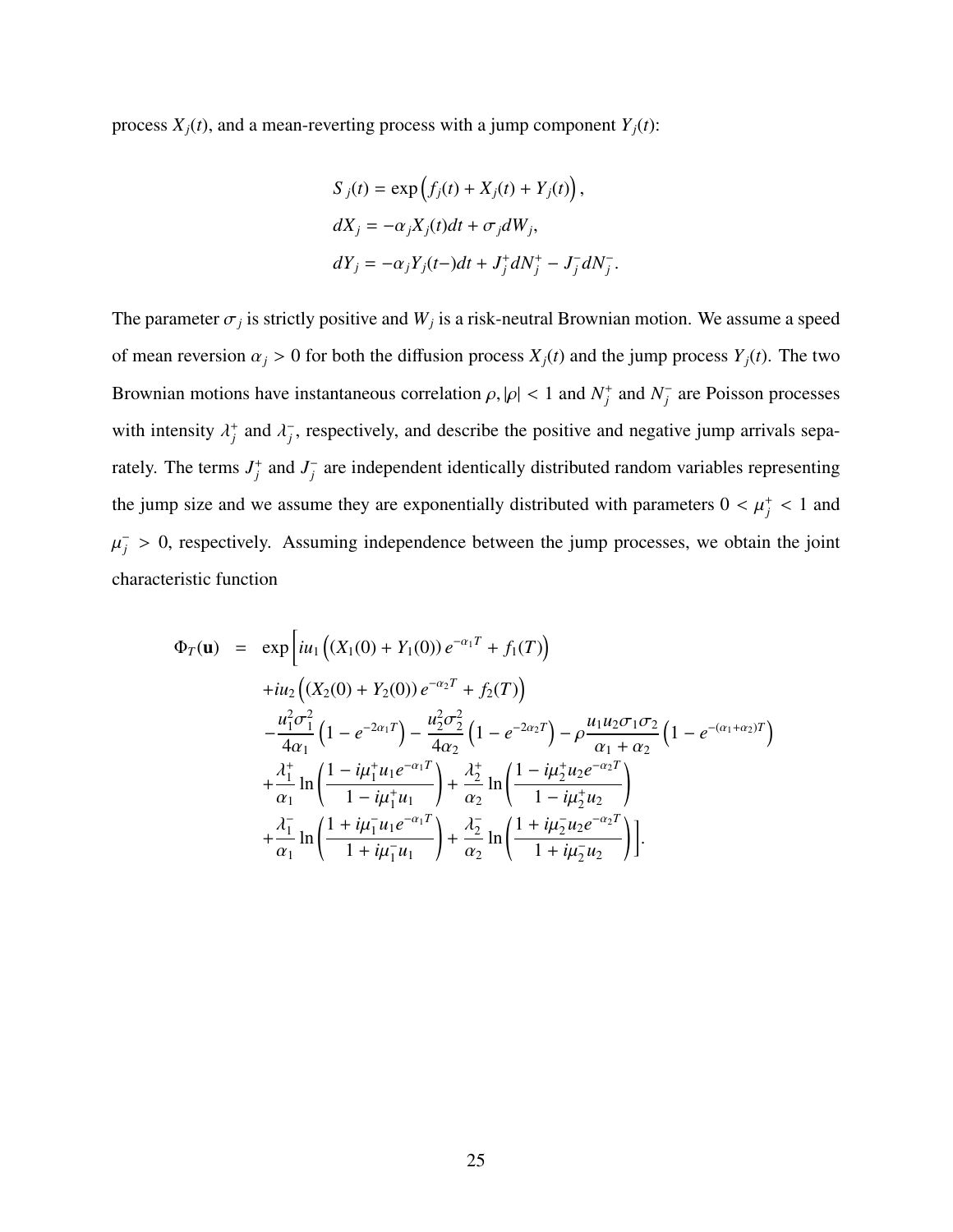#### <span id="page-26-0"></span>*6.5. Three-factor stochastic volatility model*

The fifth model is the stochastic volatility model discussed by [Dempster and Hong](#page-37-8) [\(2002\)](#page-37-8) and [Hurd and Zhou](#page-38-5) [\(2010\)](#page-38-5). The risk-neutral dynamics of the log-price vector are given by

$$
dX_1 = (r - \delta_1 - \sigma_1^2/2)dt + \sigma_1 \sqrt{v}dW_1,
$$
  
\n
$$
dX_2 = (r - \delta_2 - \sigma_2^2/2)dt + \sigma_2 \sqrt{v}dW_2,
$$
  
\n
$$
dv = \kappa(\mu - v)dt + \sigma_v \sqrt{v}dW_v,
$$

where

$$
\mathbb{E}[dW_1 dW_2] = \rho dt,
$$
  

$$
\mathbb{E}[dW_1 dW_v] = \rho_1 dt,
$$
  

$$
\mathbb{E}[dW_2 dW_v] = \rho_2 dt.
$$

The characteristic function is  $\Phi_T(\mathbf{u}) = e^{i\mathbf{u}^\mathsf{T}\mathbf{X}(0)}\varphi_T(\mathbf{u})$ , where

$$
\varphi_T(\mathbf{u}) = \exp\left[\left(\frac{2\zeta\left(1-e^{-\theta T}\right)}{2\theta - (\theta - \gamma)(1-e^{-\theta T})}\right)v(0) + i\mathbf{u}^\intercal (r\mathbf{e} - \delta)T - \frac{\kappa\mu}{\sigma_v^2} \left[2\ln\left(\frac{2\theta - (\theta - \gamma)\left(1-e^{-\theta T}\right)}{2\theta}\right) + (\theta - \gamma)T\right]\right]
$$

and

$$
\zeta := -\frac{1}{2} \left[ \left( \sigma_1^2 u_1^2 + \sigma_2^2 u_2^2 + 2 \rho \sigma_1 \sigma_2 u_1 u_2 \right) + i \left( \sigma_1^2 u_1 + \sigma_2^2 u_2 \right) \right],
$$
  
\n
$$
\gamma := \kappa - i \left( \rho_1 \sigma_1 u_1 + \rho_2 \sigma_2 u_2 \right) \sigma_v,
$$
  
\n
$$
\theta := \sqrt{\gamma^2 - 2 \sigma_v^2 \zeta}.
$$

#### <span id="page-26-1"></span>*6.6. VG mixture model*

The sixth model is the exponential Lévy model described by [Hurd and Zhou](#page-38-5) [\(2010\)](#page-38-5). A univariate VG process is a Lévy process with a Lévy characteristic triplet  $(0, 0, v)$ , where the Lévy measure is  $v = \lambda [e^{-a_+x} \mathbf{1}_x > 0 + e^{-a_-x} \mathbf{1}_x < 0]/|x|$  for  $\lambda, a_{\pm} > 0$ . Here we consider a bivariate VG model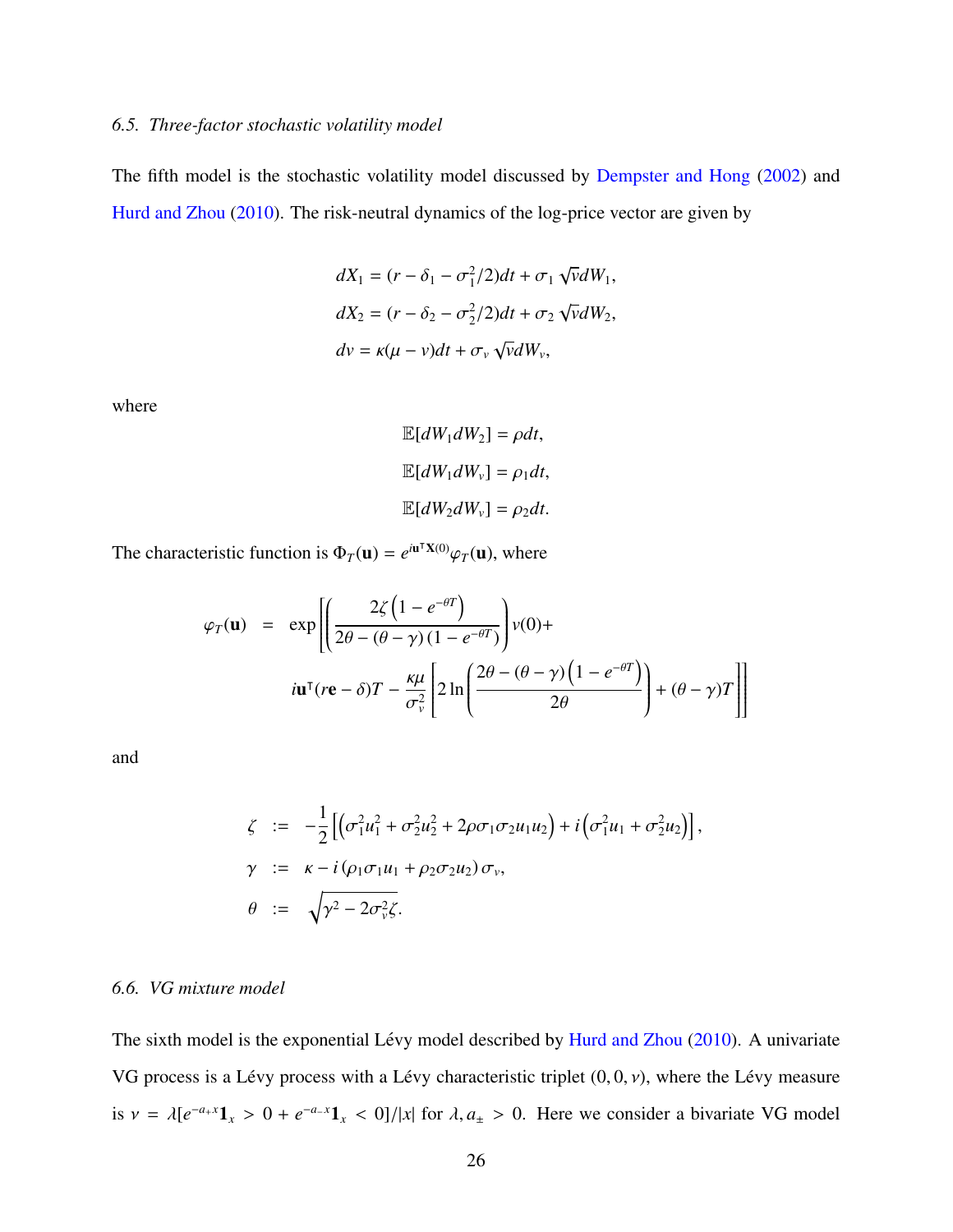driven by three independent univariate VG processes  $Y_1, Y_2, Y$  with parameters  $\lambda_1, \lambda_2, \lambda_Y$ . Choosing  $\lambda_1 = \lambda_2 = (1 - \alpha)\lambda$ ,  $\lambda_Y = \alpha\lambda$ , the bivariate log return process  $\mathbf{X}(t) = (\ln S_1(t), \ln S_2(t))^T$  is given by the mixture

$$
X_1(t) = X_1(0) + Y_1(t) + Y(t), \quad X_2(t) = X_2(0) + Y_2(t) + Y(t).
$$

As discussed by [Hurd and Zhou](#page-38-5) [\(2010\)](#page-38-5), the joint characteristic function is given by  $\Phi_T(\mathbf{u})$  =  $e^{i\mathbf{u}^\intercal \mathbf{X}(0)} \varphi_T(\mathbf{u})$ , where

$$
\varphi_T(\mathbf{u}) = \left[1 + i\left(\frac{1}{a_-} - \frac{1}{a_+}\right)(u_1 + u_2) + \frac{(u_1 + u_2)^2}{a_- a_+}\right]^{-\alpha \lambda T} \times \left[1 + i\left(\frac{1}{a_-} - \frac{1}{a_+}\right)u_1 + \frac{u_1^2}{a_- a_+}\right]^{-(1-\alpha)\lambda T} \left[1 + i\left(\frac{1}{a_-} - \frac{1}{a_+}\right)u_2 + \frac{u_2^2}{a_- a_+}\right]^{-(1-\alpha)\lambda T}.
$$

#### <span id="page-27-0"></span>*6.7. VG time changed model*

The last model we consider is a bivariate VG process with a time change by an independent integrated CIR process. This model was introduced by [Ballotta and Bonfiglioli](#page-36-6) [\(2012\)](#page-36-6). The parame-terization of the Lévy measure used by [Ballotta and Bonfiglioli](#page-36-6) [\(2012\)](#page-36-6) is

$$
v(x) = \frac{1}{\kappa|x|} \exp\left[\frac{\theta}{\sigma^2} - |x| \frac{\sqrt{\theta^2 + 2\sigma^2/\kappa}}{\sigma^2}\right]
$$

Given the parameterization above, the characteristic function of a VG process is

$$
\phi(u) = -\frac{1}{\kappa} \ln \left( 1 - iu\theta \kappa + u^2 \frac{\sigma^2}{2} \kappa \right). \tag{21}
$$

If  $Y_j(t)$ , for  $j = 1, 2$  are two independent VG processes with parameters  $\sigma_j$ ,  $\theta_j$ ,  $\kappa_j$  and  $Z(t)$  a third independent VG process with parameters  $\sigma_Z$ ,  $\theta_Z$ , and  $\kappa_Z$ , the authors introduce asset correlations considering the dynamics  $G_j(t) = Y_j(t) + a_j Z(t)$ , where  $a_j \in \mathbb{R}$ . The rate of time change of asset *j*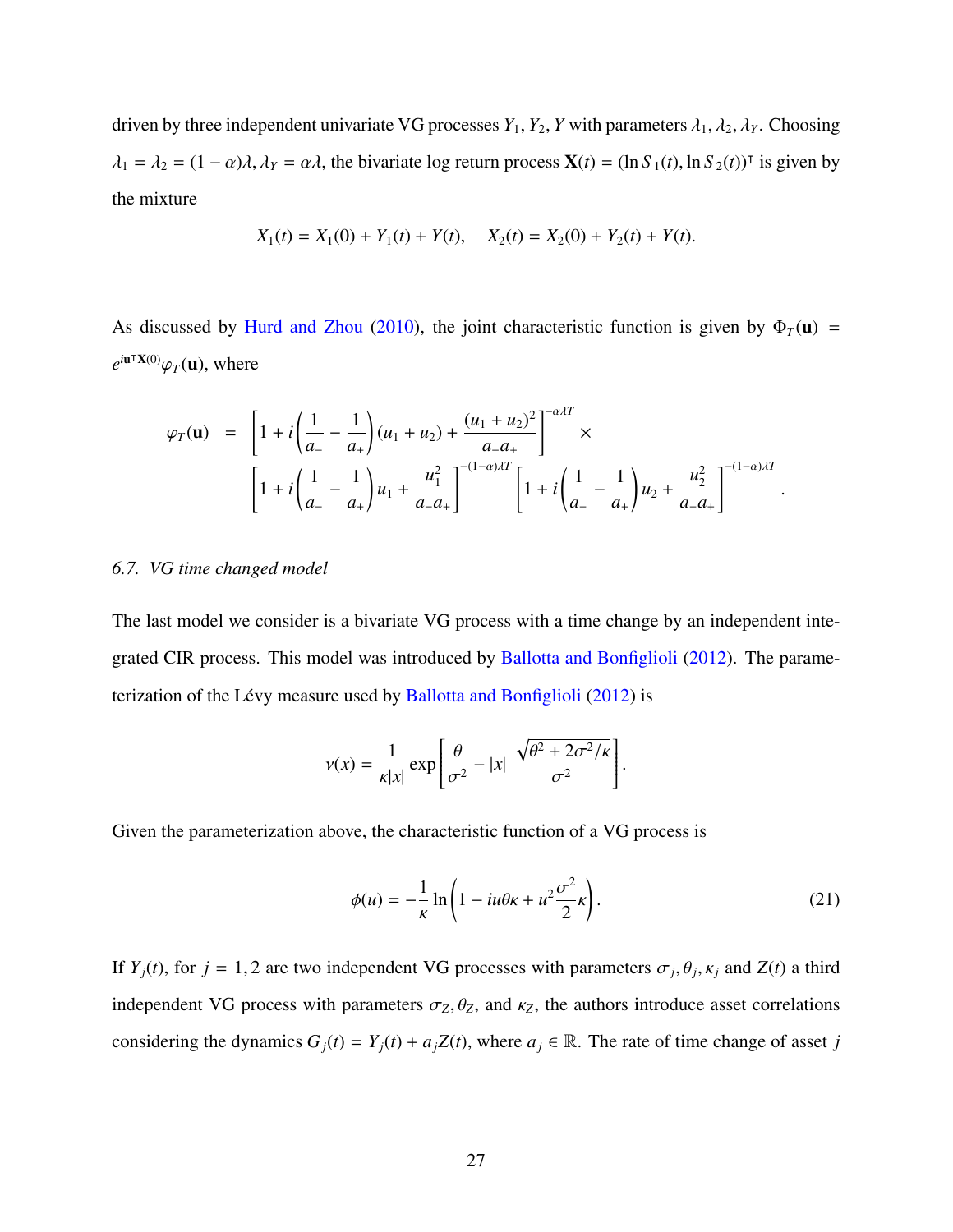is modeled by a CIR process  $v_j(s) = b_j v(t)$ , where  $b_j > 0$  and

$$
dv(t) = k(\eta - v(t))dt + \lambda \sqrt{v(t)}dW(t)
$$

and  $W(t)$  is a Brownian motion common to the whole vector of time changes but independent of the base process  $\mathbf{G}(t) = (G_1(t), G_2(t))^T$ . The clock of asset *j* is assumed to be the integrated variance process  $V_j(t) = b_j V(t)$ , that is,

$$
V_j(t) = \int_0^t v_j(s)ds.
$$

Considering  $B_j(t) = G_j(V_j(t))$ , we define the stock price risk-neutral dynamics as

$$
S_j(t) = S_j(0)e^{(r-\delta_j)t}\frac{e^{B_j(t)}}{\mathbb{E}\left[e^{B_j(t)}\right]}.
$$

Assuming that  $b_1 < b_2$ , the joint characteristic function is given by  $\Phi_T(\mathbf{u}) = e^{i\mathbf{u}^\mathsf{T} \mathbf{X}(0)} \varphi_T(\mathbf{u})$ , where

$$
\varphi_T(\mathbf{u}) = \phi_T^V(-ig(u_1, u_2; a_1, a_2, b_1, b_2))e^{i\mathbf{u}^\mathsf{T}((r\mathbf{e}-\delta)T - \mathbf{p}_T)},
$$

with

$$
g(u_1, u_2; a_1, a_2, b_1, b_2) = b_1 \phi^{Y_1}(u_1) + b_2 \phi^{Y_2}(u_2) + b_1 \phi^Z(u_1 a_1 + u_2 a_2) + (b_2 - b_1) \phi^Z(u_2 a_2),
$$

$$
\mathbf{p}_T = (\phi_T^V(-ig(-i, 0; a_1, a_2, b_1, b_2)), \phi_T^V(-ig(0, -i; a_1, a_2, b_1, b_2)))^\mathsf{T}.
$$

In the above expression the characteristic functions of  $Y_1, Y_2$ , and  $Z$  are, respectively, indicated by  $\phi^{Y_1}$ ,  $\phi^{Y_2}$ , and  $\phi^Z$  and are given in equation [\(20\)](#page-1-0), while  $\phi^V_T$  $Y_T$ <sup>V</sup> is the characteristic function of the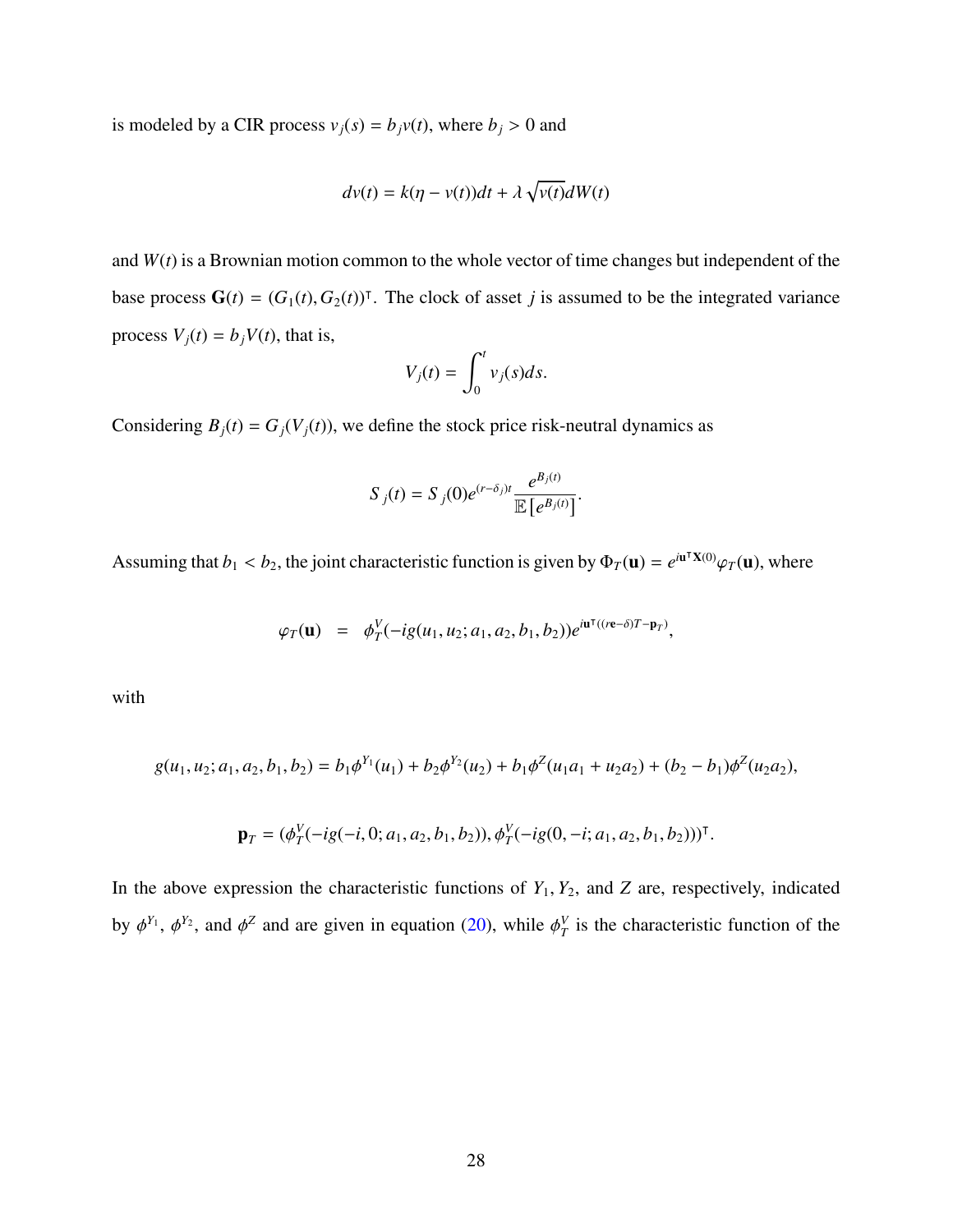integrated CIR process *V* that we recall here for completeness:

$$
\phi_t^V(u) = e^{A(u,t) + B(u,t)v(0)}
$$
\n
$$
A(u,t) = \frac{2k\eta}{\lambda^2} \ln \left( \frac{2\zeta(u)e^{\frac{\zeta(u)+k}{2}t}}{(\zeta(u) + k)(e^{\zeta(u)t} - 1) + 2\zeta(u)} \right)
$$
\n
$$
B(u,t) = \frac{2iu(e^{\zeta(u)t} - 1)}{(\zeta(u) + k)(e^{\zeta(u)t} - 1) + 2\zeta(u)}
$$
\n
$$
\zeta(u) = \sqrt{k^2 - 2\lambda^2}iu.
$$

#### <span id="page-29-0"></span>7. Numerical results

This section discusses numerical results with reference to the just presented models. Numerical experiments were coded and implemented in Matlab version 7.9.0 on an Intel Core i5 2.40 GHz machine running under Mac OS X with 4 GB physical memory. We compute the fair value of spread option contracts, spanning different strike prices, for each model presented in section [6.](#page-21-0) Numerical results are reported in Tables [1](#page-40-0) to [7.](#page-43-0) Prices obtained via Monte Carlo simulation are used as a benchmark. To reduce the simulation error, we use the lower bound as a control variate. We rewrite equation  $(1)$  as

$$
C_K(0) = C_K^{k,\alpha}(0) + e^{-rT} \mathbb{E} \Big[ (S_1(T) - S_2(T) - K)^+ \Big] - e^{-rT} \mathbb{E} \Big[ (S_1(T) - S_2(T) - K) \mathbb{1}_{(A)} \Big]^+.
$$

We calculate  $C_K^{k,\alpha}(0)$  with formula [\(5\)](#page-7-0) and use Monte Carlo simulation to compute the two expected values, which are highly correlated. The simulation error can be reduced substantially.

The number of simulations is chosen depending on the model, as indicated in each Table. The columns labeled *C.I. length* give the length of the 95% mean-centered Monte Carlo confidence interval. In all cases the confidence interval of the control variate estimate is so small that it allows us to appreciate the accuracy of our lower bound. The lower bound is computed using the formula [\(5\)](#page-7-0) and is displayed in the column labeled  $C_K^{\alpha,k}(0)$ . The integral is computed by a Gauss–Kronrod quadrature rule using Matlab's built-in function quadgk. Values obtained maximizing the lower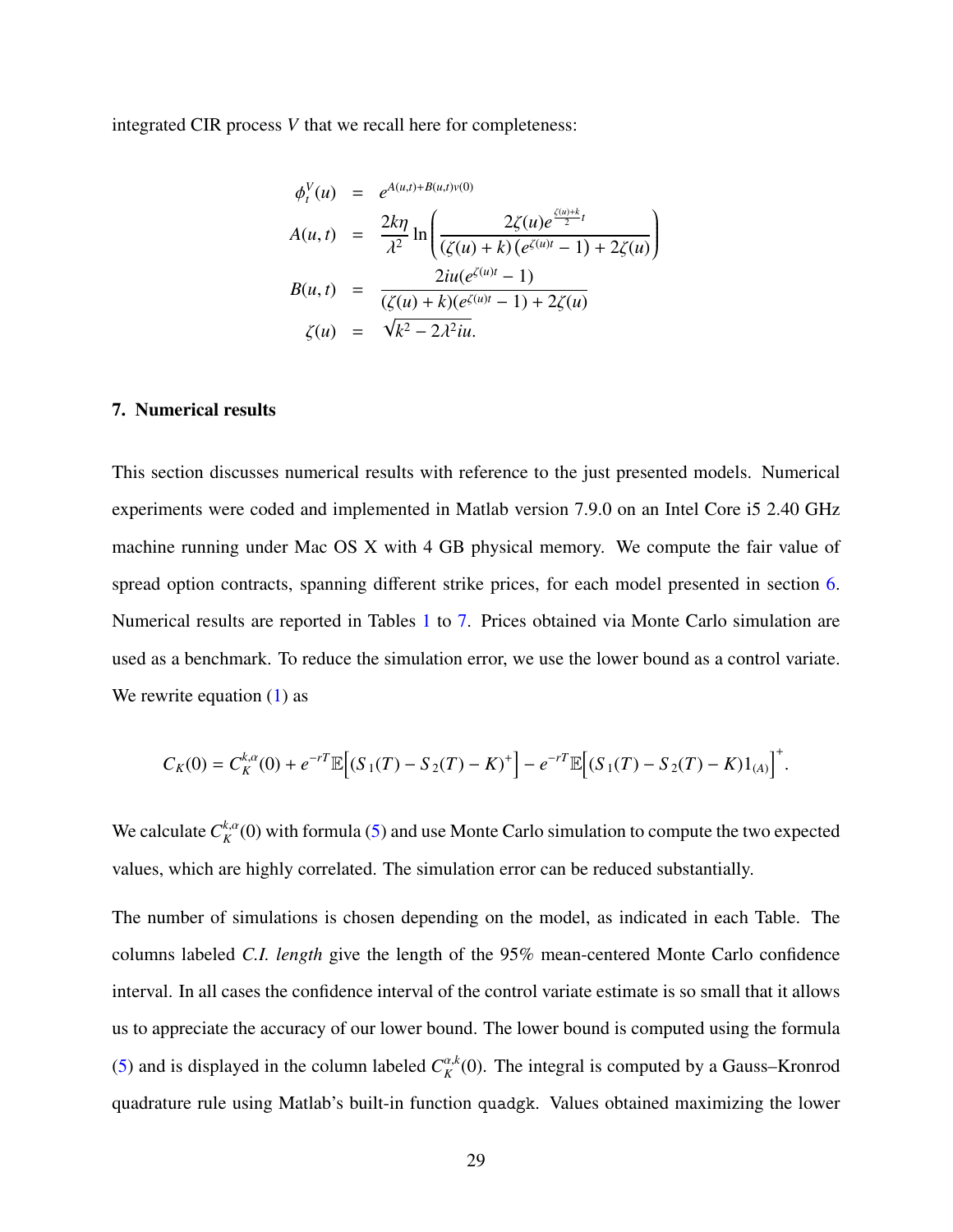bound with respect to  $\alpha$  and  $k$  are presented in the column labeled  $C_K^{\alpha^*,k^*}$  $\alpha^{r,k}(0)$ . However, we can see that the optimized lower bound does not significantly improve the approximation provided by formula  $C_K^{\alpha,k}(0)$ . Therefore we strongly suggest to use formula [\(5\)](#page-7-0) with default values for  $\alpha$ and *k* as in [\(7\)](#page-1-0) and [\(8\)](#page-1-0). We also provide the numbers  $C_K^{HZ}(0)$  computed with the method of [Hurd and Zhou](#page-38-5) [\(2010\)](#page-38-5), where parameters  $N^{HZ}$ ,  $\bar{u}$  and  $\epsilon$  are set as indicated in each Table, to guarantee the same accuracy as the Monte Carlo benchmark. Notice that  $C_K^{HZ}(0)$  cannot be computed (*N.A.*) when  $K = 0$  or when we consider the mean-reverting jump diffusion model (Table [4\)](#page-41-0). In principle, we could price the exchange option using the [Hurd and Zhou](#page-38-5) [\(2010\)](#page-38-5) formula setting the strike equal to a very small number, but unfortunately this approximation produces very inaccurate results due to numerical instabilities, depending on the characteristic function specification. For example, given results in Table [1](#page-40-0) and Table [7,](#page-43-0) in the geometric Brownian motion we can estimate the price of the exchange option setting  $K = 10^{-6}$  in the [Hurd and Zhou](#page-38-5) [\(2010\)](#page-38-5) method. However, for the VG time changed model, the method becomes unstable for small strikes. If we limit ourselves to the choice  $K = 10^{-2}$ then  $C_K^{HZ}(0) = 6.285187$ , when the exact price obtained via our approach turns out to be  $C_K^{\alpha,k}(0) = 6.292223$ .

The upper bound is given in the column labeled  $U_K^{N,\Delta K}(0)$  and is computed by setting *N* and  $\Delta K$  as indicated in each table. Our numerical experiments show that the upper bound is quite good in all cases, albeit it does not achieve the same tightness as the lower bound, even when minimized with respect to *N* and ∆*K*. The strike price of the quadratic spread option involved in the computation of  $U_K^{N,\Delta K}(0)$  is displayed in the column labeled *L*. The solution  $C_K^{\alpha,k}(0)$  is exact in the zero-strike case, so  $U_K^{N,\Delta K}(0)$  and *L* are not given in this case.

For the geometric Brownian motion case, in Table [1,](#page-40-0) we also present Kirk's approximation formula, the improved lower bound  $\hat{C}_{K}^{\alpha^*,k^*}$  $K^{a^*,k^*}(0)$ , and the Rogers–Shi-type upper bound  $U^{RS}(0)$ . As noted in the previous section, the lower bound  $\hat{C}_K^{\alpha^*,k^*}$  $K^{(\alpha^*,k^*)}(0)$  does not significantly improve with respect to the approximation  $C_K^{k,\alpha}(0)$ . In addition, the upper bound  $U^{RS}(0)$ , although developed ad hoc for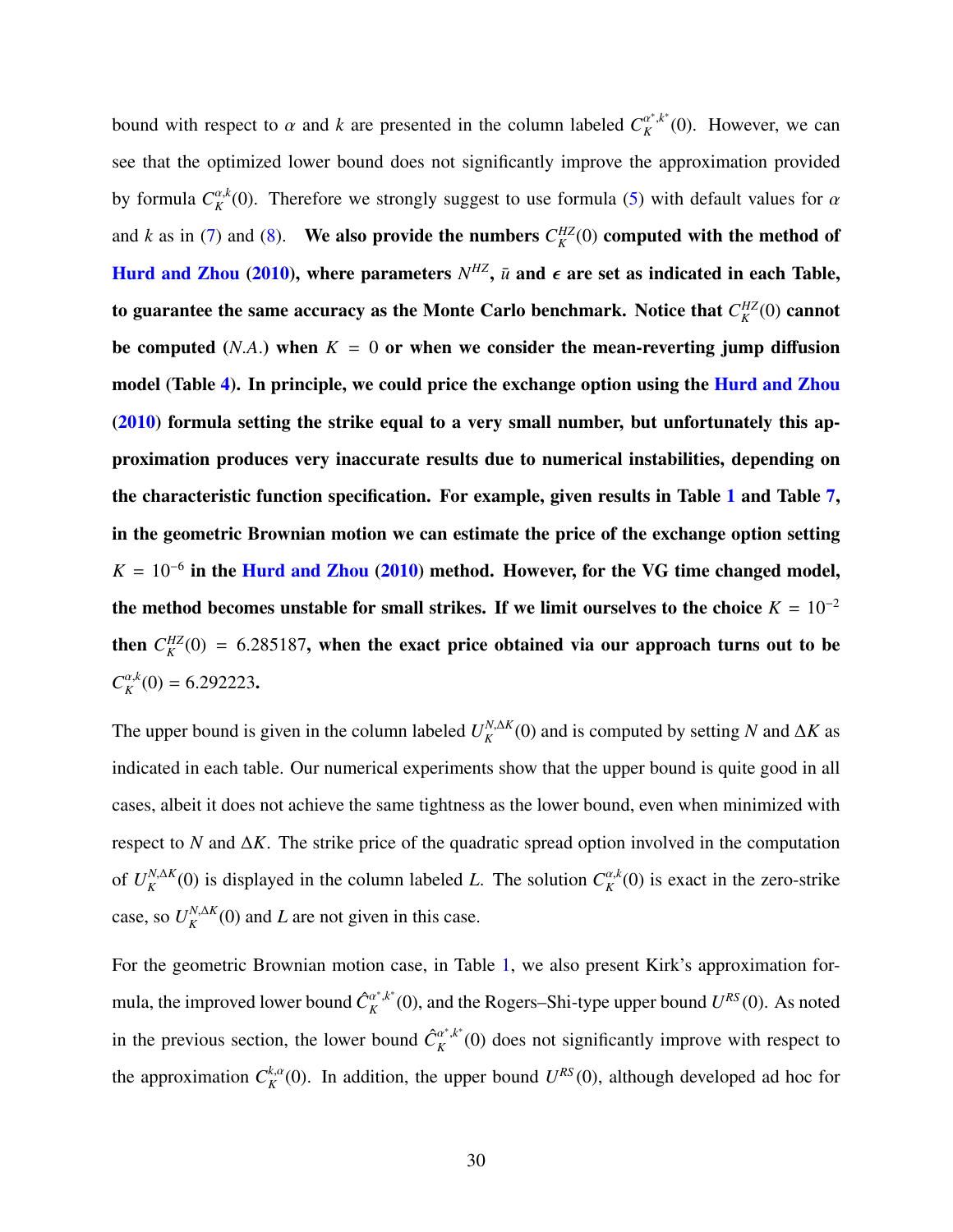the geometric Brownian motion case, seems to work worse than the more general upper bound  $U_K^{N,\Delta K}(0)$ .

Table [8](#page-43-1) compares the Gauss–Kronrod quadrature rule in  $C_K^{\alpha,k}(0)$  and the bivariate Fourier inversion in  $C_K^{HZ}(0)$  in terms of computational cost across a variety of models, using the same parameters setting as in Tables [1](#page-40-0) to [7.](#page-43-0) Here the option strike price is set at  $K = 2$ . The Table gives the computational times for computing the spread option price using the two formulae and we observe that the computation of  $C_K^{\alpha,k}(0)$  is considerably faster than  $C_K^{HZ}(0)$  for every model by a factor varying between 130 (model 3FSV) and 190 (model JD1). However, for the love of true, we have to remark that the bivariate FFT implementation of the [Hurd and Zhou](#page-38-5) [\(2010\)](#page-38-5) formula provides a matrix of spread option prices. Using such a matrix, interpolation can be used to price a spread option price for  $K^* \neq K$ , with a additional small computational cost. Therefore, it makes a little difference in terms of computing times if we evaluate a single option or a large panel of contracts with the method of [Hurd and Zhou](#page-38-5) [\(2010\)](#page-38-5). On the other hand the computational cost of our lower bound increases linearly in the number of evaluated spread options, so the advantage in using formula [\(5\)](#page-7-0) decreases as the number of contracts to be priced increases.

Table [9](#page-43-2) compares the first order Greeks computed as discussed in Section 2 with the ones in [Hurd](#page-38-5) [and Zhou](#page-38-5) [\(2010\)](#page-38-5). The two estimates are comparable, so our lower bound also provides accurate Greeks.

Finally, Table [10](#page-44-0) compares the control variate (MC) and the crude (MC*cr* ) Monte Carlo for each model. The model parameters are set as in Tables [1](#page-40-0) to [7](#page-43-0) and the option strike price is  $K = 2$ for every model. The confidence interval length of each Monte Carlo simulation is also provided. Using our lower bound as a control variate in the simulation, the standard error and therefore the confidence interval of the crude Monte Carlo estimate are significantly reduced. For example the length of the confidence interval in the geometric Brownian motion model is reduced from  $1.4 \times 10^{-2}$  to 3.1 × 10<sup>-7</sup>. A substantial reduction is also obtained in the other models. For example in the time changed VG model the confidence interval length is reduced from  $2.2 \times 10^{-2}$  to  $1.7 \times 10^{-2}$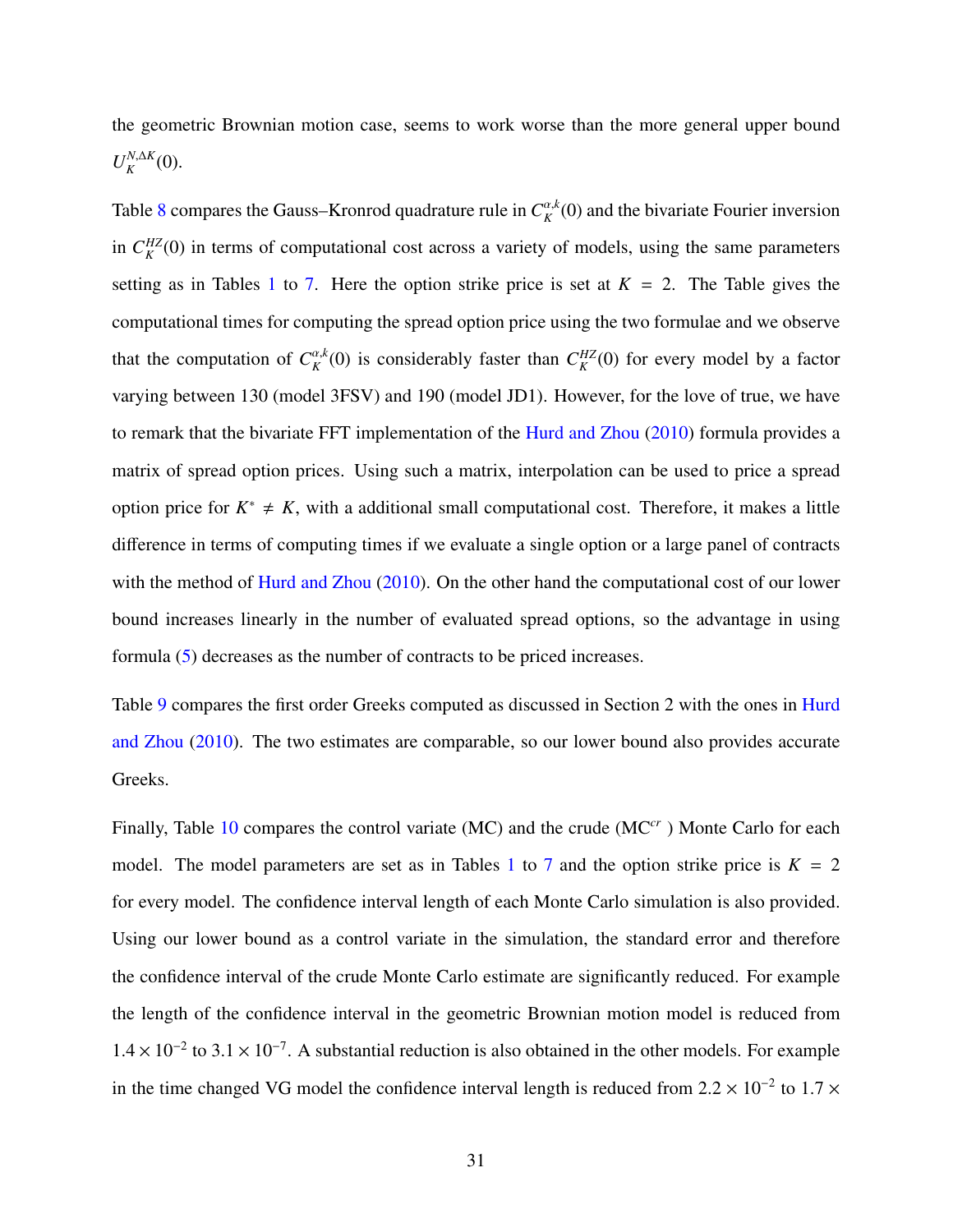10<sup>−</sup><sup>5</sup> .

#### <span id="page-32-0"></span>8. Conclusions

This paper extends the lower bound approximation for the spread option price in [Bjerksund and](#page-36-0) [Stensland](#page-36-0) [\(2011\)](#page-36-0) from the geometric Brownian motion case to more general processes, allowing for jumps, stochastic volatility and mean reversion. The only quantity we need to know explicitly is the joint characteristic function of the log-returns of the two assets. The computation of our lower bound requires a univariate Fourier inversion, as opposed to the bivariate inversion required by [Hurd and Zhou](#page-38-5) [\(2010\)](#page-38-5) and [Dempster and Hong](#page-37-8) [\(2002\)](#page-37-8). Our bound is extremely accurate and easily computable. In addition it can be used as control variate in Monte Carlo simulations. This allows us to obtain very tight confidence intervals as well. An exact formula for the zero strike case as well as a tight upper bound on the estimation error are also obtained. The upper bound is based on the price of a new contract, the quadratic spread option. Many important processes in finance have a well known explicit characteristic function and can be included in the pricing method with little difficulty. A topic for further research is the extension to spread options with an early exercise feature.

#### <span id="page-32-1"></span>Appendix A. Proof of Proposition [1](#page-7-2)

We observe that  $\mathbb{E}\left[S_2^{\alpha}(T)\right] = \Phi_T(0, -i\alpha)$ , so we can rewrite the set *A* defined in [\(2\)](#page-7-1) as

$$
A = \{ \omega : \ln S_1(T) - \alpha \ln S_2(T) > k - \ln \Phi_T(0, -i\alpha) \}
$$
  
= 
$$
\{ \omega : X_1(T) - \alpha X_2(T) + \ln \Phi_T(0, -i\alpha) > k \}.
$$

Following [Carr and Madan](#page-36-4) [\(2000\)](#page-36-4) and [Dempster and Hong](#page-37-8) [\(2002\)](#page-37-8), we multiply the expected value of the option approximation [\(4\)](#page-7-3) by an exponentially decaying term, tuned by a parameter  $\delta$ , so that it is square integrable in *k* over the negative axis. Then we apply the Fourier transform to this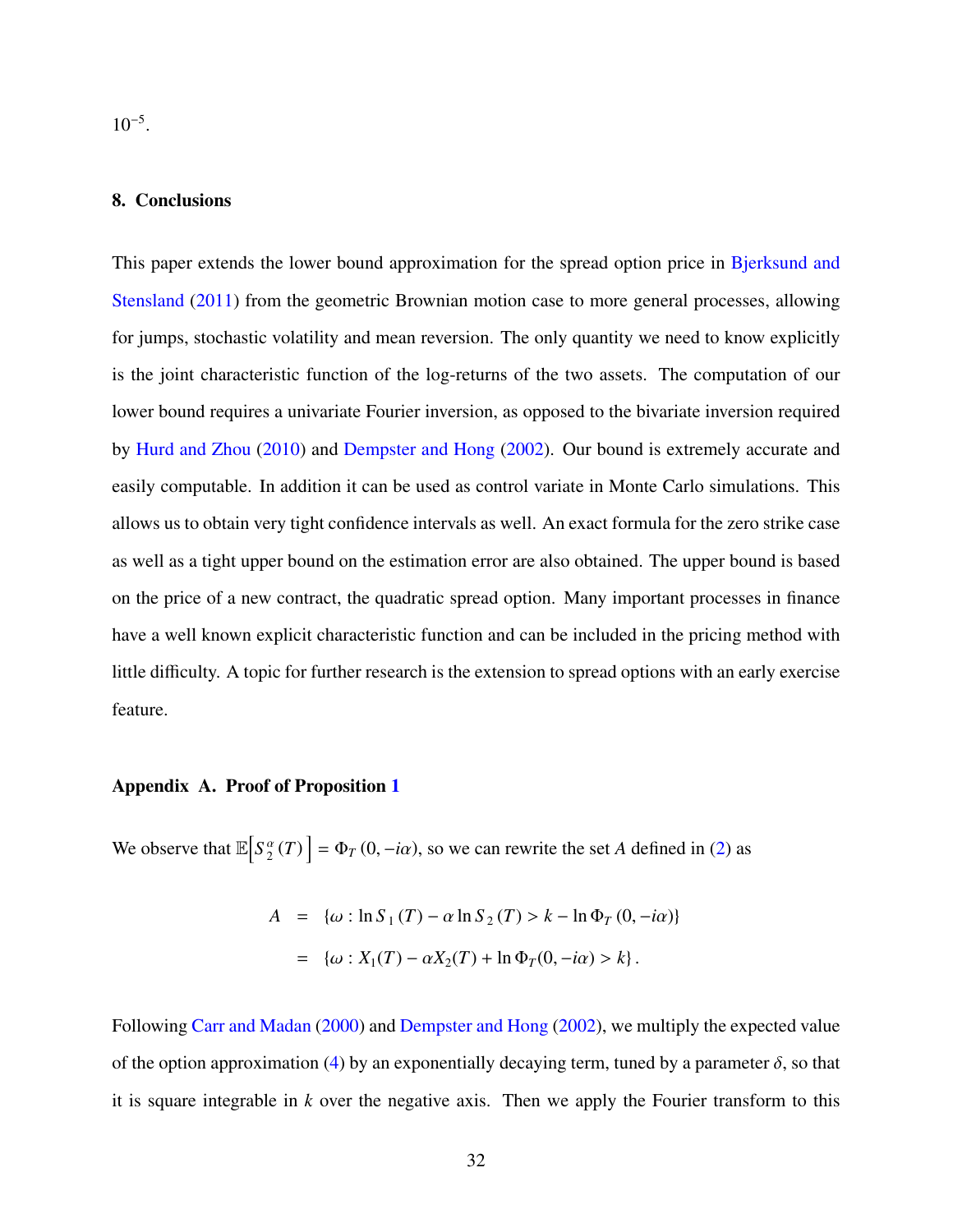modified lower bound price:

$$
\Psi_{T}(\gamma;\delta,\alpha) = \int_{\mathbb{R}} e^{i\gamma k + \delta k} \mathbb{E} \left[ (S_{1}(T) - S_{2}(T) - K) 1_{(A)} \right] dk
$$
\n
$$
= \int_{\mathbb{R}} e^{i\gamma k + \delta k} \left[ \int_{\mathbb{R}} \int_{k-\ln \Phi_{T}(0, -i\alpha) + \alpha X_{2}(T)} \left( e^{X_{1}(T)} - e^{X_{2}(T)} - K \right) f(X_{1}, X_{2}) dX_{1} dX_{2} \right] dk
$$
\n
$$
= \int_{\mathbb{R}} \int_{\mathbb{R}} \left[ \int_{-\infty}^{X_{1}(T)+\ln \Phi_{T}(0, -i\alpha) - \alpha X_{2}(T)} e^{i\gamma k + \delta k} dk \right] \left( e^{X_{1}(T)} - e^{X_{2}(T)} - K \right) f(X_{1}, X_{2}) dX_{1} dX_{2}
$$
\n
$$
= \frac{1}{i\gamma + \delta} \int_{\mathbb{R}} \int_{\mathbb{R}} e^{i(\gamma - i\delta)(X_{1}(T) - \alpha X_{2}(T) + \ln \Phi_{T}(0, -i\alpha))} \left( e^{X_{1}(T)} - e^{X_{2}(T)} - K \right) f(X_{1}, X_{2}) dX_{1} dX_{2}
$$
\n
$$
= \frac{e^{i(\gamma - i\delta)\ln(\Phi_{T}(0, -i\alpha))}}{i(\gamma - i\delta)} \left[ \mathbb{E} \left[ e^{i(\gamma - i\delta - i)X_{1}(T) - i\alpha(\gamma - i\delta)X_{2}(T)} \right] - \mathbb{E} \left[ e^{i(\gamma - i\delta)X_{1}(T) + i(-\alpha\gamma + i\alpha\delta - i)X_{2}(T)} \right] \right]
$$
\n
$$
= \frac{e^{i(\gamma - i\delta)\ln(\Phi_{T}(0, -i\alpha))}}{i(\gamma - i\delta)} \left[ \Phi_{T}(\gamma - i(\delta + 1), -\alpha(\gamma - i\delta)) - \Phi_{T}(\gamma - i\delta, -\alpha\gamma + i\alpha\delta - i) \right]
$$
\n
$$
-K\Phi_{T}(\gamma - i\delta, -(\gamma - i\delta)\alpha) \right].
$$

The lower bound is given by an inverse transform and depends on the parameters  $\alpha$  and  $k$ . The optimal lower bound is achieved using the maximization

$$
\max_{k,\alpha} e^{-\delta k - rT} \frac{1}{\pi} \int_0^{+\infty} e^{-iyk} \Psi_T(\gamma; \delta, \alpha) d\gamma.
$$

In practice, the optimization can be replaced by an educated guess, as suggested by [Bjerksund and](#page-36-0) [Stensland](#page-36-0) [\(2011\)](#page-36-0), setting

$$
\alpha = \frac{F_2(0, T)}{F_2(0, T) + K}, \qquad k = \ln(F_2(0, T) + K),
$$

where  $F_2(0, T)$  is the forward price of the second asset at time 0 for delivery at a future date *T*.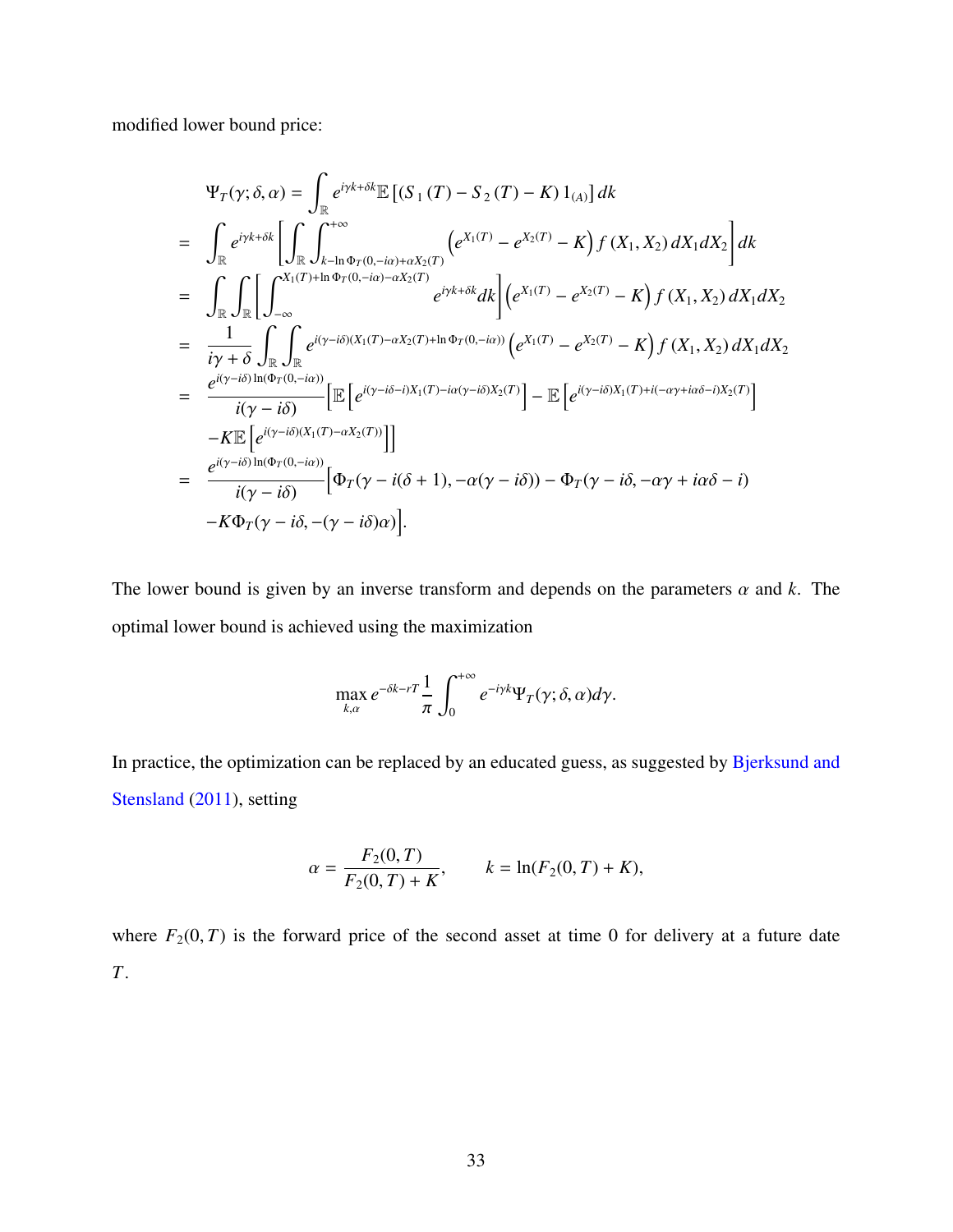## <span id="page-34-0"></span>Appendix B. Proof of Proposition [3](#page-12-1)

Using the same arguments as in [Appendix A,](#page-32-1) we have

$$
\begin{split}\n\Xi_{T}(\gamma;\delta,\alpha) &= \int_{\mathbb{R}} e^{i\gamma k + \delta k} \mathbb{E}\left[ (S_{1}(T) - S_{2}(T) - L)^{2} 1_{(A)} \right] dk \\
&= \int_{\mathbb{R}} e^{i\gamma k + \delta k} \left[ \int_{\mathbb{R}} \int_{k-\ln \Phi_{T}(0, -i\alpha) + \alpha X_{2}(T)}^{+\infty} \left( e^{X_{1}(T)} - e^{X_{2}(T)} - L \right)^{2} f(X_{1}, X_{2}) dX_{1} dX_{2} \right] dk \\
&= \int_{\mathbb{R}} \int_{\mathbb{R}} \left[ \int_{-\infty}^{X_{1}(T) + \ln \Phi_{T}(0, -i\alpha) - \alpha X_{2}(T)} e^{i\gamma k + \delta k} dk \right] \left( e^{2X_{1}(T)} + e^{2X_{2}(T)} + L^{2} - 2Le^{X_{1}(T)} - 2e^{X_{1}(T) + X_{2}(T)} + 2Le^{X_{2}(T)} \right) f(X_{1}, X_{2}) dX_{1} dX_{2} \\
&= \frac{1}{i\gamma + \delta} \int_{\mathbb{R}} \int_{\mathbb{R}} e^{i(\gamma - i\delta)(X_{1}(T) - \alpha X_{2}(T) + \ln \Phi_{T}(0, -i\alpha))} \left( e^{2X_{1}(T)} + e^{2X_{2}(T)} + L^{2} - 2Le^{X_{1}(T)} - 2e^{X_{1}(T) + X_{2}(T)} + 2Le^{X_{2}(T)} \right) f(X_{1}, X_{2}) dX_{1} dX_{2} \\
&= \frac{e^{i(\gamma - i\delta)\ln(\Phi_{T}(0, -i\alpha))}}{i(\gamma - i\delta)} \left[ \mathbb{E} \left[ e^{i(\gamma - i\delta - 2i)X_{1}(T) - i\alpha(\gamma - i\delta)X_{2}(T)} \right] - \mathbb{E} \left[ e^{i(\gamma - i\delta)X_{1}(T) + i(-\alpha\gamma + i\alpha\delta - 2i)X_{2}(T)} \right] + 2L \mathbb{E} \left[ e^{i(\gamma - i\delta)(X_{1}(T) - \alpha X_{2}(T))} \right] - 2L \mathbb{E} \left[ e^{i(\gamma - i\delta - i)X_{1}(T) - i\alpha(\gamma - i\delta)X
$$

We can obtain  $Q(0)$  by an inverse Fourier transform, discounting and setting parameters  $\alpha = 1$  and  $k = \ln(F_2(0, T)).$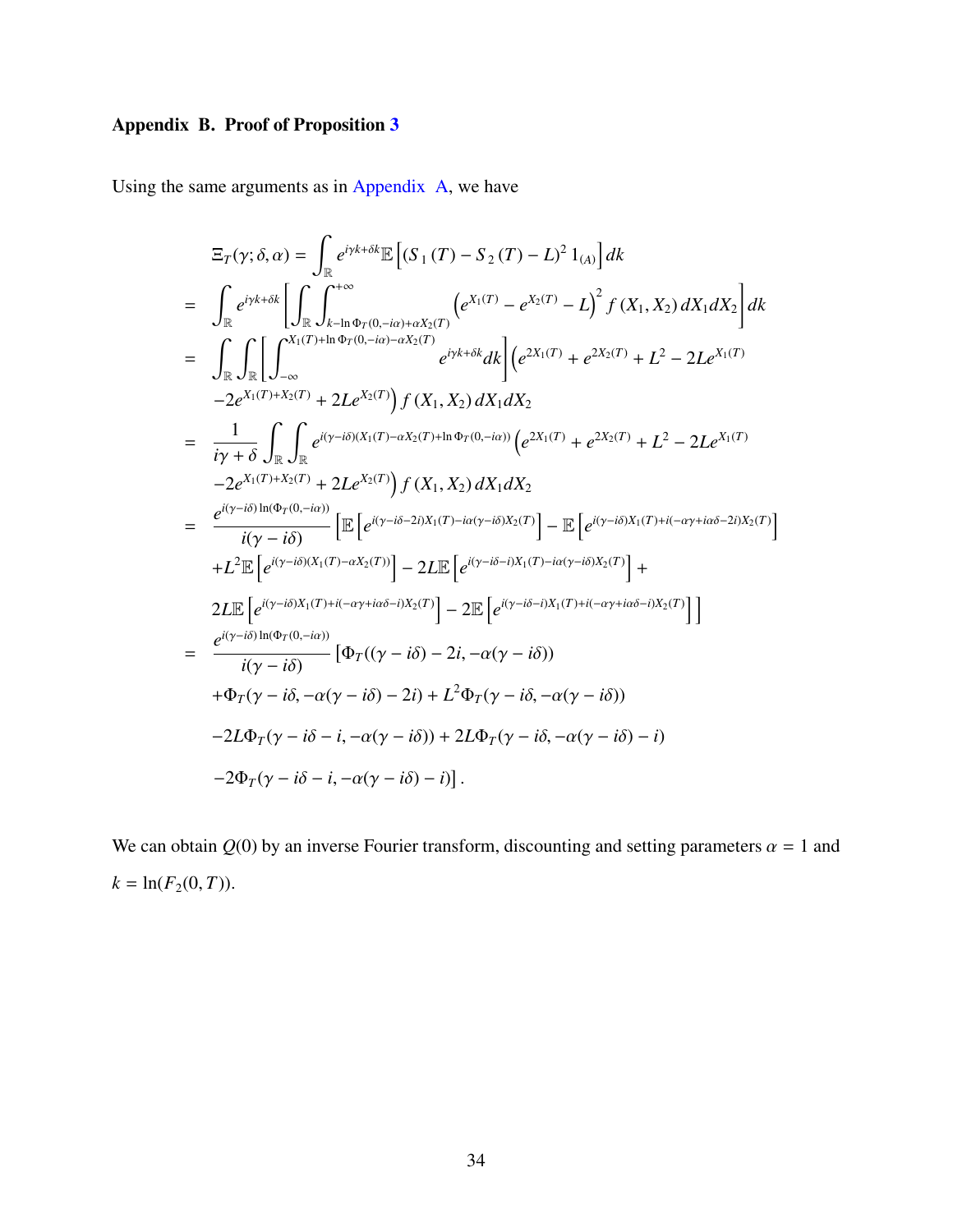### <span id="page-35-0"></span>Appendix C. Derivation of formula [\(18\)](#page-24-1)

The characteristic function is

$$
\mathbb{E}\left[e^{i\mathbf{u}^{\mathsf{T}}\mathbf{X}(T)}\right] = e^{i\mathbf{u}^{\mathsf{T}}(\mathbf{X}(0)+\gamma T)}\mathbb{E}\left[\exp\left\{i u_{1}\left(\sigma_{1}W_{1}(T)+\sum_{m=1}^{N_{1}(T)}Z_{1}(m)+\sum_{n=1}^{N(T)}Y_{1}(n)\right)\right.\right.\left. +i u_{2}\left(\sigma_{2}W_{2}(T)+\sum_{m=1}^{N_{2}(T)}Z_{2}(m)+\sum_{n=1}^{N(T)}Y_{2}(n)\right)\right\}\right] \n= e^{i\mathbf{u}^{\mathsf{T}}(\mathbf{X}(0)+\gamma T)}\sum_{n=0}^{\infty}\sum_{n_{1}=0}^{\infty}\sum_{n_{2}=0}^{\infty}\frac{e^{-\lambda T}(\lambda T)^{n}}{n!}\frac{e^{-\lambda_{1}T}(\lambda_{1}T)^{n_{1}}}{n_{1}!}\frac{e^{-\lambda_{2}T}(\lambda_{2}T)^{n_{2}}}{n_{2}!}\beta(n, n_{1}, n_{2}),
$$

where

$$
\beta(n, n_1, n_2) = \mathbb{E}\left[\exp\left\{iu_1\left(\sigma_1W_1(T) + \sum_{m=1}^{N_1(T)} Z_1(m) + \sum_{n=1}^{N(T)} Y_1(n)\right) + iu_2\left(\sigma_2W_2(T) + \sum_{m=1}^{N_2(T)} Z_2(m) + \sum_{n=1}^{N(T)} Y_2(n)\right)\right\}\middle| N(T) = n, N_1(T) = n_1, N_2(T) = n_2\right].
$$

Conditioning to the event  $\{N(T) = n, N_1(T) = n_1, N_2(T) = n_2\}$ ,  $\beta(n, n_1, n_2)$  is the characteristic function of a bivariate normal variable  $B(n, n_1, n_2)$ , where

$$
B(n, n_1, n_2) \sim \mathcal{MN}\left(\left(\begin{array}{c} n_1\alpha_{11} + n\alpha_1 \\ n_2\alpha_{22} + n\alpha_2 \end{array}\right), \left(\begin{array}{cc} n_1\xi_{11}^2 + n\xi_1^2 + \sigma_1^2T & n\rho_Y\xi_1\xi_2 + \sigma_1\sigma_2\rho T \\ n\rho_Y\xi_1\xi_2 + \sigma_1\sigma_2\rho T & n_2\xi_{22}^2 + n\xi_2^2 + \sigma_2^2T \end{array}\right)\right).
$$

We therefore obtain

$$
\beta(n, n_1, n_2) = \exp\{iu_1(n_1\alpha_{11} + n\alpha_1) + iu_2(n_2\alpha_{22} + n\alpha_2) - u_1^2(n_1\xi_{11}^2 + n\xi_1^2 + \sigma_1T)/2 - u_2^2(n_2\xi_{22}^2 + n\xi_2^2 + \sigma_2T)/2 - u_1u_2(n\rho_Y\xi_1\xi_2 + \sigma_1\sigma_2\rho T)\},
$$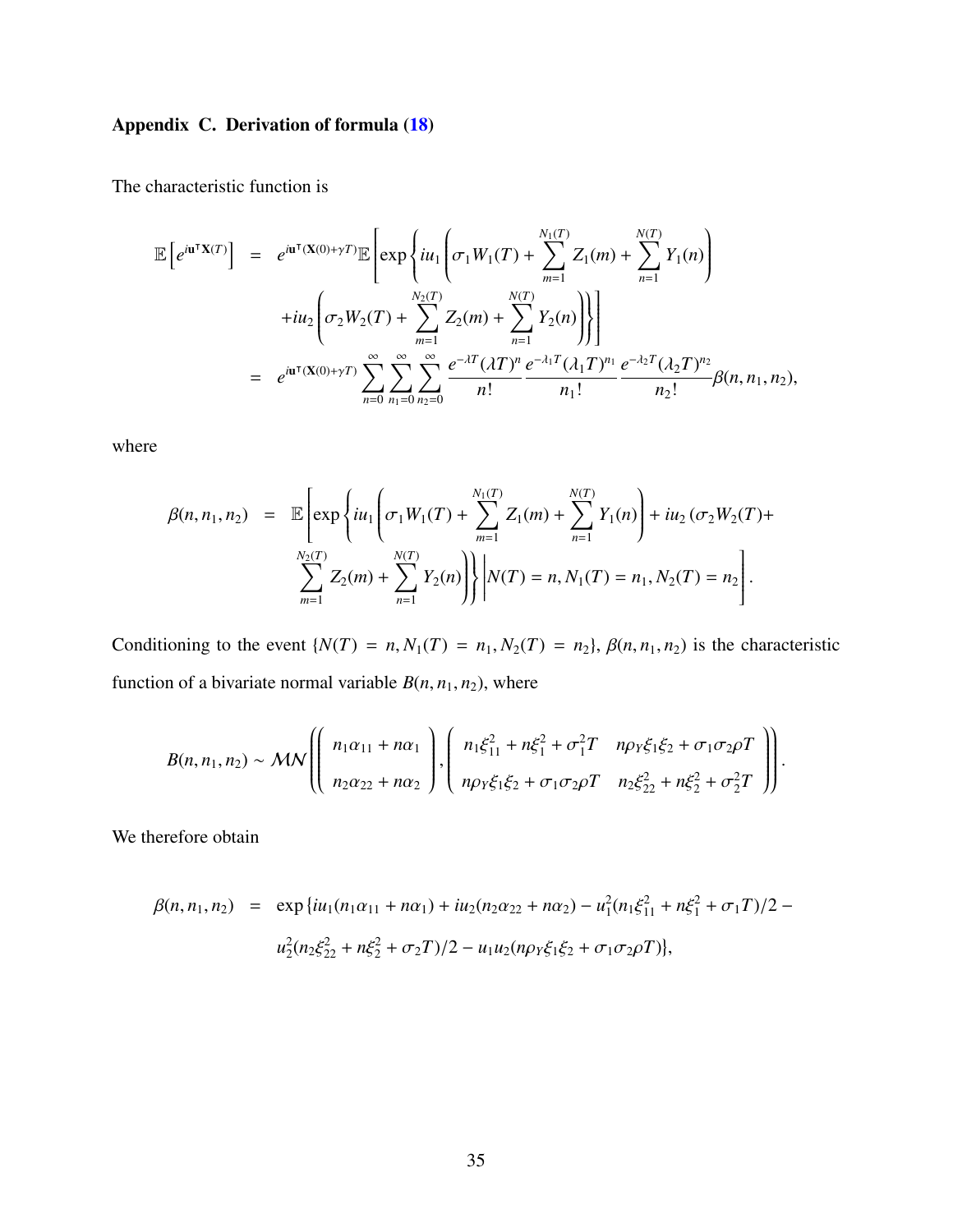which results in

$$
\mathbb{E}[e^{i\mathbf{u}^{\mathsf{T}}\mathbf{X}(T)}] = e^{i\mathbf{u}^{\mathsf{T}}(\mathbf{X}(0)+\gamma T)-T(\lambda+\lambda_1+\lambda_2+u_1^2\sigma_1^2/2+u_2^2\sigma_2^2/2+u_1u_2\sigma_1\sigma_2)} \sum_{n_1=0}^{\infty} \frac{e^{n_1(\ln(\lambda_1T)+iu_1\alpha_{11}-u_1^2\xi_{11}^2/2)}}{n_1!} \times \sum_{n_2=0}^{\infty} \frac{e^{n_2(\ln(\lambda_2T)+iu_2\alpha_{22}-u_2^2\xi_{22}^2/2)}}{n_2!} \sum_{n=0}^{\infty} \frac{e^{n(\ln(\lambda T)+iu_1\alpha_{1}+iu_2\alpha_{2}-u_1^2\xi_{1}^2/2-u_2^2\xi_{2}^2/2-u_1u_2\xi_{1}\xi_{2}\rho_Y)}}{n!}
$$

Straightforward calculations lead to the formula [\(18\)](#page-24-1).

#### References

#### **References**

- <span id="page-36-6"></span>Ballotta, L., Bonfiglioli, E., 2012. Multivariate asset models using Lévy processes and applications. URL: <http://ssrn.com/abstract=1695527>. Working paper.
- <span id="page-36-0"></span>Bjerksund, P., Stensland, G., 2011. Closed form spread option valuation. Quantitative Finance iFirst, 1–10.
- <span id="page-36-5"></span>Black, F., Scholes, M., 1973. The Pricing of Option and Corporate Liabilities. Journal of Political Economy 81, 637–654.
- <span id="page-36-3"></span>Carmona, R., Durrelman, V., 2003a. Pricing and hedging spread option in a log-normal model. URL: <http://orfe.princeton.edu/~rcarmona/download/fe/spread.pdf>. Working paper.
- <span id="page-36-1"></span>Carmona, R., Durrelman, V., 2003b. Pricing and hedging spread options. SIAM Review 45.
- <span id="page-36-4"></span>Carr, P., Madan, D., 2000. Option valuation using the fast Fourier transform. Journal of Computational Finance 2, 61–73.
- <span id="page-36-2"></span>Cartea, A., Pedraz, C.G., 2012. How much should we pay for interconnecting electricity markets? A real options approach. Energy Economics 34, 14–30.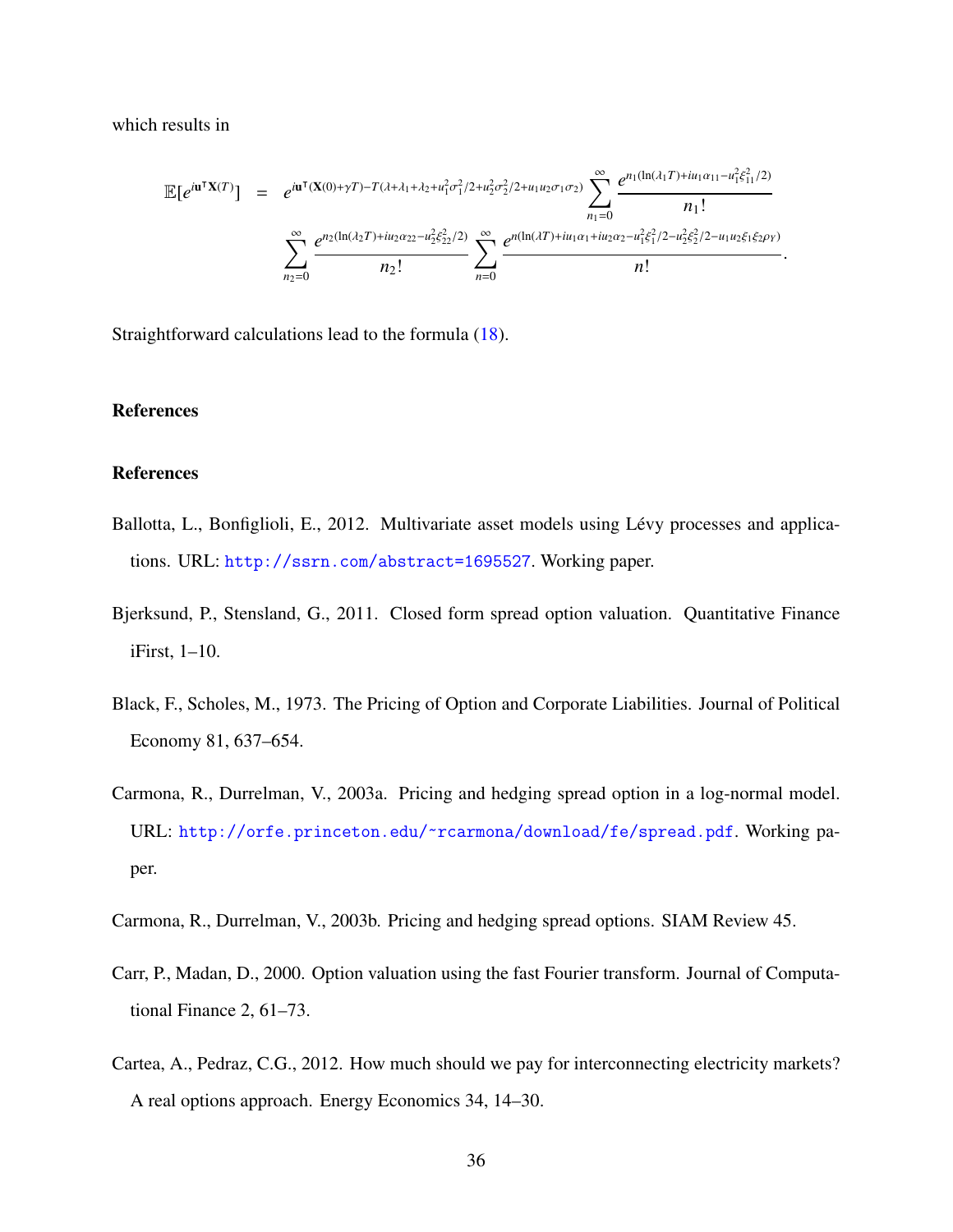- <span id="page-37-9"></span>Cheang, G.H.L., Chiarella, C., 2011. Exchange option under jump-diffusion dynamics. Applied Mathematical Finance 18, 245–276.
- <span id="page-37-7"></span>Deelstra, G., Petkovic, A., M.Vanmaele, 2010. Pricing and hedging Asian basket spread options. Journal of Computational and Applied Mathematics 234, 2814–2830.
- <span id="page-37-8"></span>Dempster, M.A.H., Hong, S.S.G., 2002. Spread option valuation and the fast Fourier transform, in: Mathematical Finance—Bachelier Congress 2000. Springer, Berlin, pp. 203–220.
- <span id="page-37-2"></span>Dempster, M.A.H., Medova, E., Tang, K., 2008. Long term spread option valuation and hedging. Journal of Banking & Finance 32, 2530–2540.
- <span id="page-37-6"></span>Deng, S., Li, M., Zhou, E., 2008. Closed-form approximation for spread option prices and Greeks. Journal of Derivatives 15, 58–80.
- <span id="page-37-3"></span>Duan, J.C., Pliska, S.R., 2004. Option valuation with co-integrated asset prices. Journal of Economic Dynamics & Control 28, 727–754.
- <span id="page-37-5"></span>Eberlein, E.D., Madan, D., 2012. Unbounded liabilities, capital reserve requirements and the taxpayer put option. Quantitative Finance 12, 709–724.
- <span id="page-37-4"></span>Fusai, G., Roncoroni, A., 2008. Implementing Models in Quantitative Finance: Methods and Cases. Springer, Berlin.
- <span id="page-37-0"></span>Girma, P.B., Paulson, A.S., 1998. Seasonality in petroleum futures spreads. Journal of Futures Markets 18, 581–598.
- <span id="page-37-1"></span>Girma, P.B., Paulson, A.S., 1999. Risk arbitrage opportunities in petroleum futures spreads. Journal of Futures Markets 19, 931–955.
- <span id="page-37-10"></span>Hambly, B., Howison, S., Kluge, T., 2009. Modelling spikes and pricing swing options in electricity markets. Quantitative Finance 9, 937–949.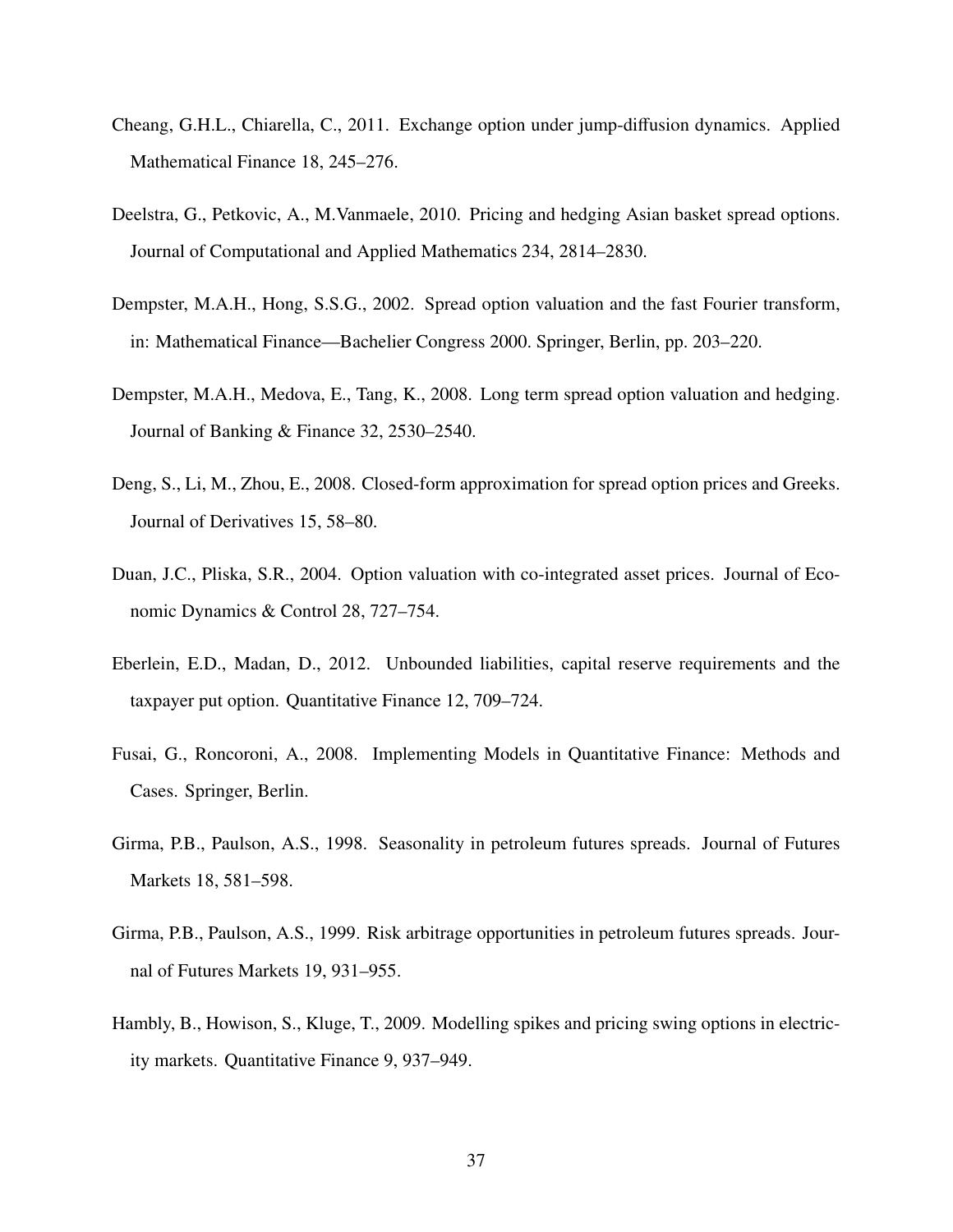- <span id="page-38-9"></span>Huang, Z., Kou, S., 2006. First passage times and analytical solutions for options on two assets with jump risk. Working paper.
- <span id="page-38-5"></span>Hurd, T.R., Zhou, Z., 2010. A Fourier transform method for spread option pricing. SIAM Journal of Financial Mathematics 1, 142–157.
- <span id="page-38-4"></span>Kirk, E., 1995. Correlation in the energy market, in: Managing energy price risk. First ed.. Risk Publication, London, pp. 71–78.
- <span id="page-38-10"></span>Kotz, S., Kozubowski, T.J., Podgorsky, K., 2001. The Laplace Distribution and Generalizations: A Revisit With Applications to Communications, Economics, Engineering, and Finance. Birkhauser, Boston.
- <span id="page-38-7"></span>Laurence, P., Wang, T., 2008. Distribution-free upper bounds for spread options and marketimplied antimonotonicity gap. The European Journal of Finance 14, 717–734.
- <span id="page-38-1"></span>Luciano, E., 2008. Spark spread options when commodity prices are represented as time-changed processes, in: Risk Management in Commodity Markets: From Shipping to Agriculturals and Energy. Wiley, pp. 129–151.
- <span id="page-38-3"></span>Madan, D., 2009. Capital requirements, acceptable risks and profits. Quantitative Finance 7, 767–773.
- <span id="page-38-0"></span>Margrabe, W., 1978. The value of an option to exchange one asset for another. Journal of Finance 33, 177–186.
- <span id="page-38-6"></span>Merton, R.C., 1976. Option pricing when underlying stock returns are discontinous. Journal of Financial Economics 3, 125–144.
- <span id="page-38-2"></span>Miller, S.M., 2013. Booms and busts as exchange options. Multinational Finance Journal, Forthcoming.
- <span id="page-38-8"></span>Nielsen, J.A., Sandmann, K., 2003. Pricing bounds on Asian options. Journal of Financial and Quantitative Analysis 38, 449–473.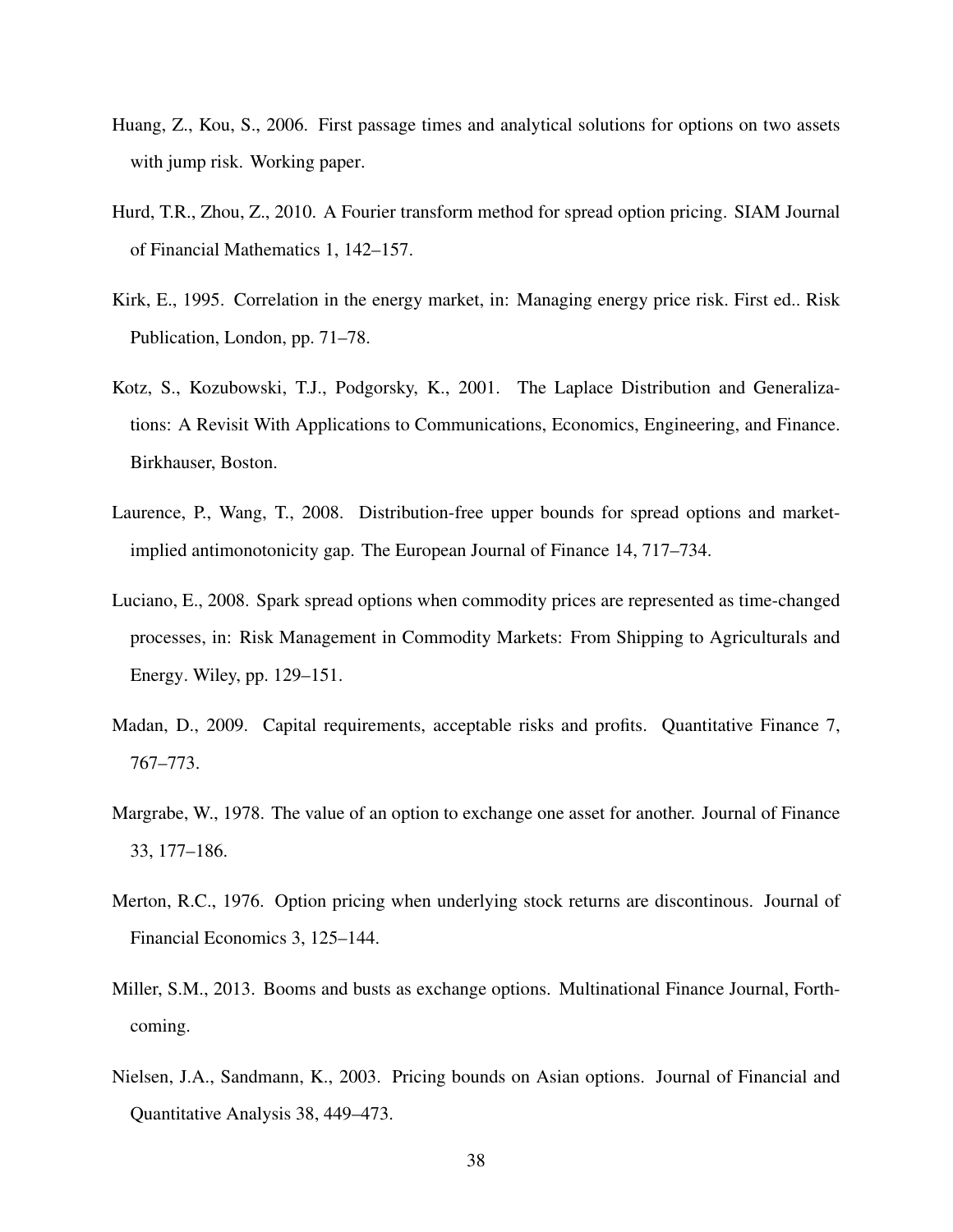<span id="page-39-1"></span>Pearson, N.D., 1995. An efficient approach for pricing spread options. Journal of Derivatives 3, 76–91.

<span id="page-39-0"></span>Ravindran, K., 1993. Low-fat Spreads. Risk 6, 56–57.

- <span id="page-39-3"></span>Rogers, L.C.G., Shi, Z., 1995. The value of an Asian option. Journal of Applied Probability 32, 1077–1088.
- <span id="page-39-2"></span>Venkatramana, A., Alexander, C., 2011. Closed form approximations for spread options. Applied Mathematical Finance 18, 447–472.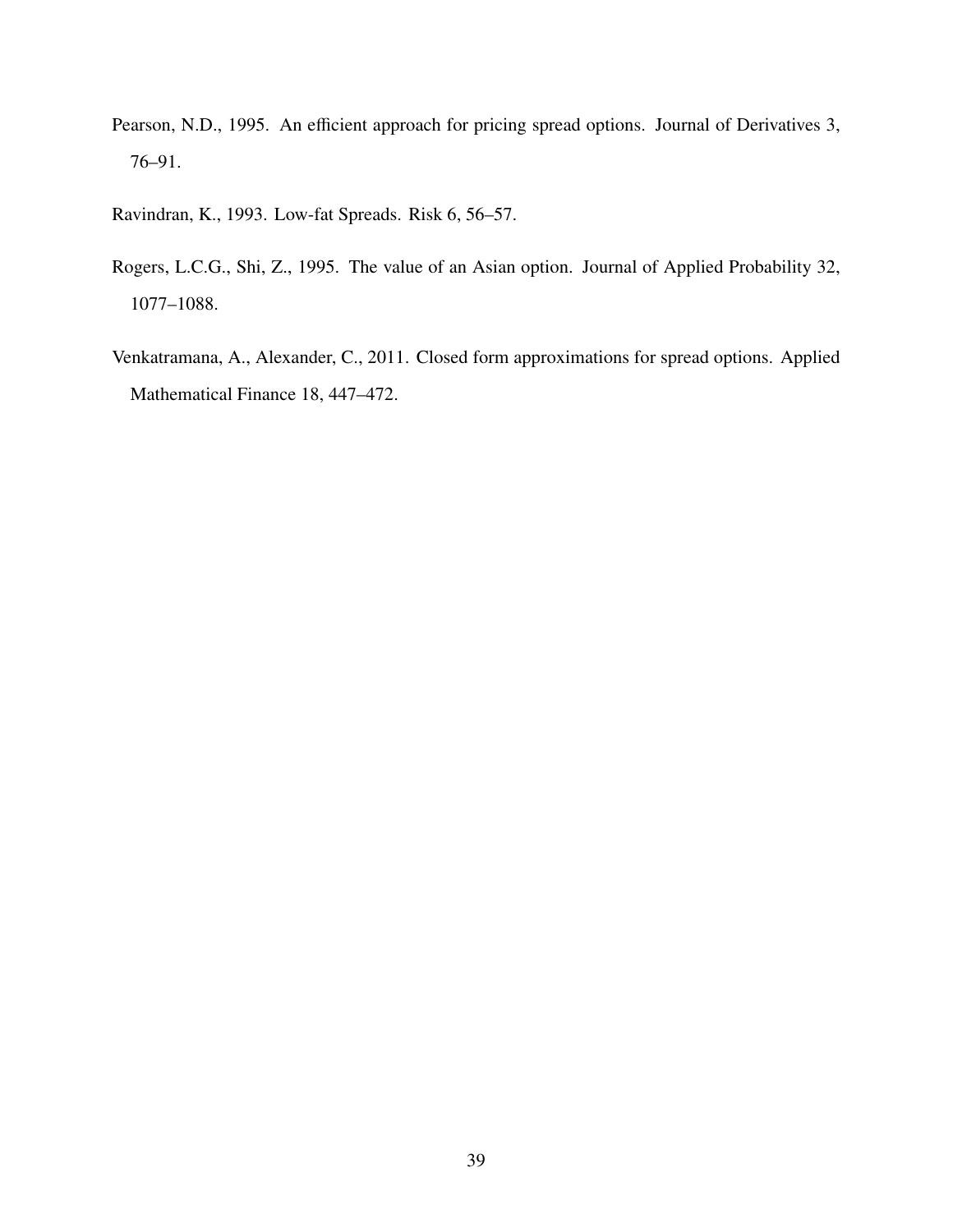| K   | $C_{\nu}^{\alpha,k}(0)$ | $\mathcal{C}^{\alpha^*,k^*}$<br>(0) | $\hat{C}^{\alpha^{*},k^{*}}_{\nu}(0)$ | $C_v^{Kirk}(0)$ | $C_{\nu}^{HZ}(0)$ | МC       | C.I. length            | $U_{V}^{N,\Delta K}(0)$ |         | $U^{RS}(0)$ |
|-----|-------------------------|-------------------------------------|---------------------------------------|-----------------|-------------------|----------|------------------------|-------------------------|---------|-------------|
| 0.0 | 8.513225                | 8.513225                            | 8.5132251                             | 8.513225        | NA.               | 8.513225 | $2.004 \times 10^{-9}$ | N.A.                    | N.A.    | NA.         |
| 0.4 | 8.312461                | 8.312461                            | 8.312461                              | 8.312461        | 8.312461          | 8.312461 | $4.466 \times 10^{-8}$ | 8.330482                | 0.15    | 8.867626    |
| 0.8 | 8.114993                | 8.114993                            | 8.114993                              | 8.114993        | 8.114994          | 8.114994 | $9.217 \times 10^{-8}$ | 8.133036                | 0.05    | 8.633288    |
| 1.2 | 7.920819                | 7.920819                            | 7.920819                              | 7.920819        | 7.920820          | 7.920820 | $1.640 \times 10^{-7}$ | 7.938902                | $-0.05$ | 8.410323    |
| 1.6 | 7.729931                | 7.729931                            | 7.729931                              | 7.729931        | 7.729932          | 7.729933 | $2.140 \times 10^{-7}$ | 7.748035                | $-0.15$ | 8.195125    |
| 2.0 | 7.542322                | 7.542322                            | 7.542322                              | 7.542322        | 7.542324          | 7.542324 | $3.088 \times 10^{-7}$ | 7.560385                | $-0.25$ | 7.986151    |
| 2.4 | 7.357982                | 7.357982                            | 7.357982                              | 7.357982        | 7.357984          | 7.357984 | $3.907 \times 10^{-7}$ | 7.376003                | 0.15    | 7.782577    |
| 2.8 | 7.176899                | 7.176899                            | 7.176899                              | 7.176899        | 7.176902          | 7.176903 | $4.861 \times 10^{-7}$ | 7.194941                | 0.05    | 7.583903    |
| 3.2 | 6.999060                | 6.999060                            | 6.999060                              | 6.999060        | 6.999065          | 6.999065 | $5.632 \times 10^{-7}$ | 7.017144                | $-0.05$ | 7.389794    |
| 3.6 | 6.824452                | 6.824452                            | 6.824452                              | 6.824452        | 6.824458          | 6.824458 | $7.138 \times 10^{-7}$ | 6.842556                | $-0.15$ | 7.200013    |
| 4.0 | 6.653058                | 6.653058                            | 6.653058                              | 6.653058        | 6.653065          | 6.653065 | $7.838 \times 10^{-7}$ | 6.671121                | $-0.25$ | 7.014377    |

<span id="page-40-0"></span>Table 1: Prices of the spread option computed for strike *K* in the geometric Brownian motion model of section [5.](#page-14-0) The parameter values are  $S_1(0) = 100$ ,  $S_2(0) = 96$ ,  $\rho = 0.5$ ,  $\sigma_1 = 0.2$ ,  $\sigma_2 = 0.1$ ,  $\delta_1 = 0.05$ ,  $\delta_2 = 0.05$ ,  $r = 0.1$ ,  $T = 1.0$ ,  $M = 10^6$ ,  $N = 1000$ , and  $\Delta K = 0.5$ . Hurd and Zhou parameters are  $N^{HZ} = 512$ ,  $\bar{u}$  $C_K^{k,\alpha}(0)$  contains the lower bound in formula [\(5\)](#page-7-0). Values in  $C_K^{\alpha^*,k^*}$  $K^{a^r,k^r}$  are obtained maximizing the lower bound with respect  $\alpha$  and *k*. The improved lower bound of the Rogers–Shi-type is in column  $\hat{C}_{\alpha}^{\alpha^*,k^*}$ <br>values obtained by Kirk's approximation formula. Results of Hurd and Zhou (2)  $K^{a^*,k^*}(0)$  while column  $C^{Kirk}_K(0)$  presents values obtained by Kirk's approximation formula. Results of [Hurd and Zhou](#page-38-5) [\(2010\)](#page-38-5) are shown in column  $C_K^{HZ}(0)$ . Columns MC and C.I. length contains respectively the Monte Carlo prices and confidence intervals. The upper bound computed using the power spread option argument is displayed in column  $U_K^{N,\Delta K}$  while *L* shows the chosen strike of the power spread option. Finally the Rogers–Shi-type upper bound is given in column  $U^{RS}(0)$ .

| K   | $C_{\kappa}^{\alpha,k}(0)$ | $\overline{C_{\kappa}^{\alpha^*,k^*}(0)}$ | $C_{K}^{HZ}(0)$ | <b>MC</b> | C.I. length            | $U_{\kappa}^{N,\Delta K}(0)$ | L       |
|-----|----------------------------|-------------------------------------------|-----------------|-----------|------------------------|------------------------------|---------|
| 0.0 | 8.792318                   | 8.792318                                  | N.A.            | 8.792318  | $2.384 \times 10^{-9}$ | N.A.                         | N.A.    |
| 0.4 | 8.561005                   | 8.561005                                  | 8.561005        | 8.561005  | $8.856 \times 10^{-8}$ | 8.585020                     | 0.15    |
| 0.8 | 8.333472                   | 8.333472                                  | 8.333472        | 8.333472  | $1.975 \times 10^{-7}$ | 8.357510                     | 0.05    |
| 1.2 | 8.109743                   | 8.109743                                  | 8.109744        | 8.109744  | $7.078 \times 10^{-7}$ | 8.133828                     | $-0.05$ |
| 1.6 | 7.889839                   | 7.889839                                  | 7.889840        | 7.889840  | $8.442 \times 10^{-7}$ | 7.913947                     | $-0.15$ |
| 2.0 | 7.673778                   | 7.673778                                  | 7.673781        | 7.673781  | $1.366 \times 10^{-6}$ | 7.697839                     | $-0.25$ |
| 2.4 | 7.461575                   | 7.461575                                  | 7.461579        | 7.461580  | $1.905 \times 10^{-6}$ | 7.485589                     | 0.15    |
| 2.8 | 7.253242                   | 7.253242                                  | 7.253248        | 7.253247  | $1.690 \times 10^{-6}$ | 7.277280                     | 0.05    |
| 3.2 | 7.048788                   | 7.048788                                  | 7.048796        | 7.048797  | $2.580 \times 10^{-6}$ | 7.072873                     | $-0.05$ |
| 3.6 | 6.848219                   | 6.848219                                  | 6.848228        | 6.848227  | $2.717 \times 10^{-6}$ | 6.872327                     | $-0.15$ |
| 4.0 | 6.651536                   | 6.651536                                  | 6.651548        | 6.651546  | $2.709 \times 10^{-6}$ | 6.675598                     | $-0.25$ |
|     |                            |                                           |                 |           |                        |                              |         |

Table 2: Prices of the spread option computed for strike *K* in the jump diffusion model I of subsection [6.2.](#page-22-0) The parameter values are  $S_1(0) = 100$ ,  $S_2(0) = 96$ ,  $\delta_1 = 0.03$ ,  $\delta_2 = 0.05$ ,  $\sigma_1 = 0.15$ ,  $\sigma_2 = 0.1$ ,  $\rho = 0.5$ ,  $r = 0.1$ ,  $\lambda = 0.2$ ,  $\alpha_1 = 0.06$ ,  $\alpha_2 = 0.03$ ,  $\xi_1 = 0.03$ ,  $\xi_2 = 0.09$ ,  $\rho_y = -0.8$ ,  $\lambda_1 = 0.2$ ,  $\alpha_{11} = 0.02$ ,  $\xi_{11} = 0.06$ ,  $\lambda_2 = 0.1$ ,  $\alpha_{22} = -0.07$ ,<br> $\xi_{22} = -0.01$ ,  $M = 10^6$ ,  $N = 1000$ , and  $\Delta K = 0.5$ . Hurd and Zhou parameters  $\xi_{22} = 0.01, M = 10^6, N = 1000, \text{ and } \Delta K = 0.5$ . Hurd and Zhou parameters are  $N^{HZ} = 512, \bar{u} = 40$  and  $\epsilon = [-3, 1]$ <sup>T</sup>.<br>Column labels are as in Table 1 Column labels are as in Table [1.](#page-40-0)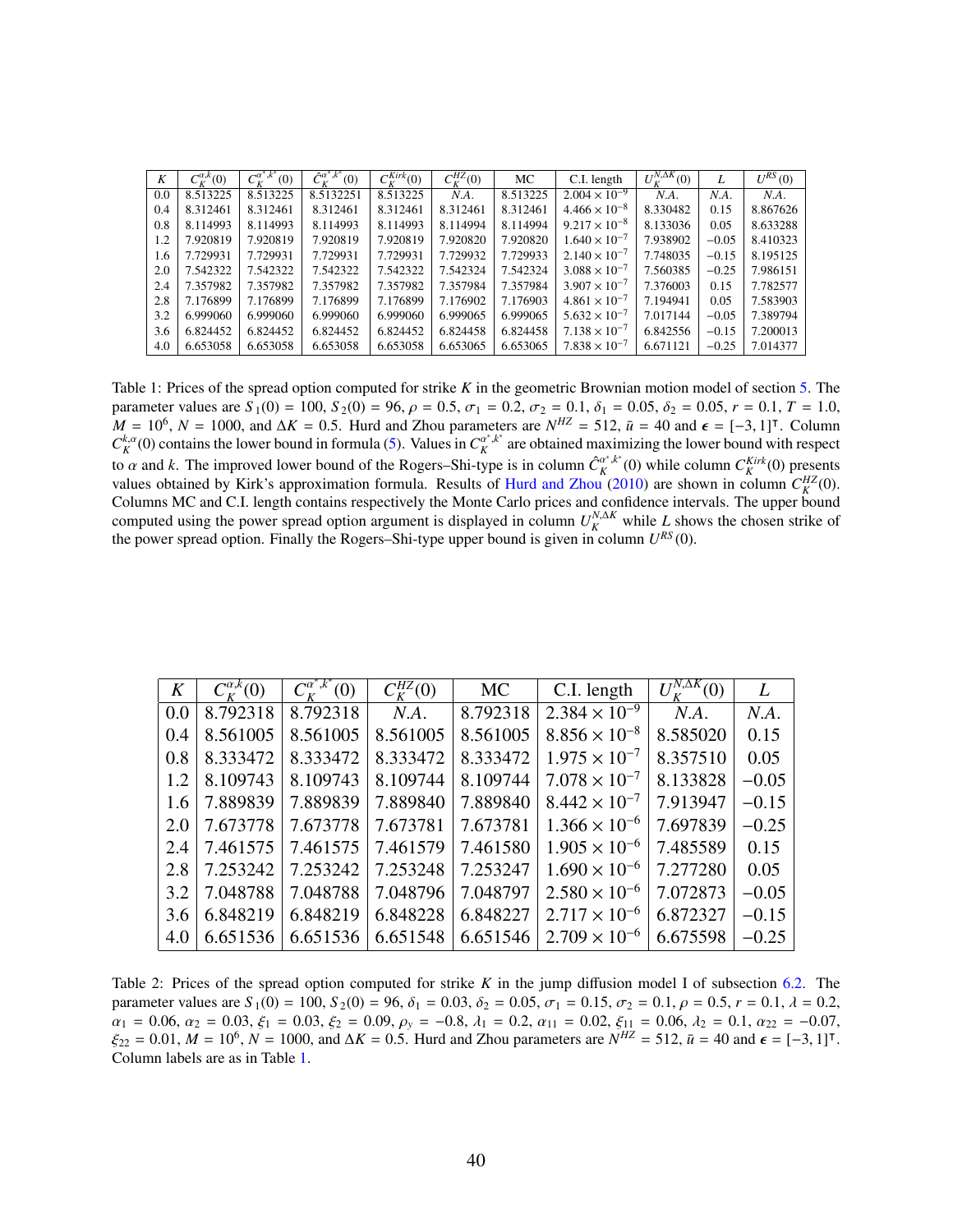| K   | $C_{\kappa}^{\alpha,k}(0)$ | $C_{\kappa}^{\alpha^*,k^*}(0)$ | $C_{K}^{HZ}(0)$ | <b>MC</b> | C.I. length            | $U_{\kappa}^{N,\Delta K}(0)$ | L       |
|-----|----------------------------|--------------------------------|-----------------|-----------|------------------------|------------------------------|---------|
| 0.0 | 8.815578                   | 8.815578                       | N.A.            | 8.815578  | $2.019 \times 10^{-8}$ | N.A.                         | N.A.    |
| 0.4 | 8.585660                   | 8.585660                       | 8.585661        | 8.585661  | $8.677 \times 10^{-8}$ | 8.622451                     | 0.15    |
| 0.8 | 8.359561                   | 8.359561                       | 8.359561        | 8.359561  | $5.559 \times 10^{-7}$ | 8.396375                     | 0.05    |
| 1.2 | 8.137301                   | 8.137301                       | 8.137302        | 8.137303  | $1.989 \times 10^{-6}$ | 8.174163                     | $-0.05$ |
| 1.6 | 7.918901                   | 7.918901                       | 7.918903        | 7.918903  | $1.268 \times 10^{-6}$ | 7.955786                     | $-0.15$ |
| 2.0 | 7.704377                   | 7.704377                       | 7.704380        | 7.704381  | $1.862 \times 10^{-6}$ | 7.741215                     | $-0.25$ |
| 2.4 | 7.493741                   | 7.493741                       | 7.493746        | 7.493747  | $3.560 \times 10^{-6}$ | 7.530532                     | 0.15    |
| 2.8 | 7.287004                   | 7.287004                       | 7.287010        | 7.287011  | $2.913 \times 10^{-6}$ | 7.323818                     | 0.05    |
| 3.2 | 7.084171                   | 7.084172                       | 7.084180        | 7.084179  | $2.658 \times 10^{-6}$ | 7.121033                     | $-0.05$ |
| 3.6 | 6.885247                   | 6.885247                       | 6.885257        | 6.885257  | $3.056 \times 10^{-6}$ | 6.922132                     | $-0.15$ |
| 4.0 | 6.690231                   | 6.690231                       | 6.690244        | 6.690244  | $4.336 \times 10^{-6}$ | 6.727069                     | $-0.25$ |
|     |                            |                                |                 |           |                        |                              |         |

Table 3: Prices of the spread option computed for strike *K* in the jump diffusion model II of subsection [6.3.](#page-23-1) The parameter values are  $S_1(0) = 100$ ,  $S_2(0) = 96$ ,  $\delta_1 = 0.03$ ,  $\delta_2 = 0.05$ ,  $\sigma_1 = 0.15$ ,  $\sigma_2 = 0.1$ ,  $\rho = 0.5$ ,  $r = 0.1$ ,  $\lambda = 0.2$ ,  $\alpha_1 = 0.06$ ,  $\alpha_2 = 0.03$ ,  $\xi_1 = 0.03$ ,  $\xi_2 = 0.09$ ,  $\rho_y = -0.8$ ,  $\lambda_1 = 0.2$ ,  $\alpha_{11} = 0.02$ ,  $\xi_{11} = 0.06$ ,  $\lambda_2 = 0.1$ ,  $\alpha_{22} = -0.07$ ,<br> $\xi_{22} = 0.01$ ,  $M = 10^6$ ,  $N = 1000$ , and  $\Delta K = 0.5$ . Hurd and Zhou parameters  $\xi_{22} = 0.01, M = 10^6, N = 1000, \text{ and } \Delta K = 0.5$ . Hurd and Zhou parameters are  $N^{HZ} = 512, \bar{u} = 40$  and  $\epsilon = [-3, 1]$ <sup>T</sup>.<br>Column labels are as in Table 1 Column labels are as in Table [1.](#page-40-0)

| K   | $C_{\kappa}^{\alpha,k}(0)$ | $\overline{C_{\kappa}^{\alpha^{*},k^{*}}(0)}$ | $C_{K}^{HZ}(0)$ | <b>MC</b> | C.I. length            | $\overline{U_{\kappa}^{N,\Delta K}(0)}$ | L       |
|-----|----------------------------|-----------------------------------------------|-----------------|-----------|------------------------|-----------------------------------------|---------|
| 0.0 | 3.863711                   | 3.863711                                      | N.A.            | 3.863711  | $2.373 \times 10^{-8}$ | N.A.                                    | N.A.    |
| 2.0 | 2.230264                   | 2.230267                                      | N.A.            | 2.230270  | $8.027 \times 10^{-7}$ | 2.295558                                | $-0.50$ |
| 2.2 | 2.083929                   | 2.083933                                      | N.A.            | 2.083937  | $1.241 \times 10^{-6}$ | 2.149442                                | $-0.30$ |
| 2.4 | 1.942230                   | 1.942235                                      | N.A.            | 1.942240  | $1.162 \times 10^{-6}$ | 2.007675                                | $-0.10$ |
| 2.6 | 1.805556                   | 1.805562                                      | N.A.            | 1.805568  | $1.373 \times 10^{-6}$ | 1.870806                                | 0.10    |
| 2.8 | 1.674271                   | 1.674278                                      | N.A.            | 1.674285  | $1.949 \times 10^{-6}$ | 1.739391                                | 0.30    |
| 3.0 | 1.548706                   | 1.548715                                      | N.A.            | 1.548722  | $1.983 \times 10^{-6}$ | 1.614000                                | $-0.50$ |
| 3.2 | 1.429154                   | 1.429164                                      | N.A.            | 1.429172  | $1.826 \times 10^{-6}$ | 1.494667                                | $-0.30$ |
| 3.4 | 1.315855                   | 1.315867                                      | N.A.            | 1.315876  | $2.254 \times 10^{-6}$ | 1.381300                                | $-0.10$ |
| 3.6 | 1.208999                   | 1.209012                                      | N.A.            | 1.209022  | $2.112 \times 10^{-6}$ | 1.274248                                | 0.10    |
| 3.8 | 1.108713                   | 1.108727                                      | N.A.            | 1.108739  | $2.324 \times 10^{-6}$ | 1.173832                                | 0.30    |
| 4.0 | 1.015062                   | 1.015077                                      | N.A.            | 1.015089  | $2.723 \times 10^{-6}$ | 1.080355                                | $-0.50$ |

<span id="page-41-0"></span>Table 4: Prices of the spread option computed for strike *K* in the mean-reverting jump diffusion model of subsection [6.4.](#page-24-0) The parameter values are  $f_1(T) = \ln(30)$ ,  $f_2(T) = \ln(26)$ ,  $X_1(0) = 0$ ,  $X_2(0) = 0$ ,  $Y_1(0) = 0$ ,  $Y_2(0) = 0$ ,  $\sigma_1 = 0.1$ ,  $\sigma_2 = 0.08, \rho = 0.5, r = 0.1, \alpha_1 = 0.6, \alpha_2 = 0.6, \lambda_1^+ = 0.025, \lambda_1^- = 0.02, \lambda_2^+ = 0.03, \lambda_2^- = 0.025, \mu_1^+ = 0.3, \mu_1^- = 0.35,$ <br>  $\mu_1^+ = 0.3, \mu_1^- = 0.37, M = 10^6, N = 1500, \text{ and } \Lambda K = 1$ . Column labels are as in Table 1.  $\mathbf{r}$  $\mu_2^+ = 0.3$ ,  $\mu_2^- = 0.37$ ,  $M = 10^6$ ,  $N = 1500$ , and  $\Delta K = 1$ . Column labels are as in Table [1.](#page-40-0)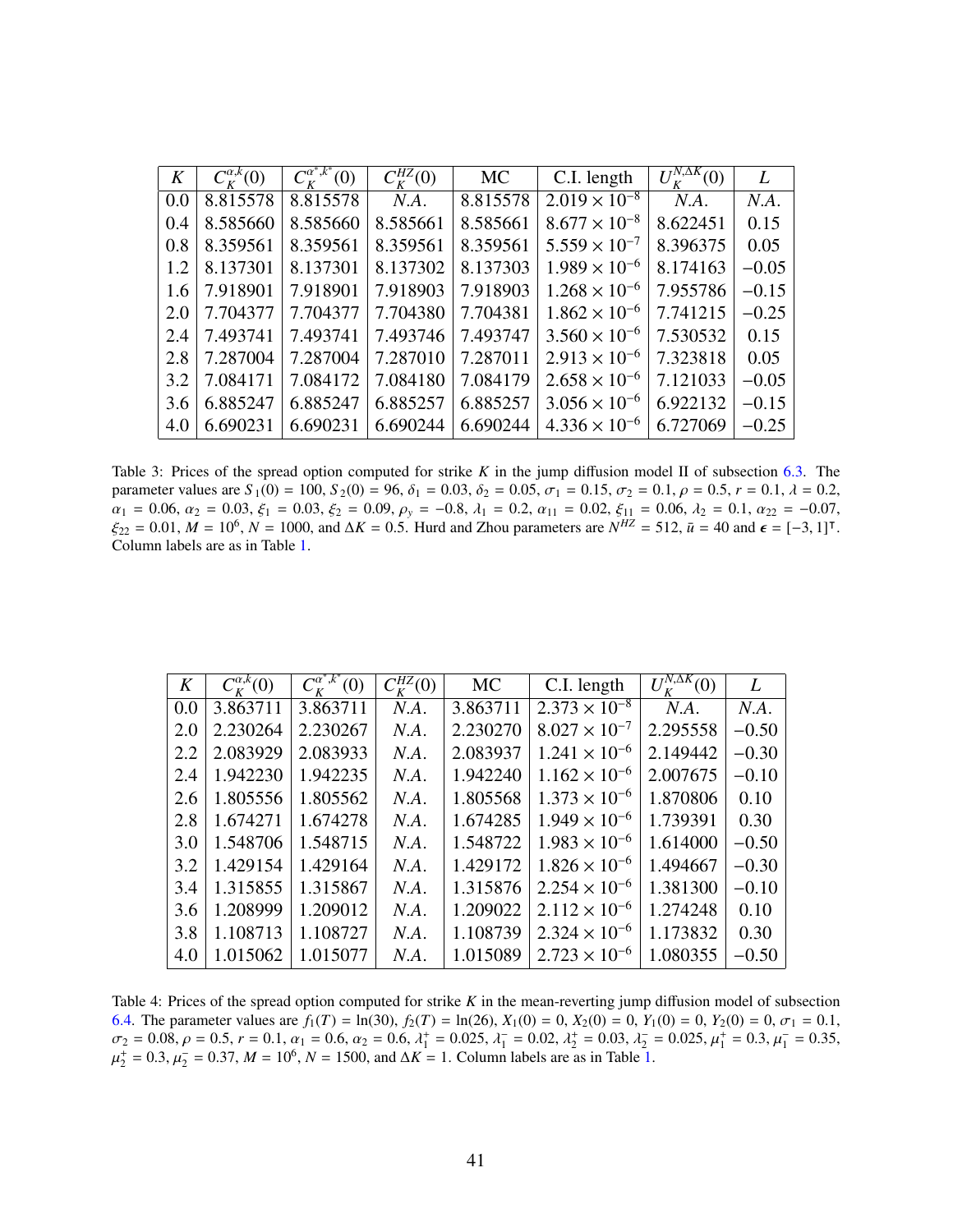| 8.542801<br>8.542801<br>8.542802<br>N.A.<br>0.0     | $1.684 \times 10^{-7}$<br>N.A.<br>N.A.        |
|-----------------------------------------------------|-----------------------------------------------|
|                                                     |                                               |
| 7.548502<br>7.548500<br>7.548500<br>7.548502<br>2.0 | 7.565996<br>$8.730 \times 10^{-7}$<br>$-0.25$ |
| 7.453536<br>7.453537<br>7.453534<br>7.453534<br>2.2 | $1.133 \times 10^{-6}$<br>7.471050<br>$-0.05$ |
| 7.359382<br>7.359381<br>7.359379<br>7.359379<br>2.4 | $1.275 \times 10^{-6}$<br>7.376834<br>0.15    |
| 7.266037<br>7.266037<br>7.266033<br>7.266033<br>2.6 | $1.451 \times 10^{-6}$<br>7.283569<br>$-0.15$ |
| 7.173501<br>7.173498<br>7.173501<br>2.8<br>7.173498 | 7.190973<br>$1.561 \times 10^{-6}$<br>0.05    |
| 7.081775<br>7.081771<br>7.081775<br>7.081771<br>3.0 | 7.099266<br>$1.447 \times 10^{-6}$<br>$-0.25$ |
| 6.990857<br>6.990852<br>6.990852<br>6.990857<br>3.2 | $2.095 \times 10^{-6}$<br>7.008368<br>$-0.05$ |
| 6.900745<br>6.900740<br>6.900740<br>6.900745<br>3.4 | $1.995 \times 10^{-6}$<br>6.918195<br>0.15    |
| 6.811440<br>6.811440<br>6.811434<br>6.811434<br>3.6 | $2.281 \times 10^{-6}$<br>6.828970<br>$-0.15$ |
| 6.722932<br>6.722932<br>6.722939<br>6.722939<br>3.8 | $2.099 \times 10^{-6}$<br>6.740408<br>0.05    |
| 6.635241<br>6.635234<br>6.635234<br>6.635242<br>4.0 | $2.214 \times 10^{-6}$<br>6.652730<br>$-0.25$ |

Table 5: Prices of the spread option computed for strike *K* in the three-factor stochastic volatility model of subsection [6.5.](#page-26-0) The parameter values are  $S_1(0) = 100$ ,  $S_2(0) = 96$ ,  $\rho = 0.5$ ,  $\sigma_1 = 1.0$ ,  $\sigma_2 = 0.5$ ,  $\rho_1 = -0.5$ ,  $\rho_2 = 0.25$ ,  $\delta_1 = 0.05$ ,  $δ<sub>2</sub> = 0.05, v<sub>0</sub> = 0.04, κ = 1.0, μ = 0.04, σ<sub>v</sub> = 0.05, r = 0.1, T = 1.0, M = 10<sup>6</sup>, N = 1000$ , and Δ*K* = 0.5. Hurd and<br>Zhou parameters are  $N<sup>HZ</sup> = 512$ ,  $\bar{u} = 40$  and  $\epsilon = 5.3$ . 11J. Column labels are as in Table Zhou parameters are  $N^{HZ} = 512$ ,  $\bar{u} = 40$  and  $\epsilon = [-3, 1]^{\dagger}$ . Column labels are as in Table [1.](#page-40-0)

| K   | $C_{\kappa}^{\alpha,k}(0)$ | $C_{\scriptscriptstyle K}^{a^*,k^*}(0)$ | $C_{\kappa}^{HZ}(0)$ | <b>MC</b> | C.I. length            | $\sqrt{\frac{N,\Delta K}{2}}(0)$<br>$U^{\prime}$ | L       |
|-----|----------------------------|-----------------------------------------|----------------------|-----------|------------------------|--------------------------------------------------|---------|
| 0.0 | 10.737350                  | 10.737350                               | N.A.                 | 10.737351 | $3.873 \times 10^{-8}$ | N.A.                                             | N.A.    |
| 2.0 | 9.727443                   | 9.727444                                | 9.727458             | 9.727458  | $1.385 \times 10^{-6}$ | 9.913266                                         | $-0.25$ |
| 2.2 | 9.629988                   | 9.629990                                | 9.630006             | 9.630006  | $1.558 \times 10^{-6}$ | 9.815825                                         | $-0.05$ |
| 2.4 | 9.533178                   | 9.533180                                | 9.533200             | 9.533200  | $1.811 \times 10^{-6}$ | 9.718963                                         | 0.15    |
| 2.6 | 9.437015                   | 9.437017                                | 9.437040             | 9.437040  | $2.005 \times 10^{-6}$ | 9.622871                                         | $-0.15$ |
| 2.8 | 9.341499                   | 9.341501                                | 9.341528             | 9.341527  | $2.240 \times 10^{-6}$ | 9.527299                                         | 0.05    |
| 3.0 | 9.246629                   | 9.246632                                | 9.246662             | 9.246664  | $2.575 \times 10^{-6}$ | 9.432452                                         | $-0.25$ |
| 3.2 | 9.152407                   | 9.152410                                | 9.152445             | 9.152445  | $2.638 \times 10^{-6}$ | 9.338245                                         | $-0.05$ |
| 3.4 | 9.058833                   | 9.058837                                | 9.058875             | 9.058876  | $2.924 \times 10^{-6}$ | 9.244618                                         | 0.15    |
| 3.6 | 8.965907                   | 8.965911                                | 8.965954             | 8.965955  | $3.262 \times 10^{-6}$ | 9.151762                                         | $-0.15$ |
| 3.8 | 8.873628                   | 8.873633                                | 8.873681             | 8.873681  | $3.535 \times 10^{-6}$ | 9.059429                                         | 0.05    |
| 4.0 | 8.781998                   | 8.782003                                | 8.782057             | 8.782057  | $3.735 \times 10^{-6}$ | 8.967821                                         | $-0.25$ |

Table 6: Prices of the spread option computed for strike *K* in the VG mixture model of subsection [6.6.](#page-26-1) The parameter values are  $S_1(0) = 100$ ,  $S_2(0) = 96$ ,  $\rho = 0.5$ ,  $a_+ = 20.4499$ ,  $a_- = 24.4499$ ,  $\alpha = 0.4$ ,  $\lambda = 10$ ,  $r = 0.1$ ,  $T = 1.0$ .<br>  $M = 10^7$ ,  $N = 1000$ , and  $\Delta K = 0.5$ . Hurd and Zhou parameters are  $N^{HZ} = 512$ ,  $\bar{u} = 40$  and labels are as in Table [1.](#page-40-0)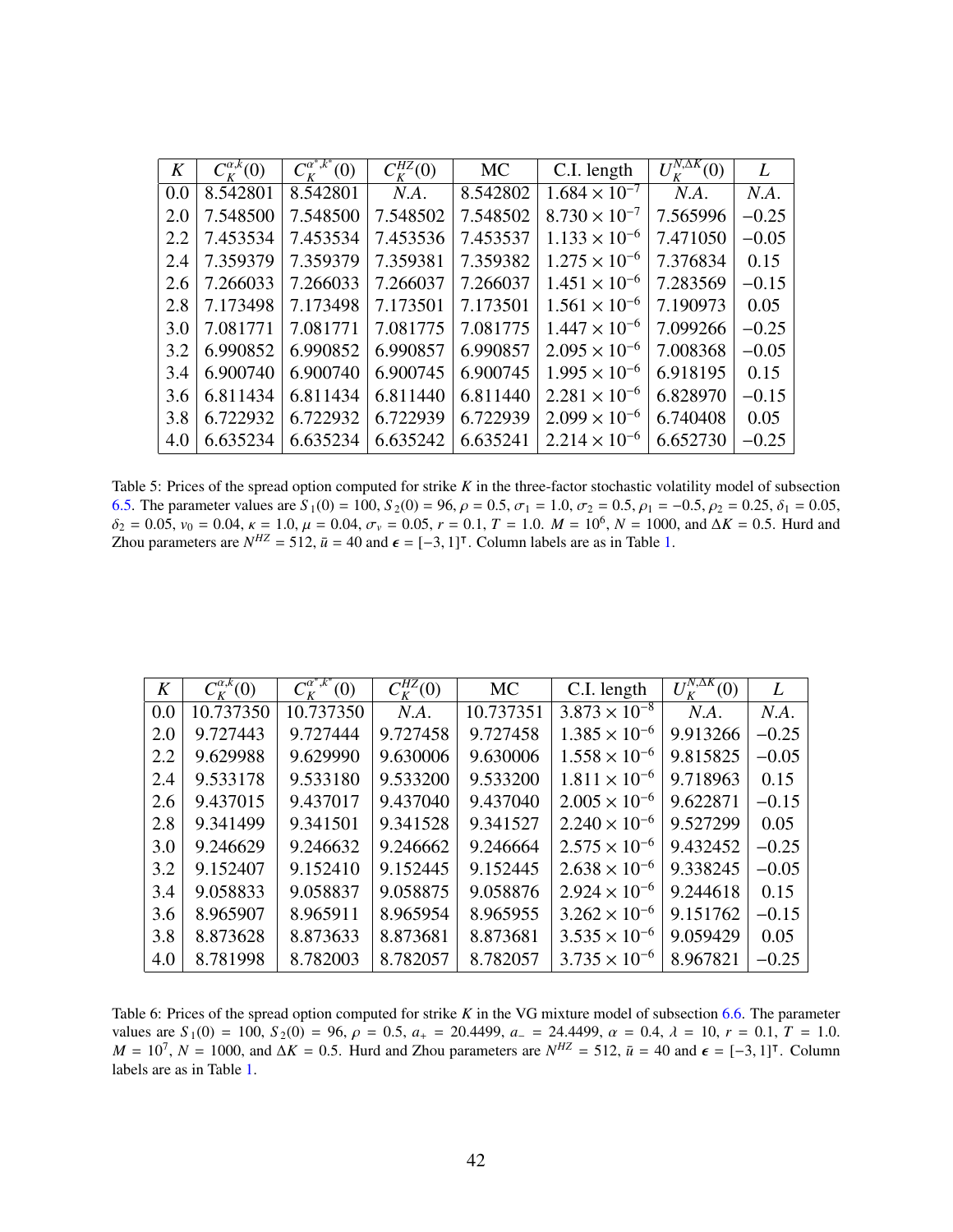| K   | $C_{\kappa}^{\alpha,k}(0)$ | $C_{\kappa}^{\alpha^*,k^*}(0)$ | $C_{\kappa}^{HZ}(0)$ | <b>MC</b> | C.I. length            | $U_{\nu}^{N,\Delta K}(0)$ | L       |
|-----|----------------------------|--------------------------------|----------------------|-----------|------------------------|---------------------------|---------|
| 0.0 | 6.292223                   | 6.292223                       | N.A.                 | 6.292224  | $1.222 \times 10^{-7}$ | N.A.                      | N.A.    |
| 2.0 | 4.946084                   | 4.946121                       | 4.946198             | 4.946192  | $1.697 \times 10^{-5}$ | 5.159785                  | $-0.25$ |
| 2.2 | 4.818943                   | 4.818990                       | 4.819082             | 4.819087  | $2.051 \times 10^{-5}$ | 5.032506                  | $-0.05$ |
| 2.4 | 4.693307                   | 4.693365                       | 4.693474             | 4.693483  | $2.481 \times 10^{-5}$ | 4.906937                  | 0.15    |
| 2.6 | 4.569215                   | 4.569286                       | 4.569415             | 4.569428  | $2.852 \times 10^{-5}$ | 4.782801                  | $-0.15$ |
| 2.8 | 4.446705                   | 4.446791                       | 4.446946             | 4.446950  | $2.977 \times 10^{-5}$ | 4.659357                  | 0.05    |
| 3.0 | 4.325819                   | 4.325922                       | 4.326108             | 4.326106  | $3.317 \times 10^{-5}$ | 4.539521                  | $-0.25$ |
| 3.2 | 4.206597                   | 4.206720                       | 4.206943             | 4.206952  | $3.922 \times 10^{-5}$ | 4.420160                  | $-0.05$ |
| 3.4 | 4.089081                   | 4.089225                       | 4.089492             | 4.089508  | $4.530 \times 10^{-5}$ | 4.302711                  | 0.15    |
| 3.6 | 3.973312                   | 3.973481                       | 3.973796             | 3.973802  | $5.102 \times 10^{-5}$ | 4.186898                  | $-0.15$ |
| 3.8 | 3.859334                   | 3.859530                       | 3.859897             | 3.859885  | $5.517 \times 10^{-5}$ | 4.071985                  | 0.05    |
| 4.0 | 3.747190                   | 3.747416                       | 3.747838             | 3.747834  | $6.101 \times 10^{-5}$ | 3.960891                  | $-0.25$ |

<span id="page-43-0"></span>Table 7: Prices of the spread option computed for strike *K* in the VG time changed model of subsection [6.7.](#page-27-0) The parameter values are  $S_1(0) = 51$ ,  $S_2(0) = 47$ ,  $M = 10^6$ ,  $T = 1.0$ ,  $v(0) = 1.0$ ,  $r = 0.1$ ,  $a_1 = 0.5971$ ,  $a_2 = 0.7801$ <br> $\sigma_1 = 0.2824$ ,  $\sigma_2 = 0.1849$ ,  $\sigma_3 = 0.3497$ ,  $\delta_2 = 0.018$ ,  $\delta_3 = 0.03$ ,  $v_1 = 0.1726$ ,  $v_2 = 2$  $\sigma_1 = 0.2824$ ,  $\sigma_2 = 0.1849$ ,  $\sigma_Z = 0.3497$ ,  $\delta_1 = 0.018$ ,  $\delta_2 = 0.03$ ,  $\nu_1 = 0.1726$ ,  $\nu_2 = 2.2360$ ,  $\nu_Z = 0.2$ ,  $\theta_1 = -0.1144$ ,  $\theta_2 = 0.0962$ ,  $\theta_2 = -1.0417$ ,  $\lambda = 0.8332$ ,  $k = 1.0992$ ,  $n = 1.1275$ ,  $b_1 = 0.2219$  $\theta_2 = 0.0962$ ,  $\theta_Z = -1.0417$  $\theta_Z = -1.0417$  $\theta_Z = -1.0417$ ,  $\lambda = 0.8332$ ,  $k = 1.0992$ ,  $\eta = 1.1275$ ,  $b_1 = 0.2219$ ,  $b_2 = 0.2351$ ,  $N = 1000$ , and  $\Delta K = 0.5$ .<br>Hurd and Zhou parameters are  $N^{HZ} = 1024$ ,  $\bar{u} = 160$  and  $\epsilon = [-3, 1]^T$ . Column labels are

| Model                          | $C_{\nu}^{\alpha,\kappa}(0)$ | $C_{\kappa}^{HZ}(0)$ |
|--------------------------------|------------------------------|----------------------|
| Geometric Brownian motion      | 0.004440                     | 0.655636             |
| Jump diffusion I               | 0.003709                     | 0.713311             |
| Jump diffusion II              | 0.004350                     | 0.740647             |
| Mean-reverting jump diffusion  | 0.005154                     | $N.A$ .              |
| 3-factor stochastic volatility | 0.006818                     | 0.898995             |
| VG mixture                     | 0.006341                     | 0.876933             |
| VG time changed                | 0.037638                     | 6.021662             |
|                                |                              |                      |

<span id="page-43-1"></span>Table 8: The Gauss–Kronrod quadrature rule in  $C_K^{\alpha,k}(0)$  and the bivariate Fourier inversion in  $C_K^{HZ}(0)$  are compared in terms of computational cost. The computing times for the spread option value are given for each model. The simulation settings and the model parameters are set as in Tables [1](#page-40-0) to [7.](#page-43-0) The option strike price is always  $K = 2$ .

|                          |          | $Delta(S_1(0))  Delta(S_2(0))  Theta(T)   Vega(\sigma_1)   Vega(\sigma_2)$ |                                                                        | $Rho(\rho)$ |
|--------------------------|----------|----------------------------------------------------------------------------|------------------------------------------------------------------------|-------------|
| $C_{K}^{\alpha,k}(0)$    | 0.512705 | $-0.447078$                                                                | $\mid$ 3.023768 $\mid$ 33.114873 $\mid$ -0.799270 $\mid$ -4.193731     |             |
| $\mid C_{K}^{HZ}(0)\mid$ | 0.512705 | $-0.447079$                                                                | $\vert$ 3.023777 $\vert$ 33.114834 $\vert$ -0.798972 $\vert$ -4.193728 |             |

<span id="page-43-2"></span>Table 9: The Greeks for the GBM model compared between the lower bound  $C_K^{\alpha,k}(0)$  and the [Hurd and Zhou](#page-38-5) [\(2010\)](#page-38-5) solution  $C_K^{HZ}(0)$ . The Greeks for  $C_K^{HZ}(0)$  use  $N = 2^{10}$  $N = 2^{10}$  $N = 2^{10}$  and  $\bar{u} = 40$ . Model parameters are as in Table 1 and the strike price is set to  $K = 4$ .